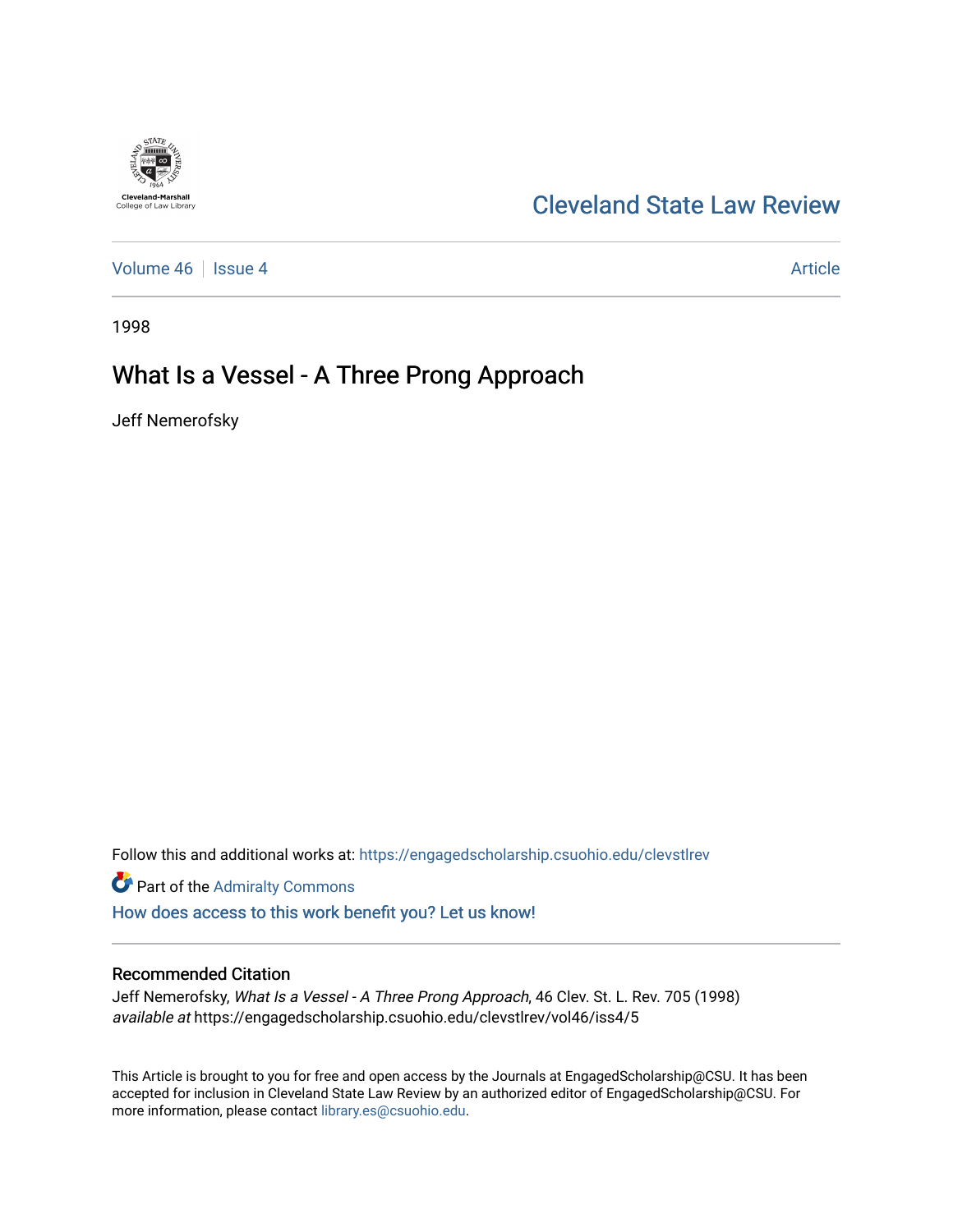### WHAT IS A VESSEL? A THREE PRONG APPROACH

#### JEFF NEMEROFSKY<sup>1</sup>

| L.   |    |                                          |  |
|------|----|------------------------------------------|--|
| П.   |    |                                          |  |
|      | A. |                                          |  |
|      | В. | Definitions of "Vessel" Found in Other   |  |
|      |    |                                          |  |
| III. |    |                                          |  |
|      |    |                                          |  |
|      |    | 1.                                       |  |
|      |    | 2.                                       |  |
|      |    | 3.                                       |  |
|      | В. |                                          |  |
|      |    | 1.                                       |  |
|      |    | 2.<br>Comparison to the Longshore Harbor |  |
|      |    |                                          |  |
|      |    | 3.                                       |  |
|      |    | $a_{\cdot}$                              |  |
|      |    | b.                                       |  |
|      |    | $\mathcal{C}$ .                          |  |
|      |    |                                          |  |

#### I. INTRODUCTION

The seemingly simple question of, "what is a vessel?" has a very complex answer. In the context of United States admiralty law, the definition of the word "vessel" has different meanings depending upon which statute has jurisdiction, the nature of the circumstances, and the characteristics of the person involved. There is no settled definition of the word. As a result, the character of ships and vessels can hardly be denied to almost any structure, including steam-ships, $2$  motor driven tugs,  $3$ canal boats drawn by animal power,<sup>4</sup> jet skis,<sup>5</sup> a floating elevator,<sup>6</sup> and a houseboat.<sup>7</sup>

3 *See* Kelly v. Washington *ex rel.* Foss Co., 302 U.S. 1 (1937) (including motor driven tugs as vessels for purposes of inspection and regulation).

4 *See* The Robert W. Parsons, 191 U.S. 17 (1903) (holding that canal boats drawn by animal power on the Erie Canal were vessels).

j

 $<sup>1</sup>$ Mr. Nemerofsky is currently pursuing an L.L.M. in Tax at the University of Florida. He</sup> is a Certified Public Accountant and holds a B.S. (Accounting), University of Maryland; M.B.A. (Information Systems Technology), George Washington University; J.D., Whittier Law School.

<sup>&</sup>lt;sup>2</sup>See The Devonshire, 13 F. 39 (C.C.D. Or. 1882) (arguing that the British steam-ship Devonshire was a vessel under the Act of March 3, 1855).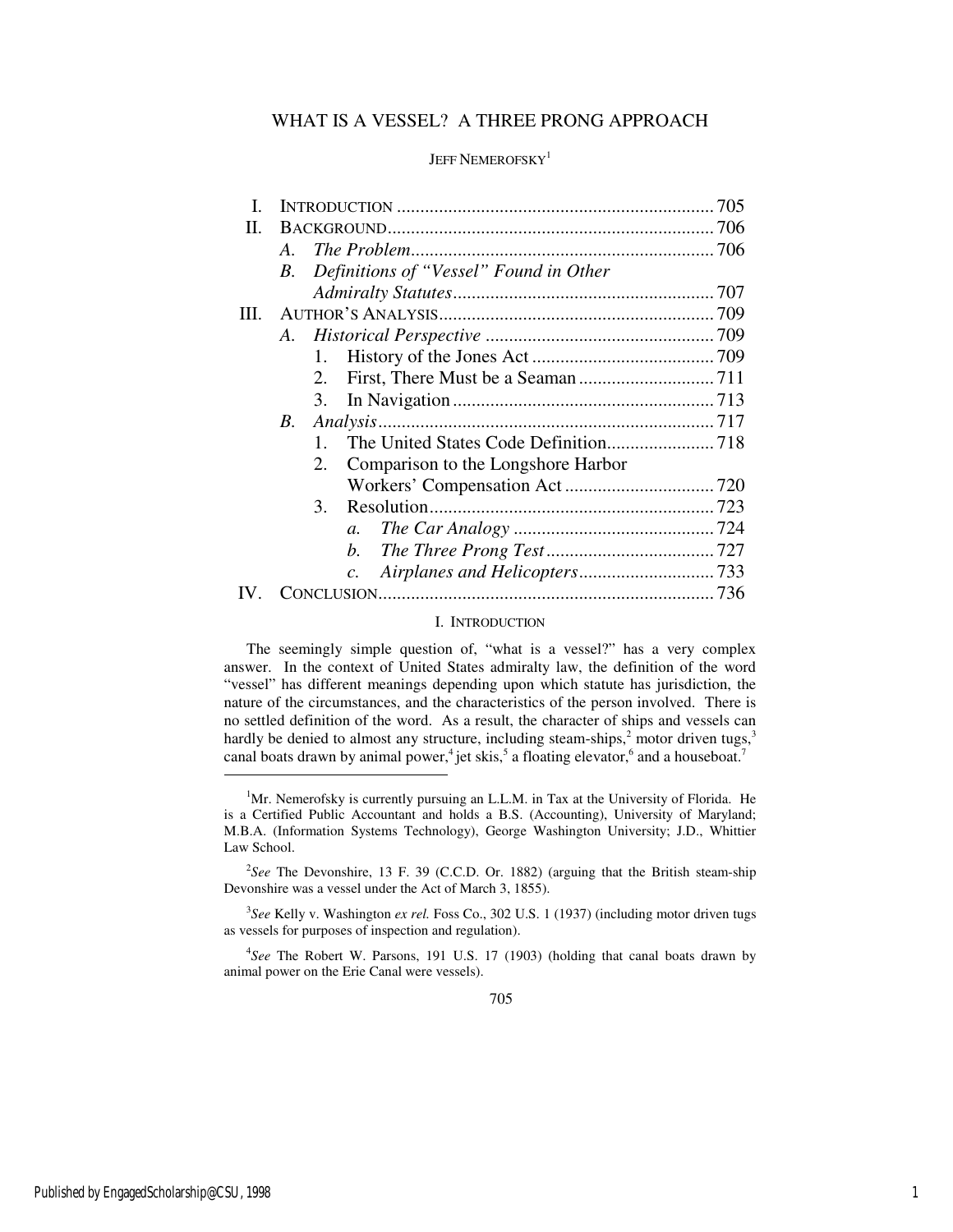Conversely, sometimes structures that are commonly thought of as vessels are denied such status under the law.<sup>8</sup> For instance, if one is suing their employer for injuries suffered on a barge, the claim may be denied,<sup>9</sup> regardless of how gruesome the wounds, if the barge is determined not to be a "vessel."

The Jones Act is a statute designed to cover seamen injured by the negligent acts of their employer, and is indicative of other admiralty statutes which, by their lack of a specific definition of the word "vessel,"<sup>10</sup> have created controversy in the judicial system. An analysis of a Jones Act "vessel," therefore, is a good vehicle by which one can examine this issue in greater depth. In the analysis of a Jones Act vessel, an inquiry into a Jones Act seaman is a necessary first step.

This comment proposes a three prong test that suggests several criteria to be used by the trier of fact for determining whether something meets the definition of a "vessel." The objective is to provide a tool that can be used in a variety of situations involving different admiralty statutes in an effort to produce a more consistent understanding.

#### II. BACKGROUND

#### *A. The Problem*

Courts considering the question of whether a particular structure is a vessel typically find the term "is not capable of precise definition."<sup>11</sup> "Much as we would like to formulate a definition of 'vessel' that captures the essence of the seagoing definiendum, no platonic form suggests itself, hence we are left with the halting efforts of the common law."<sup>12</sup>

Even in more common usage, the word seems to take on different meanings. Webster's Third New International Dictionary describes "vessel" as, "a watercraft or

6 *See* The Hezekiah Baldwin, 12 F. Cas. 93 (E.D.N.Y. 1876) (No. 6,449) (holding that a floating elevator used in New York harbor was a vessel subject to a maritime lien).

7 *See* Miami River Boat Yard, Inc. v. 60' Houseboat, 390 F.2d 596 (5th Cir. 1968) (holding that a powerless houseboat was a vessel capable of being subjected to a maritime lien).

8 *See* Garret v. Dean Shank Drilling Co., 799 F.2d 1007 (5th Cir. 1986) (holding that an injured worker was not entitled to recovery under the Jones Act because the barge upon which he was working was not a vessel in navigation).

9 *Id*.

-

<sup>10</sup>*See* 46 U.S.C. app. § 688 (1994).

 $11$ Bernard v. Binnings Constr. Co., 741 F.2d 824, 829 (5th Cir. 1984). In the case of *Offshore Co. v. Robison*, Judge Wisdom noted, "[a]ttempts to fix unvarying meanings . . . to such terms as 'seaman' [and] 'vessel'... must come to grief on the facts." 266 F.2d 769, 779 (5th Cir. 1959). "Even where the facts are largely undisputed, the question at issue is not solely a question of law when, because of conflicting inferences that may lead to different conclusions among reasonable men, a trial judge cannot state an unvarying rule of law that fits the facts." *Id.* at 780.

<sup>12</sup>McCarthy v. The Bark Peking, 716 F.2d 130, 136 (2d Cir. 1983).

<sup>5</sup> *See* Keys Jet Ski, Inc. v. Kays, 893 F.2d 1225 (11th Cir. 1990) (holding that a jet ski was a vessel covered by the Limitation of Liability Act, ch. 521, 49 Stat. 1479 (1936) (codified at 46 U.S.C. app. §§ 181-196 (1994)).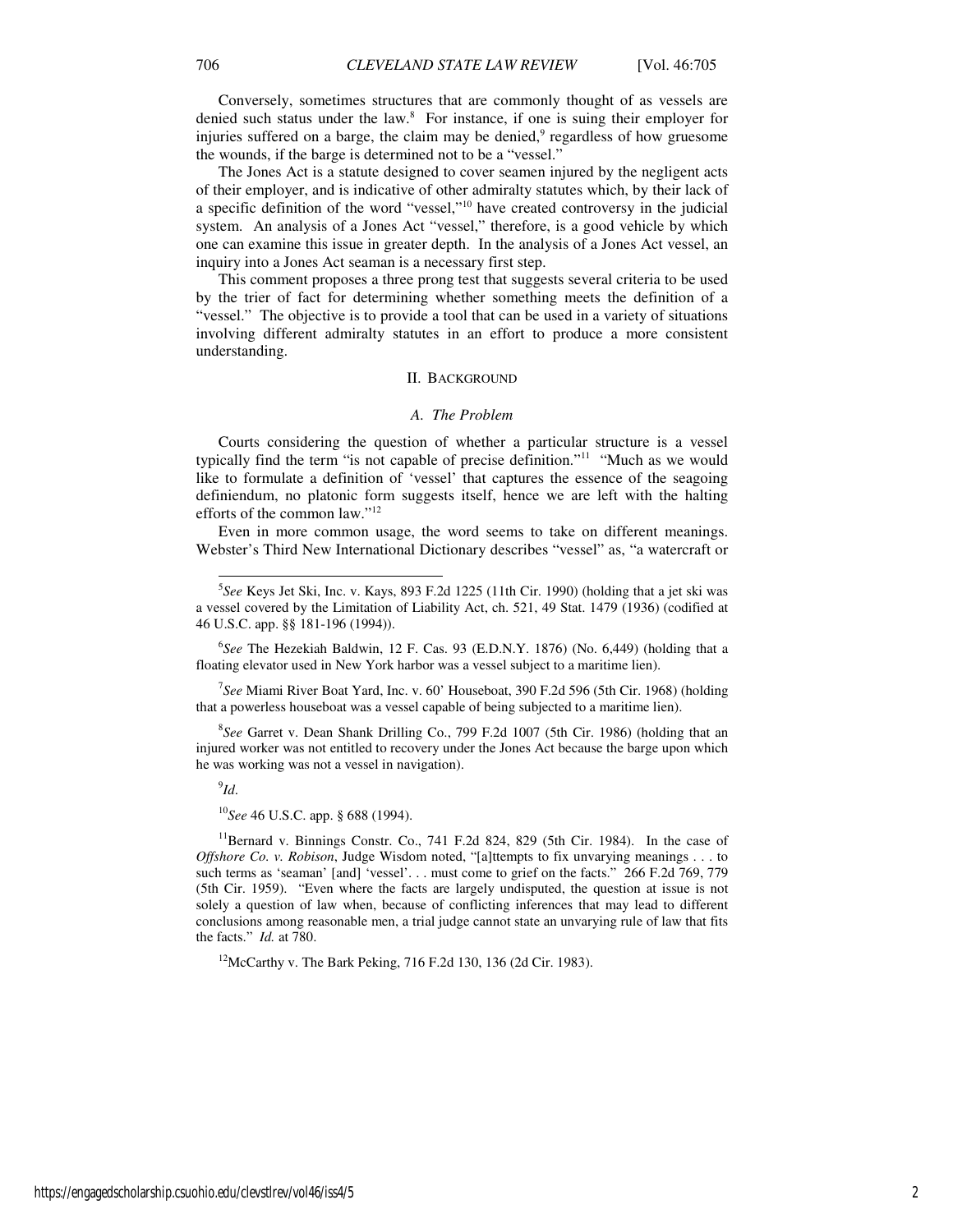structure with its equipment whether self-propelled or not that is used or capable of being used as a means of transportation in navigation or commerce on water and that usu[ally] excludes small rowboats and sailboats."<sup>13</sup> Black's Law Dictionary defines "vessel" as, "[a] ship, brig, sloop, or other craft used, or capable of being used, in navigation on water."<sup>14</sup> Royal Caribbean Cruise Lines states on their ticket, "[t]he word "Vessel" shall mean any ship, chartered, operated or provided by Royal Caribbean Corp. on which the Passenger may be traveling or, as the case may be, against which the Passenger may assert a claim."<sup>15</sup>

Different cultures also characterize the word "ship" using their own set of criteria. By the Roman law, "[n]avim accipere debemus sive marinam, sive fluviatilem, sive in aliquo stagno naviget sive schedia sit. Dig. de Exercit Act,"<sup>16</sup> which loosely translates as "includ[ing] everything which floated upon the waters and was accessory to commerce." $17$  "Under the [old] French law the definition is almost equally as broad. Says Emerig. Assur. c[hapter] 4, [section] 7, par[agraph] 1: The word 'ship' (navire) includes every vessel of timber workable to float and to be carried upon the water."<sup>18</sup>

#### *B. Definitions Of "Vessel" Found In Other Admiralty Statutes*

In United States maritime law, different statutes have also identified the term "vessel" in various ways. Some statutes use the term "vessel" without defining it at all, while others use specific terminology or nomenclature familiar in the field.<sup>19</sup> As scholars Grant Gilmore and Charles L. Black, Jr. commented in their treatise, *The Law of Admiralty*,

practically all of the business that comes before the admiralty court directly or indirectly concerns what are indubitably 'vessels.' In the dealings of the courts with the structures and objects that have raised the question actively, a single clear test is hard to discern; perhaps the best approximation would be to say that the term 'vessel' is applied to floating structures capable of transporting something over the water. $20$ 

In the First Circuit case of *DiGiovanni v. Traylor Bros.*, *Inc.*, <sup>21</sup> the court found at

<sup>17</sup>*Id*.

j

<sup>18</sup>*Id*.

<sup>19</sup>*See* discussion *infra* pp. 4-7.

<sup>21</sup>959 F.2d 1119 (1st Cir. 1992).

<sup>&</sup>lt;sup>13</sup>WEBSTER'S THIRD NEW INTERNATIONAL DICTIONARY, 2547 (1976).

<sup>&</sup>lt;sup>14</sup>BLACK'S LAW DICTIONARY, 1562 (6th ed. 1990).

<sup>&</sup>lt;sup>15</sup>Royal Caribbean Corp., "Contract for Carriage of Passengers," 1989.

<sup>&</sup>lt;sup>16</sup>A Raft of Cypress Logs, 20 F. Cas. 169, 170 (W.D. Tenn. 1876) (No. 11,527).

<sup>&</sup>lt;sup>20</sup>GRANT GILMORE & CHARLES L. BLACK, JR., THE LAW OF ADMIRALTY, 33 (2d ed. 1975) (citing Pleason v. Gulfport Shipping Corp., 221 F.2d 621 (5th Cir. 1955)). However difficult it may be to discern the word "vessel," summary judgment is only appropriate if, "there is no genuine issue as to any material fact and the moving party is entitled to a judgment as a matter of law." FED. R. CIV. P. 56(c).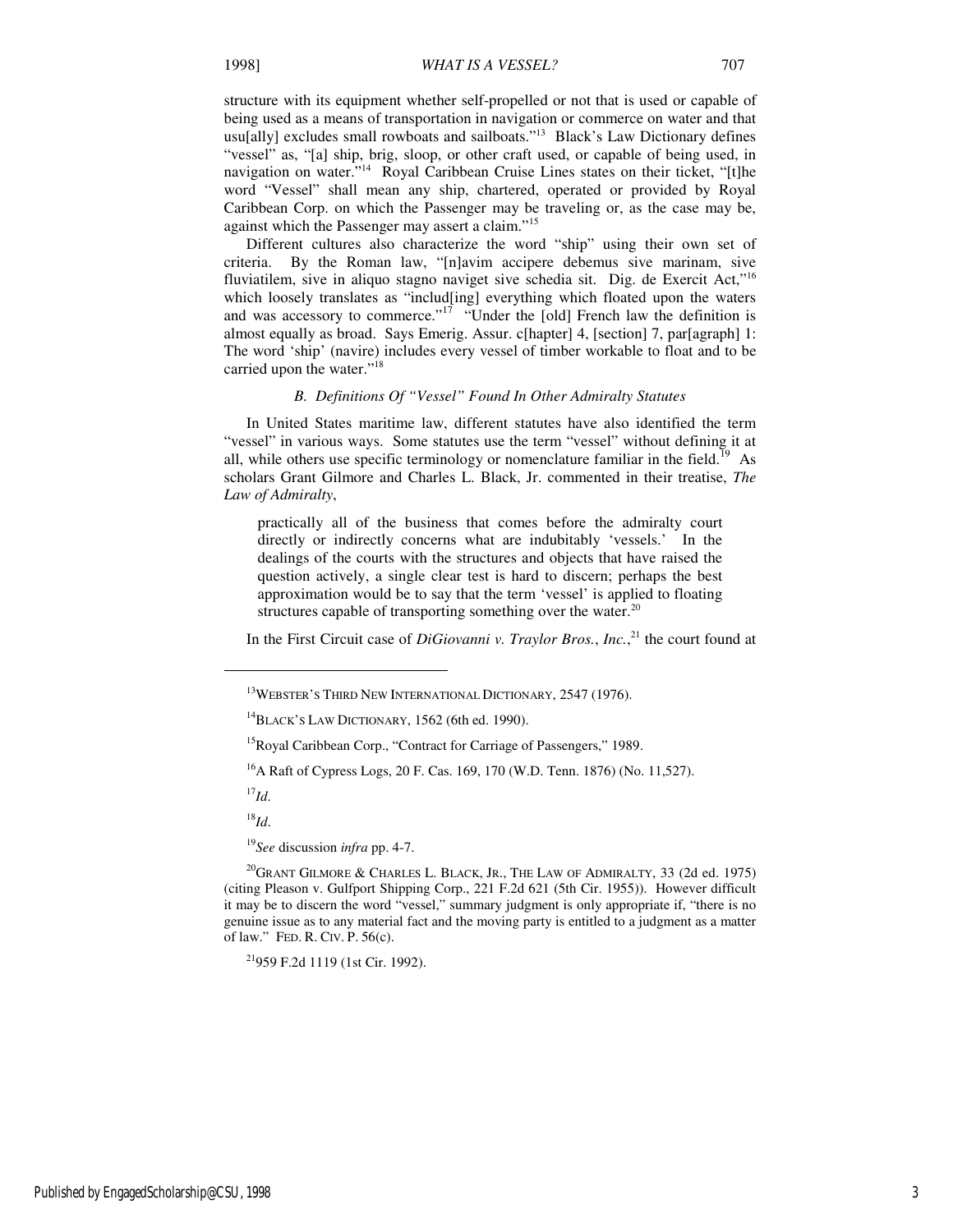least twenty-four maritime or maritime related statutes with slightly different wordings for the definition of "vessel."<sup>22</sup> Some examples include:

1. The Interstate Commerce Act- "[V]essel means a watercraft or other artificial contrivance that is used, is capable of being used, or is intended to be used, as a means of transportation by water."<sup>23</sup>

2. Whaling Convention Act- "Vessel: The word 'vessel' denotes every kind, type, or description of water craft or contrivance subject to the jurisdiction of the United States used, or capable or being used, as a means of transportation."<sup>24</sup>

3. The International Navigational Rules Act of 1977- "[V]essel means every description of watercraft, including nondisplacement craft and seaplanes, used or capable of being used as a means of transportation on water."<sup>25</sup>

4. The Anti-Gambling Act- "The term 'vessel' includes every kind of water and aircraft or other contrivance used or capable of being used as a means of transportation on water, or on water and in the air, as well as any ship, boat, barge, or other watercraft or any structure capable of floating on the water."<sup>26</sup>

<sup>23</sup>The Interstate Commerce Act, 92 Stat. 1338 (1978) (codified at 49 U.S.C.  $\S$  10102(30)  $(1994)$ .

<sup>24</sup>The Whaling Convention Act, ch. 653, § 2, 64 Stat. 421 (1950) (codified at 16 U.S.C. § 916(e) (1994)).

<sup>25</sup>The International Navigational Rules Act of 1977,  $\S$  2, 91 Stat. 308 (codified at 33 U.S.C. § 1601(1) (1994)).

<sup>26</sup>The Anti-Gambling Act, ch. 139, § 23, 63 Stat. 92 (1949) (codified at U.S.C. § 1081 (1994)).

1

<sup>22</sup>*Id*. at 1129-30, (Torruella, J., dissenting). *See also* The Contraband Seizure Act, § 1(e), 108 Stat. 1353 (1994) (codified at 49 U.S.C. § 80301(3) (1994)). "'Vessel' means a contrivance used, or capable of being used, for transportation in water, but does not include aircraft." Public Health Service Act, ch. 373, tit. I, § 2, 58 Stat. 682 (1944) (codified at 42 U.S.C. § 201(i) (1994)). "The term 'vessel' includes every description of watercraft or other artificial contrivance used, or capable or being used, as a means of transportation on water, exclusive of aircraft and amphibious contrivances."; The Communications Act of 1934, ch. 652, tit. I, § 3, 48 Stat. 1065 (codified at 47 U.S.C. §153 (w)(1) (1994)). "'[V]essel' includes every description of watercraft or other artificial contrivance, except aircraft, used or capable of being used, as a means of transportation on water, whether or not it is actually afloat."; The Sentencing Reform Act, ch. 645, § 3615, 62 Stat. 840 (1948) (codified at 18 U.S.C. § 3667 (1994)). "As used in this section, 'vessel' includes every description of watercraft used, or capable of being used as a means of transportation in water or in water and air."; Neutrality Act of 1939, ch. 2, § 16, 54 Stat. 12 (codified at 22 U.S.C. § 456(c) (1994)). "The term 'vessel' means every description of watercraft and aircraft capable of being used as a means of transportation on, under, or over water."; The Oil Pollution Act of 1990, tit. I, § 1001, 104 Stat. 486 (codified at 33 U.S.C. § 2701(37) (1994)). "'[V]essel' means every description of watercraft or other artificial contrivance used, or capable of being used, as a means of transportation on water, other than a public vessel."; The Federal Ship Mortgage Insurance Act, ch. 858, §§ 905(e),1101 (1936) (codified at 46 U.S.C. app. § 1271(b) (1994)). "The term 'vessel' includes all types, whether in existence or under construction, of passenger cargo and combination passenger-cargo carrying vessels, tankers, tugs, towboats, barges, dredges and ocean thermal energy conversion facilities or plant ships which are or will be documented under the laws of the United States . . . ."; The Submarine Cable Act, ch. 17, § 10, 25 Stat. 42 (1888) (codified at 47 U.S.C. § 30 (1994)). "[T]he term vessel shall be taken to mean every description of vessel used in navigation, in whatever way it is propelled . . . ."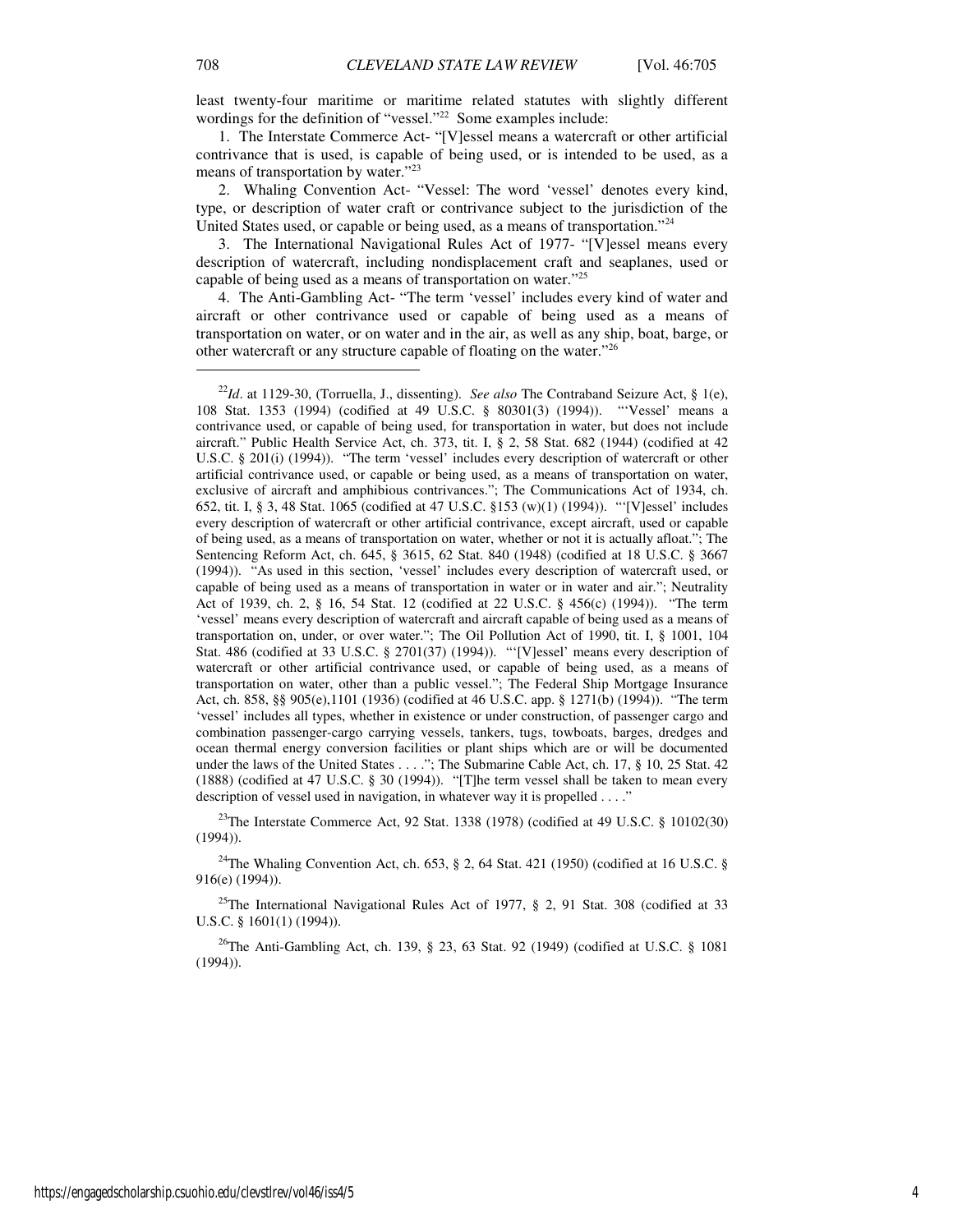#### III. AUTHOR'S ANALYSIS

#### *A. Historical Perspective*

#### 1. History of the Jones Act

The Jones Act is indicative of other statutes in admiralty law that contain nebulous definitions of the word "vessel." For that reason, it will be helpful in analyzing the Jones Act to gain a better perspective of the larger controversy.

In March 1915, Congress took the first step towards promoting the safety of seamen in the merchant marines by passing the Act of March 4, 1915.<sup>27</sup> The complete name of the legislation was, "An Act to Promote the Welfare of American Seaman in the Merchant Marine of the United States; to Abolish Arrest and Imprisonment as a Penalty for Desertion and to Secure the Abrogation of Treaty Provisions in Relation Thereto, and to Promote Safety at Sea."<sup>28</sup> The Act, which took up approximately twenty pages in the Statutes at Large, was concerned mostly with matters such as seamen's working conditions and life-saving equipment.<sup>29</sup> At the very end, section 20 received little notice, $30$  but is the one section that contained recovery for injuries suffered onboard a vessel.<sup>31</sup>

The Act included a definition of the word "vessel," which was derived from section 65 of the Act of June 7, 1872, which re-enacted the 1866 United States Revised Statutes, section  $4612.^{32}$  That definition read in part:

In the construction of this chapter, every person having the command of any vessel belonging to any citizen of the United States shall be deemed to be the 'master' thereof; and every person (apprentices excepted) who shall be employed or engaged to serve in any capacity on board the same shall be deemed and taken to be a 'seamen'; and the term 'vessel' shall be understood to comprehend every description of vessel navigating on any sea or channel, lake or river to which the provision of this chapter may be applicable  $\ldots$ <sup>33</sup>

Section 20 of the Act of March 4, 1915, was soon amended as part of the Act of June 5, 1920, passed by the Sixty-Sixth Congress.<sup>34</sup> The complete name of the 1920

<sup>28</sup>*Id*.

j

<sup>29</sup>*Id*.

<sup>30</sup>*See* H.R. REP. No. 1439, 63D CONG., 3d Sess. 25, 30 (1915), 52 CONG. REC. 4639, 4640 (1915) (noting how Congress treated section 20 of the Act of 1915 with little attention).

<sup>31</sup>Act of March 4, 1915, ch. 153, § 20, 38 Stat. 1185.

 $32$ Act of June 7, 1872, 17 Stat. 277. The complete title of the Act was, "An Act to Authorize the Appointment of Shipping Commissioners by the Several Circuit Courts of the United States, to Superintend the Shipping and Discharge of Seaman Engaged in Merchant Ships Belonging to the United States, and for the Further Protection of Seamen." *Id*.

<sup>33</sup>*Id*.

<sup>34</sup>Act of June 5, 1920, ch. 250, §§ 1-39, 41 Stat. 988-1008 (codified at 46 U.S.C. app. §§ 861-889 (1994)).

<sup>27</sup>Act of March 4, 1915, ch. 153, §§ 1-20, 38 Stat. 1164-85.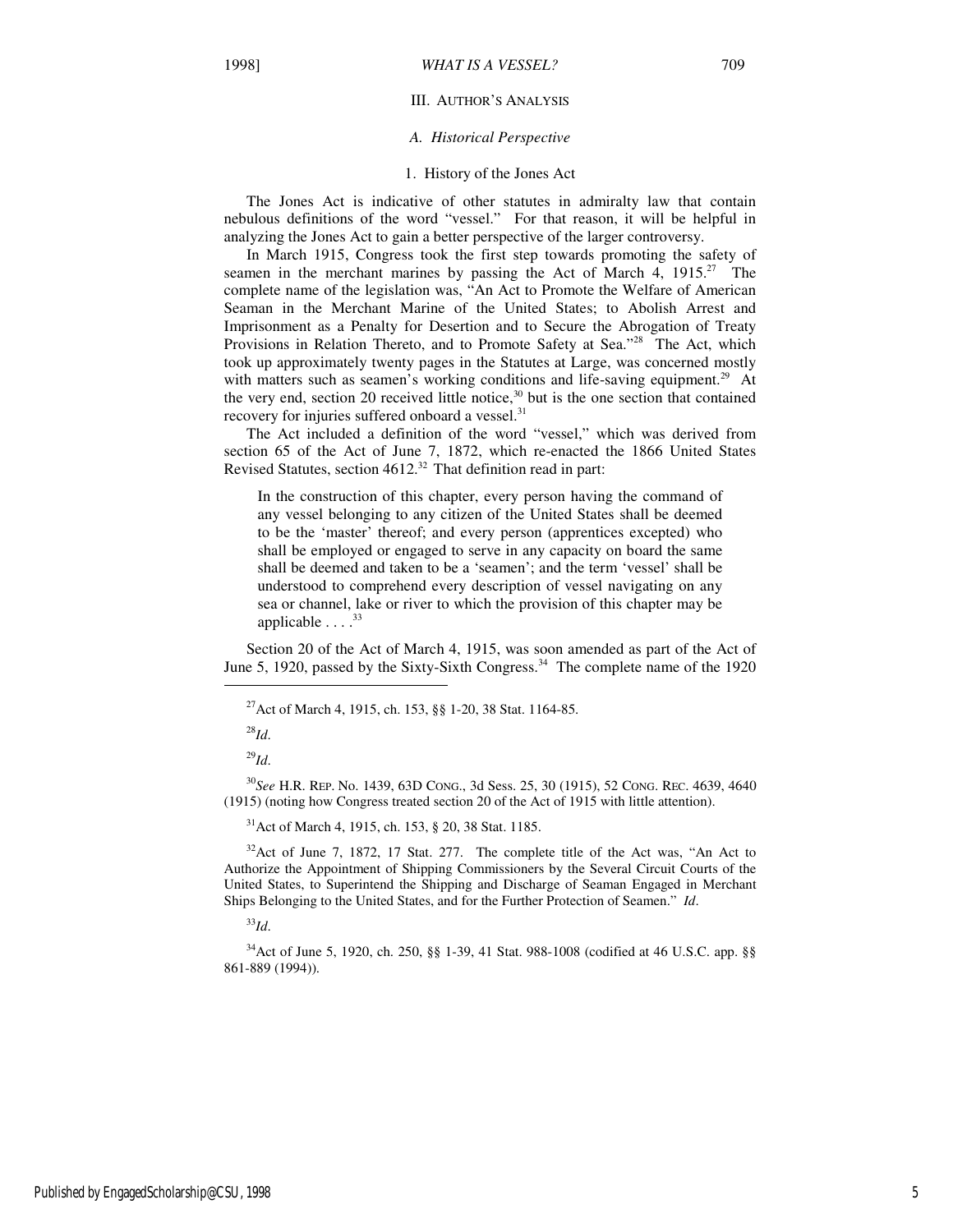Act was "An Act to Provide for the Promotion and Maintenance of the American Merchant Marine, to Repeal Certain Emergency Legislation, and Provide for the Disposition, Regulation, and Use of Property Acquired Thereunder, and for Other Purposes."<sup>35</sup> Section 39, in effect, stated that the entire 1920 Act "may be cited as the Merchant Marine Act of 1920."<sup>36</sup>

The Merchant Marine Act of 1920 included the Ship Mortgage Act, $37$  amended the Maritime Lien Act of 1910,<sup>38</sup> and established the United States Shipping Board.<sup>39</sup> However, it was section 33, which appeared at the end of statute 1007 under the subtitle of "Miscellaneous Provisions"<sup>40</sup> that amended section 20 of the Act of 1915. Section 33 was unrelated to the balance of the statute, and became more popularly known as the Jones Act<sup>41</sup> due to the efforts of Senator Wesley L. Jones of Washington state who was Chairman of the Senate Commerce Committee at the time. $42$ 

The Merchant Marine Act of 1920 included its own definition of the word "vessel," which was different than the one used in the Act of March 4, 1915. The Merchant Marine Act borrowed its terminology from the Shipping Act of 1916.<sup>43</sup> Section 37 of the Merchant Marine Act,<sup>44</sup> under the title, "words and terms in act defined," read: "When used in this act unless the context otherwise requires, the terms . . . vessel . . . shall have the meaning assigned . . . by sections 1 and 2 of the Shipping Act, 1916, as amended by this Act."

The definition of "vessel" found in the Shipping Act of 1916<sup>45</sup> read, "[a]ll watercraft and other artificial contrivances of whatever description and at whatever stage of construction, whether on the stocks or launched, which are used or are capable of being or intended to be used as a means of transportation on water."<sup>46</sup>

But, since "lawmakers amended section 20 of the Act of 1915 by substituting

<sup>35</sup>*Id*.

 $\overline{a}$ 

<sup>36</sup>*Id*.; § 39, 41 Stat. 1008 (codified at 46 U.S.C. § 889 (1994)).

<sup>37</sup>*Id*.; § 30, 41 Stat. 988, 1000-05 (codified at 46 U.S.C. §§ 911-916 (1994)).

<sup>38</sup>*Id*.; § 30, 41 Stat. 988, 1005-06 (codified as amended at 46 U.S.C. app. §§ 971-975 (1994)).

<sup>39</sup>*Id*.; § 3, 41 Stat. 988, 989-990.

<sup>40</sup>Act of June 5, 1920, ch. 250, § 33, 41 Stat. 1007.

<sup>41</sup>*Id*. (codified at 46 U.S.C. app. § 688 (1994)).

<sup>42</sup>*See* 59 CONG. REC. 8170 (1920). It was introduced by Senator Jones on February 6, 1920 as the last section of S. Res. 3876, 66th CONG., 2d Sess. § 3 (1920), and was added by the Senate Commerce Committee to H.R. 10,378, 66th CONG., 1st. Sess. (1919). S. Rep. No. 573, 66th CONG., 2d Sess. 23.

<sup>43</sup>Act of September 7, 1916, ch. 451, §§ 1-44, 39 Stat. 728, as amended by the Act of July 15, 1918, ch. 152, §1-4, 40 Stat. 900-903 (codified at 46 U.S.C. app. §§ 801-842 (1994)).

<sup>44</sup>Act of June 5, 1920, ch. 250, § 37.

<sup>45</sup>Id.; § 44 (codified at 46 U.S.C. app. § 842 (1994)). "This chapter may be cited as 'Shipping Act, 1916.'" *Id*.

<sup>46</sup>*Id*.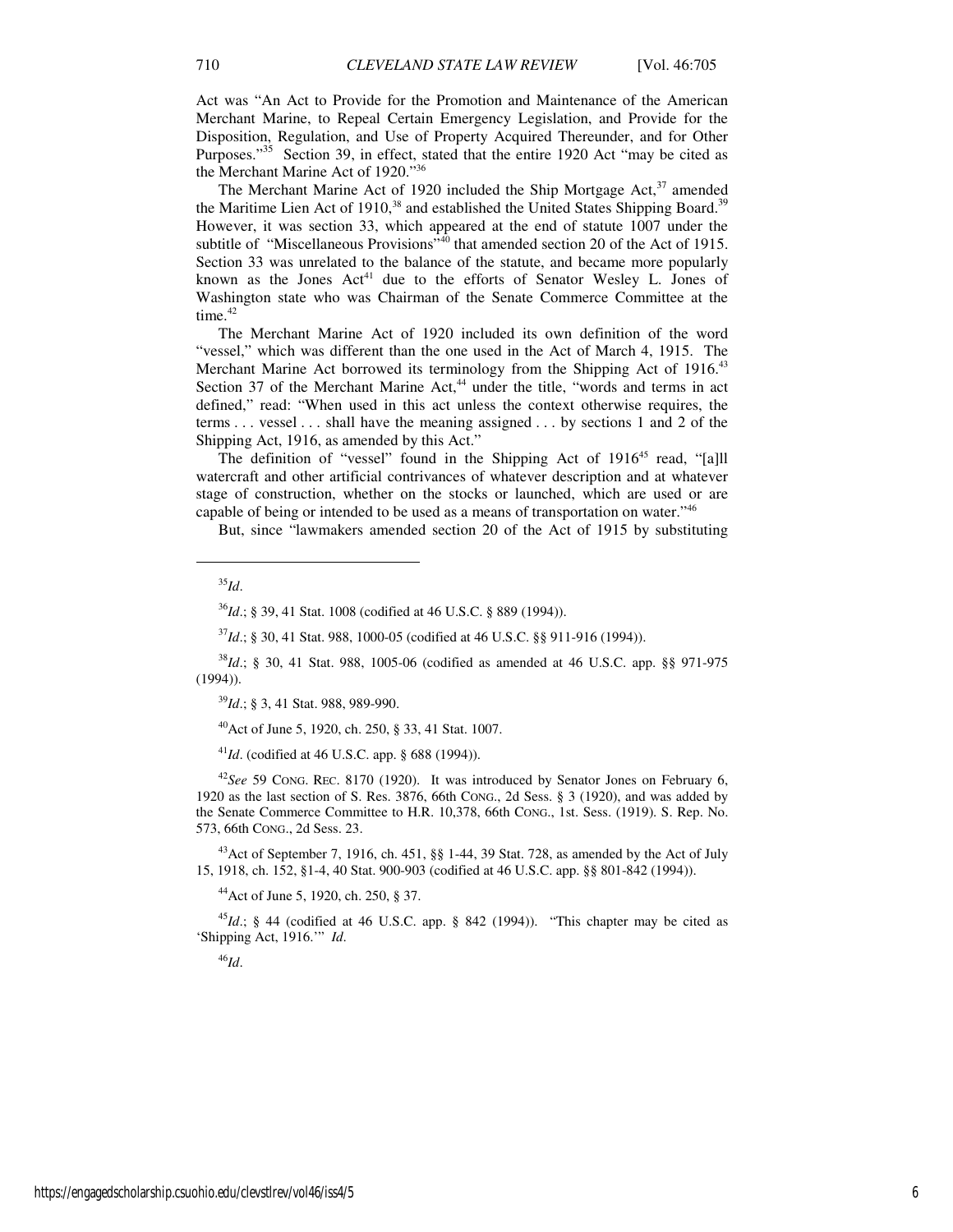section 33 of the [Merchant Marine] Act of 1920,"<sup>47</sup> neither the definition of "vessel" appearing in the Act of March 4, 1915, nor the definition contained in section 37 of the Act of June 5, were found in Section 33 of the Act of June 5, 1920 (the Jones Act).<sup>48</sup> In fact, the Jones Act contained no definition of the word "vessel,"<sup>49</sup> therein, creating the problem.

#### 2. First, There Must be a Seaman

As just discussed, the Jones Act does not reference the word vessel.<sup>50</sup> It only alludes to seamen. The Jones Act reads in part:

§ 688. Recovery for injury to or death of seaman

Any seamen who shall suffer injury in the course of his employment, may at his election, maintain an action for damages at law, with the right to trial by jury . . . and in case of the death of any seaman as a result of any such personal injury the personal representative of such seaman may maintain an action for damages at law with the right of trial by jury  $\dots$ <sup>51</sup>

Predictably, claims by seamen injured in the course of their employment covers a large number of all admiralty cases that come before the court. "A careful examination of docket statistics in the United States District Court for the Eastern District of Louisiana [from 1977-1986] indicates that approximately one-fourth of the civil actions filed in that busy court . . . were 'personal injury--Jones Act cases."<sup>52</sup>

Prior to the Jones Act, there was no remedy in negligence for a seaman to sue his employer,<sup>53</sup> but "with the passage of the Jones Act . . . Congress secured for seaman certain legal advantages when injured."<sup>54</sup> "As Justice Story explained, [since] seaman 'are emphatically the wards of the admiralty' they 'are by the peculiarity of their lives liable to sudden sickness from change of climate, exposure to perils, and exhausting labour,"<sup>55</sup> and as such, should be provided benefits under the law.

It may be stating the obvious, but to be a seaman, one must have something to do with the sea or water. Of course, a seaman does not actually have to work on the sea, or be a man. A woman could make a Jones Act claim, and she could be employed on a riverboat casino floating on the Mississippi River, miles from the nearest sea.<sup>56</sup>

 $51\$ § 688(a).

<sup>52</sup>Peter Beer, *Keeping Up With the Jones Act*, 61 TUL L. REV. 379, 400 (1986) (compiling based on a review by the author, Beer, of the Clerk's Office Records).

<sup>53</sup>Foulk v. Donjon Marine Co., 961 F. Supp. 692, 695 (D.N.J. 1997).

<sup>54</sup>*Id*.

j

<sup>55</sup>*Id*. (quoting Harden v. Gordon, 11 F. Cas. 480, 485, 483 (C.C.D. Me. 1823) (No. 6,047).

<sup>56</sup>*See generally* Pavone v. Mississippi Riverboat Amusement Corp., 52 F.3d 560 (5th Cir. 1995) (concerning recovery under the Jones Act for severe injuries to plaintiff's knee, which

<sup>47</sup>Warner v. Goltra, 293 U.S. 155, 159 (1934).

<sup>48</sup>*Compare* Act of March 4, 1915, ch. 153, § 20 *with* Act of June 5, 1920, ch. 250, §§ 33 & 37.

<sup>49</sup>Act of June 5, 1920, ch. 250, § 33.

<sup>50</sup>46 U.S.C. § 688 (1994).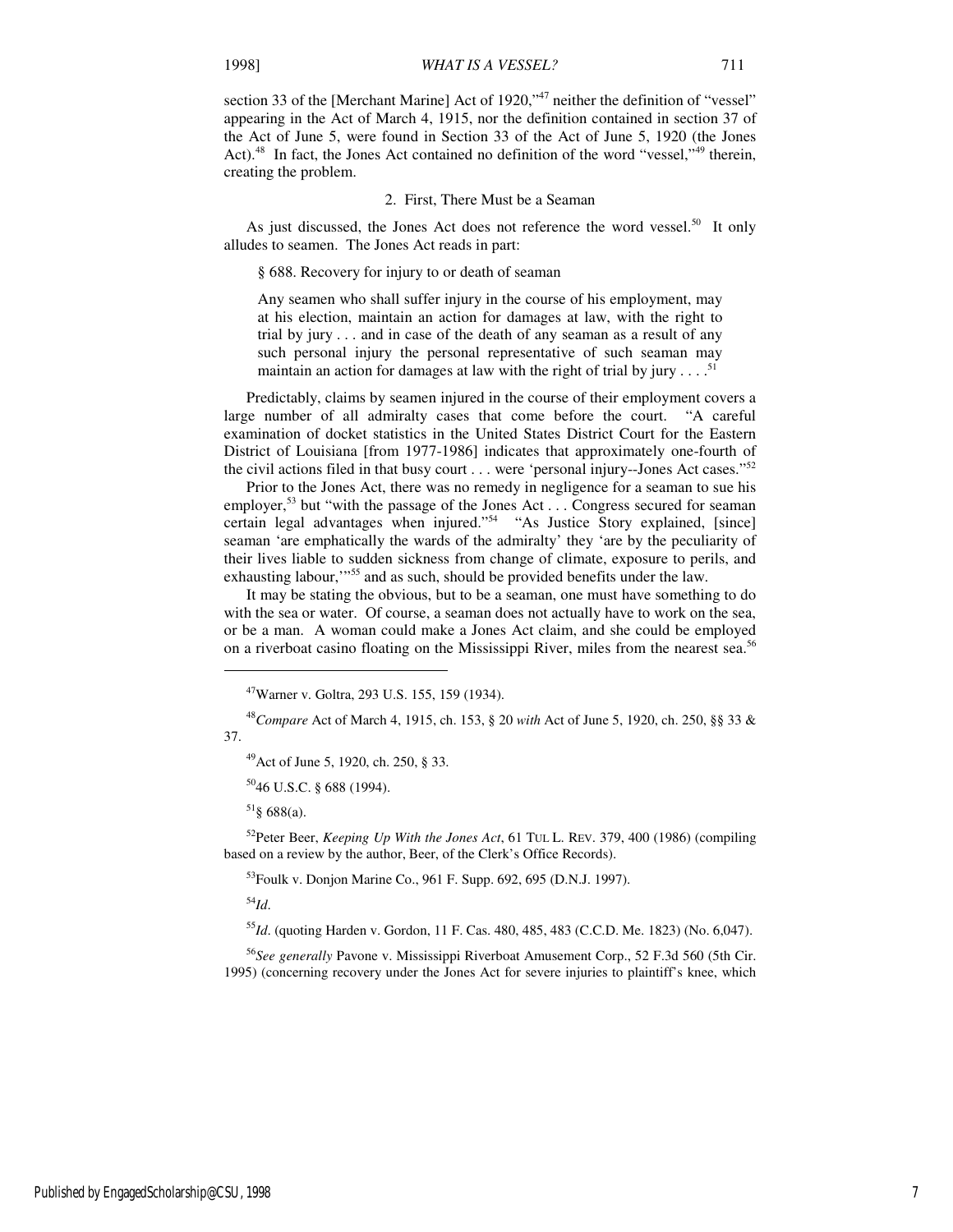"In a broad sense, a seaman is a mariner of any degree, one who lives his life upon the sea."<sup>57</sup> But, the presence of some type of "structure" is a necessary ingredient since swimmers do not qualify under the Jones Act.<sup>58</sup>

Usually, in defining statutory terminology, "[t]he most persuasive evidence of . . . [congressional] intent [are] the words selected by Congress."<sup>59</sup> But, Congress failed to define the term seaman in the Jones Act.<sup>60</sup> However, the Supreme Court in *McDermott International, Inc. v. Wilander*<sup>61</sup> stated that, "'seamen' is a maritime term of art. In the absence of contrary indication, we assume that when a statute uses such a term, Congress intended it to have its established meaning . . . under the general maritime law when Congress passed the Jones Act."<sup>62</sup>

Therefore, it must be determined how the term "seaman" was used in 1920, the time the Jones Act was passed. The traditional definition of a seaman at that period was one who could "hand-reef and steer."<sup>63</sup> In the 1916 case of *The Buena*  Ventura,<sup>64</sup> Judge Hough pointed out "that every one is entitled to the privilege of a seaman who, like seamen, at all times contribute to and labor about the operation and welfare of the ship . . . . "<sup>65</sup> And as one court later said, "The Jones Act . . . speaks only of seaman, but courts have naturally spoken of seaman in terms of ships, vessels, and voyages.<sup>66</sup> So, in short, "For there to be a seaman, there must first be a ship."67

Therefore, a seaman must have some kind of relationship to a vessel or ship, although the specific nature of that connection is outside the scope of this article.<sup>68</sup>

<sup>59</sup>Director, Office of Workers' Compensation Programs v. Forsyth Energy, Inc., 666 F.2d 1104, 1107 (7th Cir. 1981) (noting the court's function in interpreting a statute).

<sup>60</sup>46 U.S.C. app. § 688 (1994).

<sup>61</sup>498 U.S. 337 (1991).

<sup>62</sup>*Id.* at 342.

l

<sup>63</sup>The Ole Oleson, 20 F. 384, 384 (E.D. Wisc. 1884).

<sup>64</sup>243 F. 797 (S.D.N.Y. 1916).

<sup>65</sup>*Id.* at 799.

<sup>66</sup>DiGiovanni v. Traylor Bros., Co., 959 F.2d 1119, 1121 (1st Cir. 1992).

<sup>67</sup>Williams v. Avondale Shipyards, Inc., 452 F.2d 955, 958 (5th Cir. 1971).

<sup>68</sup>The Supreme Court set the parameters for the term "seaman" in their 1991 landmark decision, *McDermott International, Inc. v. Wilander*, 498 U.S. 337 (1991). Wilander was a paint foreman who was injured while assigned to a "paint boat" chartered by McDermott International. His duties consisted of supervising, sandblasting, and painting oil drilling platforms in the Persian Gulf. His injury resulted from a plug blowing out under pressure and

she claims occurred by tripping over a garbage can lid while working as a cocktail waitress aboard a floating dockside casino).

<sup>57</sup>Warner v. Goltra, 293 U.S. 155, 157 (1934).

<sup>58</sup>*See* Delta Country Ventures, Inc. v. Magana, 986 F.2d 1260, 1261 (9th Cir. 1993) (holding that an action for injuries suffered by a fifteen year old boy, who dove off the deck of a houseboat into the river and was rendered quadriplegic, bore no relationship to traditional concepts of maritime activity). This was not a Jones Act claim, but there was no admiralty jurisdiction anyway.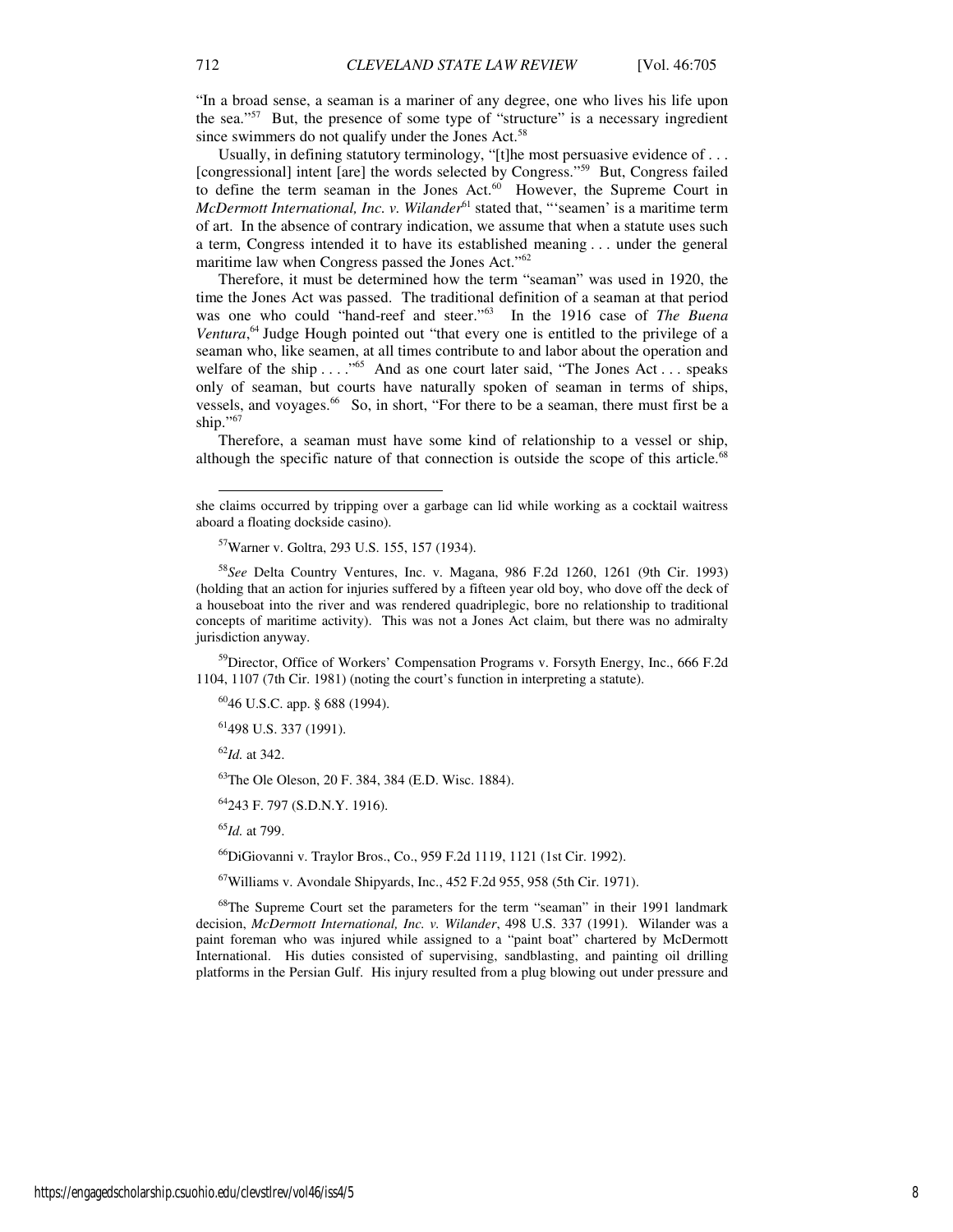l

#### 3. In Navigation

Under the Jones Act, for a structure to be considered a vessel, it must be "in navigation<sup>"69</sup> even though the phrase does not appear anywhere in the Act itself. As one court said, the term is just another one of the Act's "several unexplained definitions."<sup>70</sup> In fact, the term does not appear in any of the statutes amended by, or incorporated into, the Merchant Marine Act of 1920, of which the Jones Act was part.<sup>71</sup> Nevertheless, many students, scholars, academicians, and even judges continue to cite to the Jones Act's "vessel in navigation" requirement in treatises, textbooks, and articles.

The term "vessel in navigation" is actually derived from the 1941 case of *Carumbo v. Cape Cod S.S. Co.*<sup>72</sup> The *Carumbo* court held that, "[o]ne cannot be a 'member of a crew' if the ship is not in navigation."<sup>73</sup> Although the Jones Act speaks only of seaman,<sup>74</sup> many courts like the district court in *Carumbo* substituted the word seaman for the commonly used term, "member of the crew." "Indeed, the two were often used interchangeably in general maritime cases."<sup>75</sup> In fact, there have been hundreds of cases comparing the duties of a "seaman" and those of a "member of the crew."<sup>76</sup> But, for our purposes of defining "vessel," a seaman is the broader

<sup>69</sup>*See* Harbor Tug and Barge Co. v. Papai, 117 S. Ct. 1535, 1538 (1997) (holding that a worker may establish seaman status based on his connection to an identifiable group of vessels in navigation).

 $^{70}$ Johnson v. Beasley Constr. Co., 742 F.2d 1054, 1058 (7th Cir. 1984).

<sup>71</sup>*See* Act of March 4, 1915, ch. 153, §§ 1-20; Act of September 7, 1916, ch. 451, §§ 1-44; Act of July 15, 1918, ch. 152, §§ 1-4.

 $72$ 123 F.2d 991 (1941).

<sup>73</sup>*Id*. at 995.

 $^{74}$ 46 U.S.C. § 688 (1994).

<sup>75</sup>McDermott Int'l, Inc. v. Wilander, 498 U.S. 337, 348 (1991).

<sup>76</sup>*See generally* Swanson v. Marra Bros., 328 U.S. 1 (1946).

Published by EngagedScholarship@CSU, 1998 9

striking him in the face while he was inspecting a pipe. *Id.* The Court held that Wilander could not be precluded from seaman status because he did not perform a transportation-related function on board or aid in the navigation of a vessel. *Id*. at 356. In *Gizoni v. Southwest Marine, Inc.*, 56 F.3d 1138 (9th Cir. 1995), the court developed a two part analysis for identifying the relationship of a seaman to a vessel; (1) the seaman had to have a "more or less permanent connection" with the vessel, and (2) a seaman's job must contribute to the function or mission of the vessel. *Id.* at 1141. In *Chandris, Inc. v. Latsis*, 515 U.S. 347 (1995), the Supreme Court slightly altered the two element test, and stated; (1) the worker's duties must contribute to the function of the vessel or to the accomplishment of its mission, and (2) the worker must have a connection to a vessel in navigation (or an identifiable group of vessels) that is substantial in both its duration and nature. *Id.* at 353. In the 1997 case of *Harbor Tug and Barge Co. v. Papai*, 117 S. Ct. 1535 (1997), the Supreme Court once again revisited the issue, and declared that "for the substantial connection requirement to serve its purpose, the nature of the inquiry into the employee's connection to the vessel must concentrate on whether the employee's duties take him to sea." *Id.* at 1540.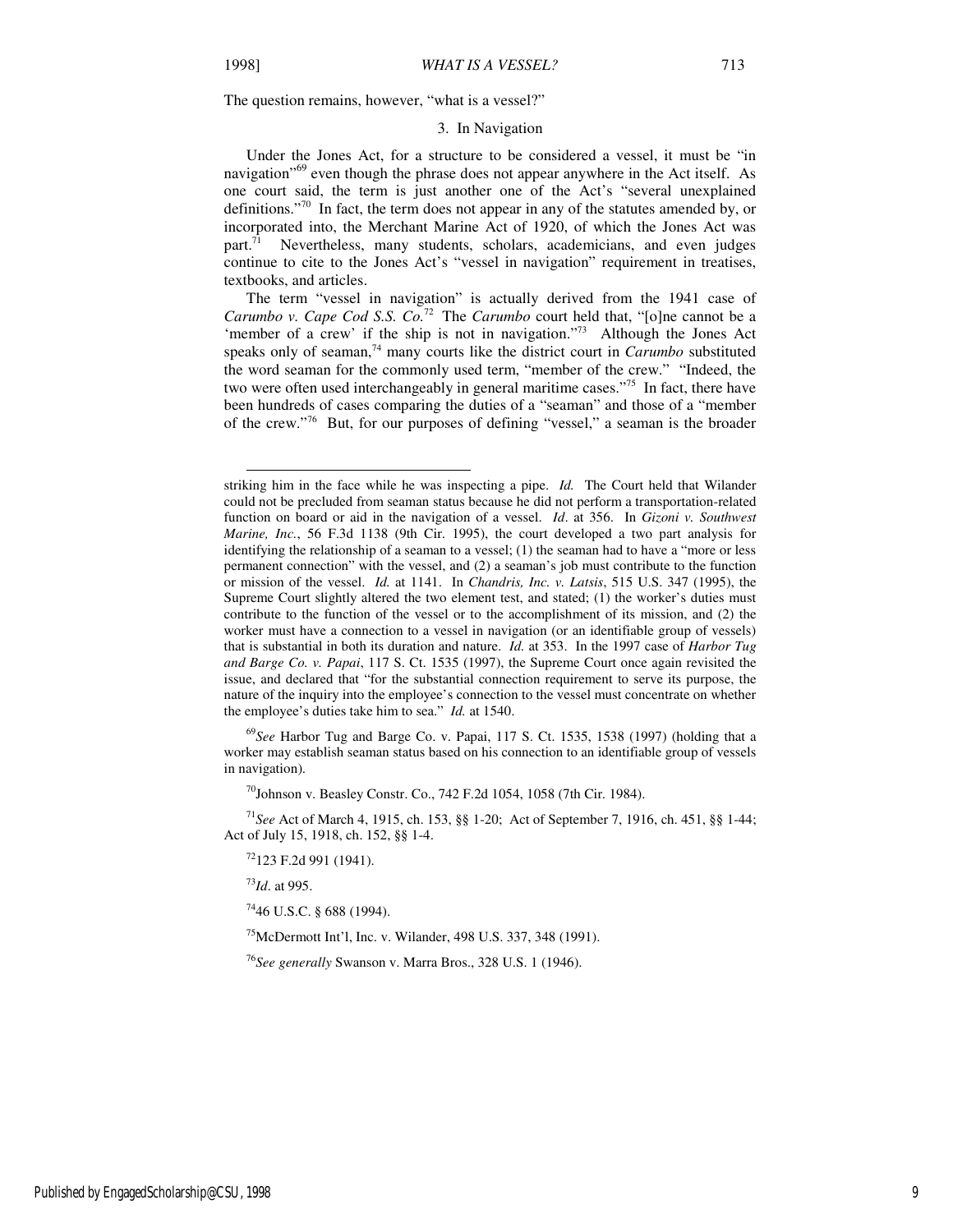term that includes "member of a crew."<sup>77</sup>

Those magic words, "in navigation," ushered in a whole new era for the determination of "what is a vessel?" under the Jones Act. It set forth a beginning for the current line of decisions requiring a seaman to have a connection to a "vessel in navigation."<sup>78</sup> The term is still in use today.<sup>79</sup>

A "'vessel' [in navigation] is one that is capable of use as a vessel even if not functioning as such at the moment in question.<sup>580</sup> "As properly construed, the 'in navigation' requirement is used in its broad sense, and is not confined strictly to actual navigating or movement of the vessel, but instead means that the vessel is engaged as an instrument of commerce or transportation on navigable waters."<sup>81</sup> "Case law indicates that a vessel is 'in navigation' although moored to a pier, in a repair yard for periodic repairs, or while temporarily attached to some object."<sup>82</sup>

The court in *Johnson v. Oil Transport Co*. <sup>83</sup> noted:

[N]o precise common test for determining when a vessel is in navigation underlies the various decisions on the subject. 'It is impossible to define the phrase ('in navigation'), in general terms; the words are colloquial and their fringe will always be somewhat ragged. Perhaps the best hope is that, as the successive variants appear, they will finally serve rudely to fix the borders.'<sup>84</sup>

Vessels may be categorized into three groups in order to further isolate the "in navigation" requirement: (1) vessels under construction, (2) stationary vessels, or vessels undergoing short term repairs, and (3) vessels permanently removed from service. Only those vessels in the second category qualify as being "in navigation."

"Historically, ship construction is not regarded as a traditional maritime activity; a ship under construction has not evolved into vessel status."<sup>85</sup> In *Tucker v.*  Alexandroff,<sup>86</sup> the court eloquently said:

A ship is born when she is launched, and lives so long as her identity is preserved. Prior to her launching she is a mere congeries of wood and iron--an ordinary piece of personal property--as distinctly a land structure

<sup>80</sup>Farrell Ocean Servs., Inc. v. United States, 681 F.2d 91, 93 (1st Cir. 1982).

<sup>81</sup>Griffith v. Wheeling Pittsburgh Steel Corp., 521 F.2d 31, 37 (3d Cir. 1975).

<sup>82</sup>*Id*.

j

<sup>83</sup>440 F.2d 109 (5th Cir. 1971).

<sup>84</sup>*Id*. at 115 (quoting Hawn v. American S.S.Co., 107 F.2d 999, 1000 (2d Cir. 1939)).

 ${}^{85}$ Orgeron v. Avondale Shipyards, Inc., 561 So. 2d 38, 42 (La. 1990).

<sup>86</sup>183 U.S. 424 (1902).

 $^{77}$ Carumbo v. Cape Cod S.S. Co., 123 F.2d 991, 994 (1st Cir. 1941).

<sup>78</sup>*Wilander*, 498 U.S. at 354.

<sup>79</sup>*See* Harbor Tug and Barge Co. v. Papai, 117 S. Ct. 1535, 1540 (1997) (stating there was no dispute that the plaintiff worked aboard a "vessel in navigation"); Gipson v. Kajima Eng'g and Constr., Inc., 972 F. Supp. 537, 542 (C.D. Cal. 1997) (holding that barge YFN-946 was not a "vessel in navigation" under the Jones Act).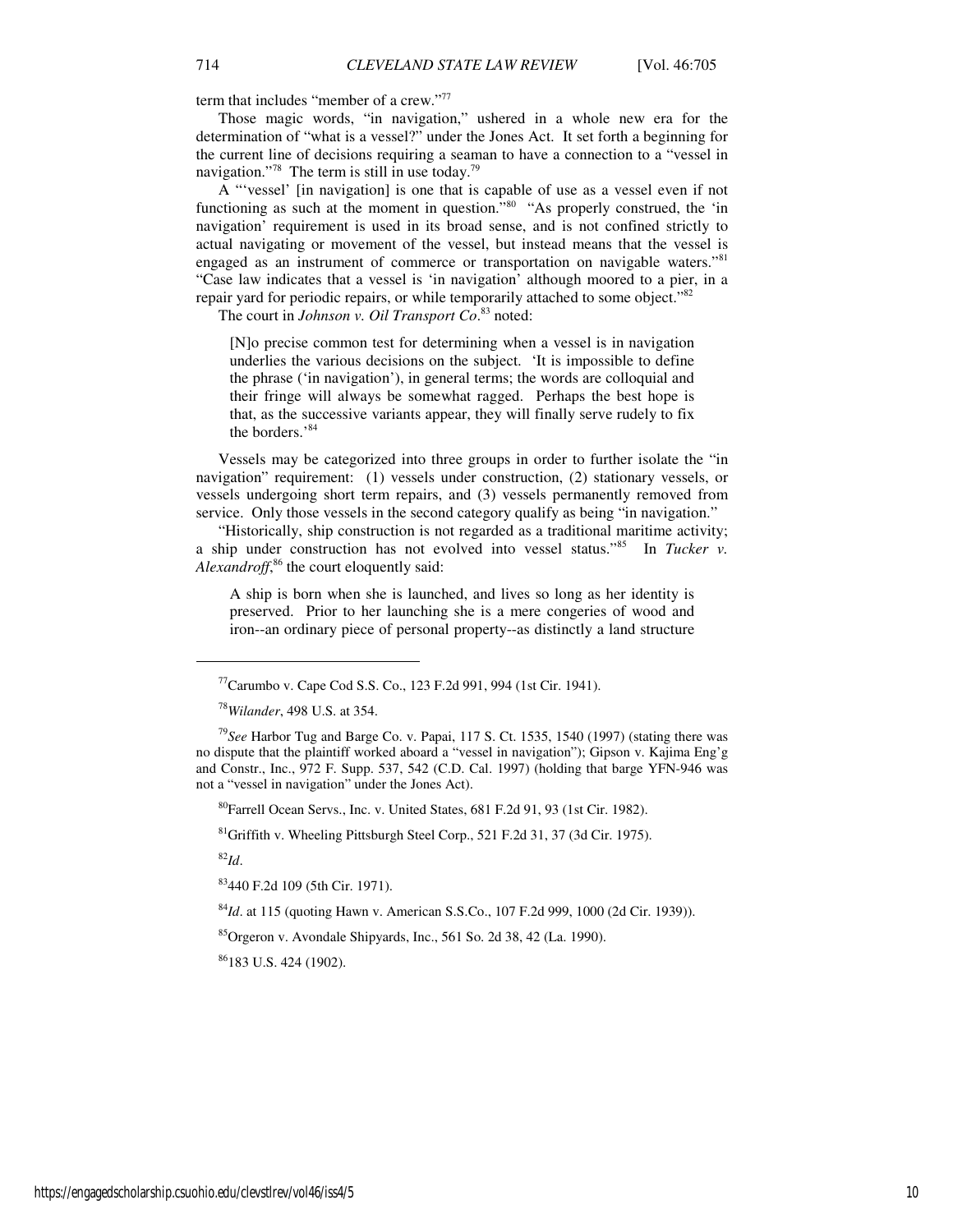as a house . . . . In the baptism of launching she receives her name, and from the moment her keel touches the water she is transformed, and becomes a subject of admiralty jurisdiction.<sup>87</sup>

Even "a launched but uncompleted vessel floating or maneuvering in navigable waters . . . is not yet an instrumentality of commerce- private or public- and is therefore not 'in navigation."<sup>88</sup>

In addition, "a vessel does not cease to be a vessel when she is not voyaging, but is at anchor, berthed, or at dockside."<sup>89</sup> "[A] vessel which temporarily leaves commerce, enters a shipyard for minor repairs, and thereupon returns to commerce remains in navigation  $\ldots$ ."<sup>90</sup>

In determining the status of a vessel in repair, the Supreme Court in *West v. United States*<sup>91</sup> stated, "the focus should be upon the status of the ship, the pattern of the repairs, and the extensive nature of the work contracted to be done, rather than the specific type of work that each ... workman is doing ... ."<sup>92</sup> The court in *Waganer v. Sea-Land Service, Inc.*, <sup>93</sup> restated the *West* repair requirements and noted, "the ship in question must have been in navigational status, and not 'dead,' which in turn depends upon whether the contracted work is minor or major, and who has custody and control of the ship while the work is being done."<sup>94</sup> "If the owner [has] taken control of [the] ship from the contractor at that point, this would be some evidence that the ship was in navigation after being taken out of navigation."<sup>95</sup>

The court in *Warwick v. Huthnance Division, Grace Offshore Co.*<sup>96</sup> synthesized some of the earlier cases,  $97$  and developed six factors for use in determining whether a vessel has been removed from navigation:

(1) The nature of the repairs being performed on the vessel; (2) The duration of these repairs; (3) The cost of those repairs in comparison to the value of the vessel; (4) Whether the owner of the vessel has relinquished control of the repairs to a third party; (5) The length of time in which the vessel was laid up or stacked; (6) Whether the repair work was typical of work performed primarily by shore-based employees.<sup>98</sup>

j

<sup>92</sup>*Id*. at 122.

<sup>93</sup>486 F.2d 955 (5th Cir. 1973).

<sup>94</sup>*Id.* at 958.

 $^{95}$ McKinley v. All Alaskan Seafood, Inc., 980 F.2d 567, 571 (9th Cir. 1992).

<sup>96</sup>760 F. Supp. 571 (W.D. La. 1991).

<sup>97</sup>*See* Abshire v. Sea Coast Products, Inc., 668 F.2d 832 (5th Cir. 1982); Rodgers v. United States, 452 F.2d 1149 (5th Cir. 1972).

<sup>98</sup>Warwick v. Huthnance Div., Grace Offshore Co., 760 F. Supp. 571, 573 (W.D. 1991).

<sup>87</sup>*Id*. at 438.

<sup>88</sup>Williams v. Avondale Shipyards, Inc., 452 F.2d 955, 958 (5th Cir. 1971).

<sup>89</sup>DiGiovanni v. Traylor Bros., Inc., 959 F.2d 1119, 1121 (1st Cir. 1992).

 $^{90}$ Delome v. Union Barge Line Co., 444 F.2d 225, 232 (5th Cir. 1971).

<sup>91361</sup> U.S. 118 (1959).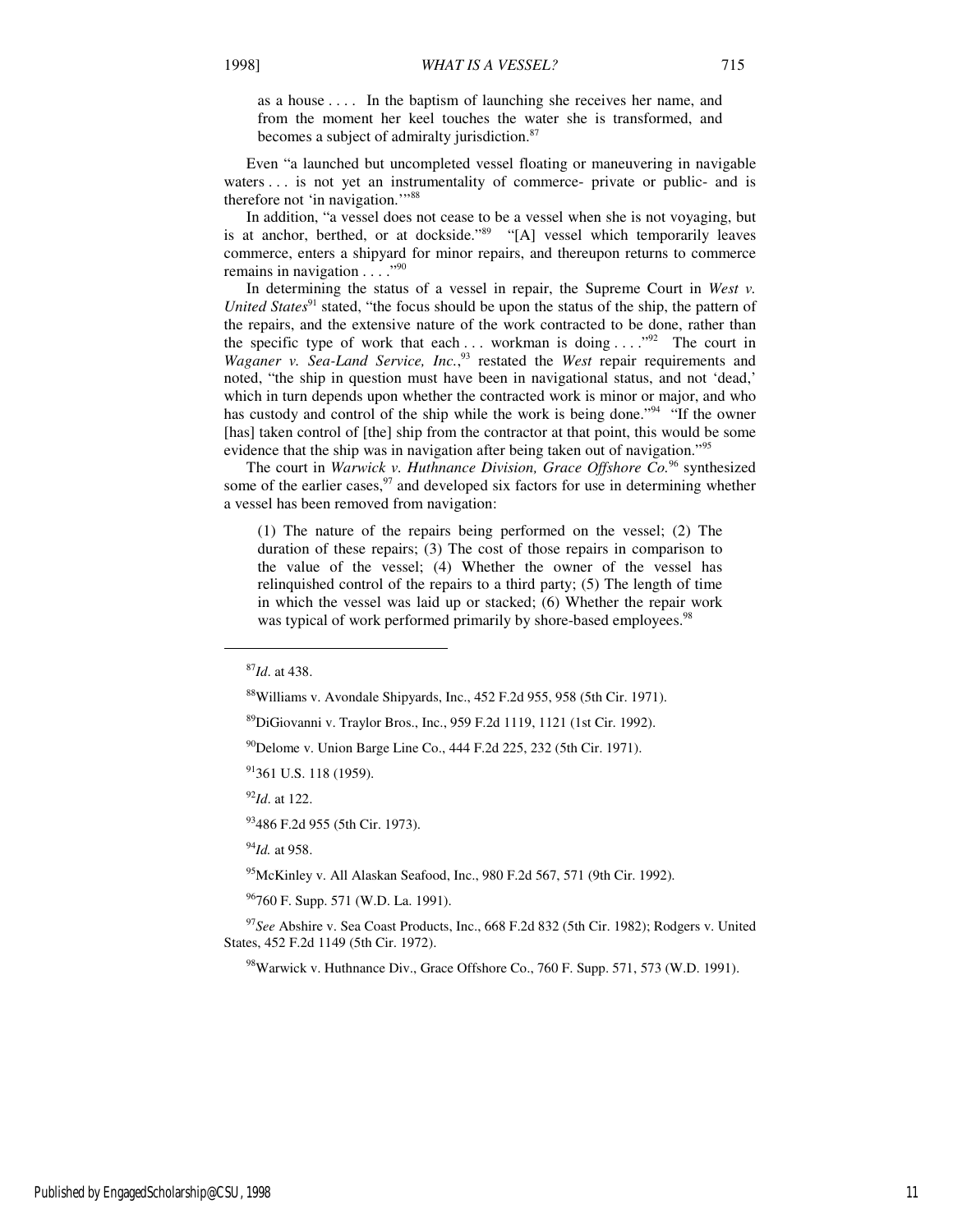"At some point, however, repairs become sufficiently significant that the vessel can no longer be considered in navigation."<sup>99</sup> "Major overhaul or refitting of a vessel will take the vessel out of navigation."<sup>100</sup> "It is equally apparent that conversion of the vessel from one use to another would also take the ship out of navigation, if the change required extensive work."<sup>101</sup>

In one of the more interesting cases, Donald McClendon, who was acting as a caretaker on a towboat, attempted to produce gold by cooking mercury inside of a potato using the ship's oven.<sup>102</sup> The ship "was in dry-dock for numerous repairs and in dire need of a new bottom. Not surprisingly, McClendon sustained injuries from breathing mercury vapors,"<sup>103</sup> and made a claim under the Jones Act because he was on a vessel in navigation.<sup>104</sup> The court found that reasonable persons could not conclude that the vessel was in navigation since the ship had no captain or crew, no power of her own, and was "undergoing extensive repairs by contract workers which would eventually take seventy-seven days to complete and over \$25 million to pay for."105

If a vessel has changed its function, it may lose its navigation ability, and consequently lose its vessel status.<sup>106</sup> "In *Gonzales v. United States Shipping Board Emergency Fleet Corp.*, it was held that a ship is not in navigation if there is no present hope or intention of having her go to sea and if it would take a long time to put her in shape for an ocean voyage."<sup>107</sup>

As Judge Hale eloquently stated, in the case of *Bishop v. Alaska S. S. Co.,*<sup>108</sup> when he described a vessel taken permanently out of navigation:

There was a tang of salt air and movement of wind and wave about the S.S. Fortuna as she lay on the blocks in floating dry dock*,* and perhaps gulls perched on her railings or soared above her stacks, and to everyone who looked upon her she seemed a ship of the sea.<sup>109</sup>

Circuit Judge Timbers also expressed similar sentiments in the case of the

 $^{101}$ *Id.* 

-

<sup>102</sup>McClendon v. OMI Offshore Marine Serv., 807 F. Supp. 1266, 1267 (E.D. Tex. 1992).

<sup>103</sup>*Id*.

<sup>104</sup>*Id*.

<sup>105</sup>*Id*.

<sup>106</sup>*See* Ross v. Moak, 388 F. Supp. 461 (M.D. La. 1975) (holding that a vessel which had been turned into a bookstore was no longer in navigation).

<sup>107</sup>New England Fish Co. v. Barge or Vessel, Sonya, 332 F. Supp. 463, 468 (D. Alaska 1971) (citing Gonzales v. U.S. Board of Shipping Emer. Fleet Corp., 3 F.2d 168 (E.D.N.Y. 1924)).

<sup>108</sup>404 P.2d 990 (Wash. 1965).

<sup>109</sup>*Id*. at 991.

<sup>&</sup>lt;sup>99</sup>Chandris, Inc. v. Latsis, 515 U.S. 347, 374 (1991).

<sup>100</sup>*McKinley*, 980 F.2d at 570.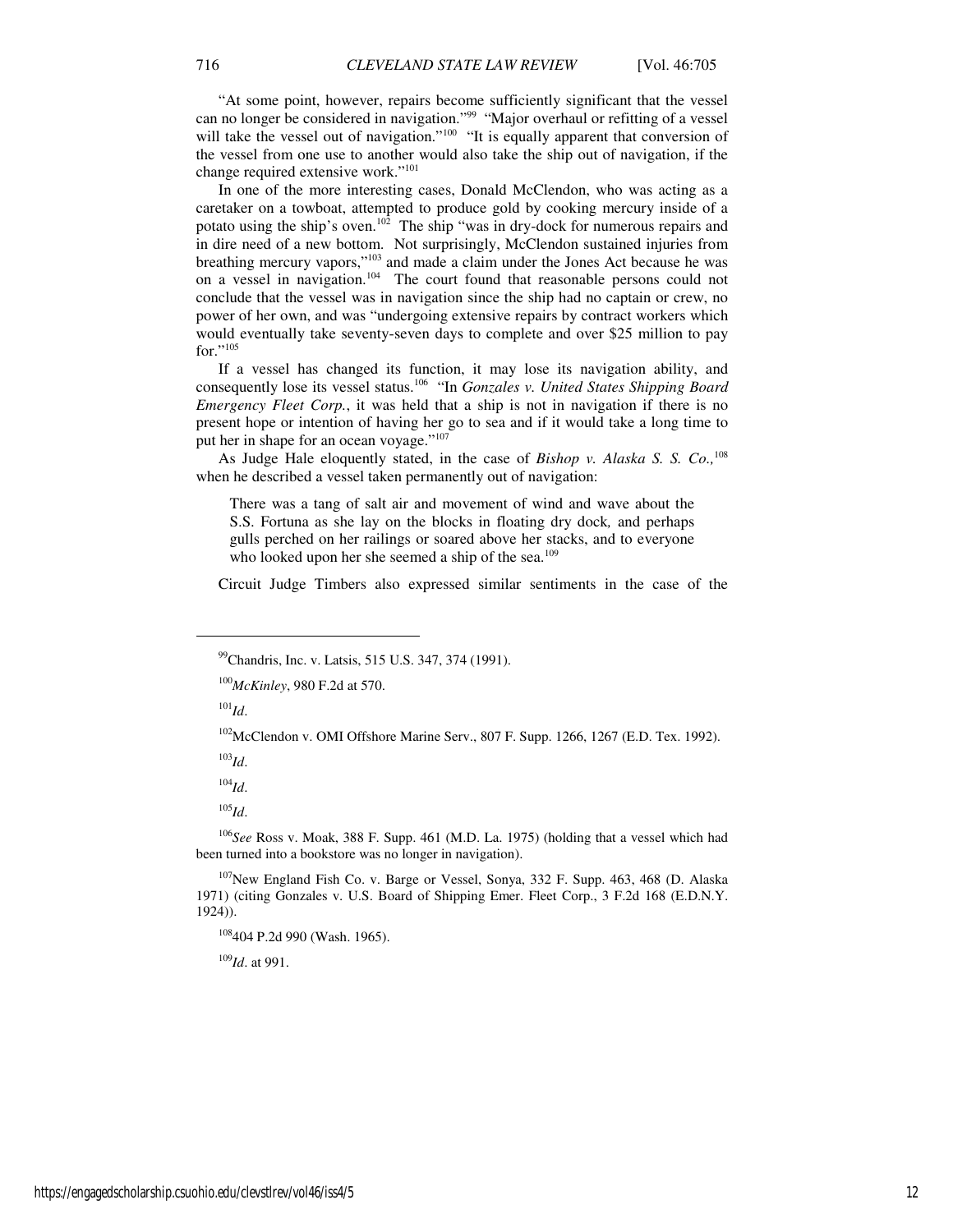*McCarthy v. The Bark Peking,*<sup>110</sup> in which the Bark Peking was retired and turned into a floating museum. "The Peking would like nothing more than to slip its moorings, ease into the harbor and head for the open seas, with the seagulls in its wake. Sadly, it is fated not to do so."<sup>111</sup>

In the case of *Boyd v. Ford Motor Co.*,<sup>112</sup> the court of appeals identified several factors discussed by the district court in their determination that a vessel was taken permanently out of service:

(1) the ship was not sailing and in fact secured with special 'winter-lines'; (2) the full crew was not stationed aboard the ship; (3) the vessel's main engine had been completely 'torn down' and was not in operable condition; and (4) the vessel had lost her classification with the U.S. Coast Guard, and could not regain it without an inspection.<sup>113</sup>

#### *B. Analysis*

In terms of the Jones Act, some courts<sup>114</sup> make reference to a "vessel" using language from the Supreme Court's 1903 opinion in *The Robert W. Parsons*, 115 although that case was decided long before the Jones Act.<sup>116</sup> In 1973, the Fifth Circuit case of *Cook v. Belden Concrete Products, Inc.*,<sup>117</sup> updated the language of *The Robert W. Parsons* with their own version of what constitutes a vessel,<sup>118</sup> and

<sup>110</sup>676 F.2d 42 (2d Cir. 1982).

<sup>111</sup>*Id*. at 44.

1

<sup>112</sup>948 F.2d 283 (6th Cir. 1991).

<sup>113</sup>*Id*. at 286.

<sup>114</sup>Admiralty claims are generally heard by a judge, not a jury. Federal Rule of Civil Procedure 38, "Jury Trial of Right", states, "[a]dmiralty and [m]aritime [c]laims . . . shall not be construed to create a right to trial by jury of the issues in an admiralty or maritime claim within the meaning of Rule 9(h)." FED. R. CIV. P.  $\S$  38(e). However, under the Jones Act, a seaman is entitled to a jury trial. 46 U.S.C. app. § 688 (1994). *See also* Fitzgerald v. United States Lines Co., 374 U.S. 16 (1963) (holding that a seaman who joined in a single complaint, a maintenance and cure claim and a Jones Act claim, both arising out of one set of facts, was entitled to a jury trial). A seaman may also sue in state court, but that action cannot be removed to federal court. *Id*. (*See* Pate v. Standard Dredging Corp, 193 F.2d 498 (5th Cir. 1952); Lackey v. Atlantic Richfield Co., 990 F.2d 202, 207 (5th Cir. 1993) (holding that state court suits based on Jones Act claims are not removable). The Jones Act incorporates the antiremoval provisions from the Federal Employers' Liability Act (FELA), ch. 149, §§ 1-10, 35 Stat. 65 (1908) (codified at 45 U.S.C. §§ 51-60 (1994)) as decided by the Supreme Court in the case of Panama R Co. v. Johnson, 264 U.S. 375 (1924)).

<sup>115</sup>191 U.S. 17, 30 (1903). "In fact, neither size, form, equipment, nor means of propulsion are determinative factors upon the question of jurisdiction, which regards only the purpose for which the craft was constructed, and the business in which it is engaged." *Id*.

<sup>116</sup>*See* Smith v. Texaco Inc., 524 F. Supp. 1313, 1314 (E.D. La. 1981) (discussing the test for vessel status).

<sup>117</sup>472 F.2d 999 (5th Cir. 1973).

<sup>118</sup>*Id*. at 1001. A vessel is one which is designed or used primarily "for the transportation of passengers, cargo, or equipment from place to place across navigable waters." *Id*. at 1002.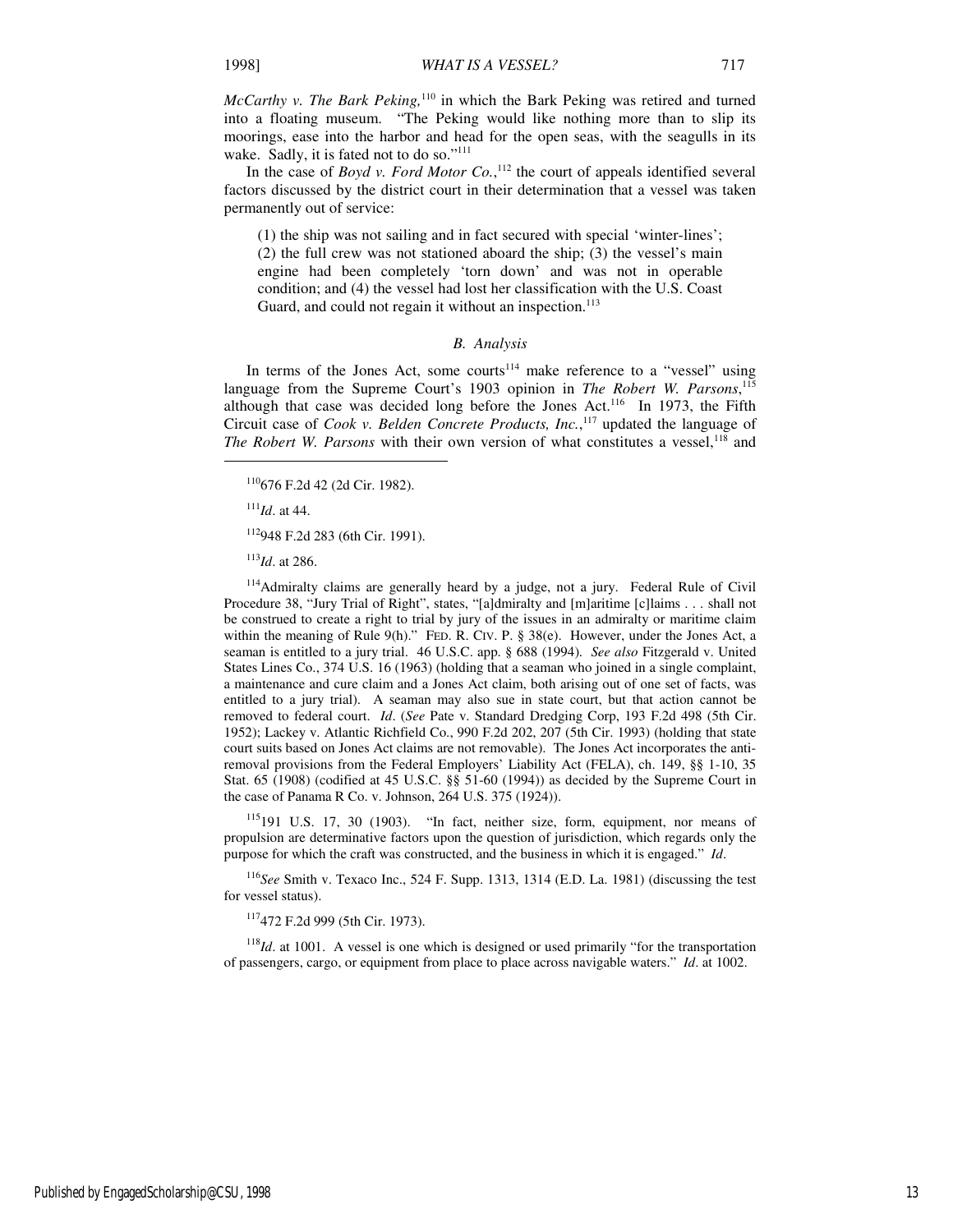many courts have adopted that terminology in one form or another.<sup>119</sup> Still other courts make use of the general maritime definition of vessel found in Title I of the United States Code, $120$  the text of which, was originally conceived in the Act of 1866. That definition was expanded upon by the Supreme Court in their 1887 decision in *Cope v. Vallette Dry-Dock Co.*<sup>121</sup> Finally, to further muddy the waters, the 1941 district court's holding in *Carumbo v. Cape Cod S.S. Co*. <sup>122</sup> stated that a Jones Act vessel had to be "in navigation."<sup>123</sup>

As a result, courts have inconsistently interpreted the meaning of the word "vessel" using some or all of the elements of *Cope v. Vallette Dry-Dock Co.*, *The Robert W. Parsons*, *Cook v. Belden Concrete Products, Inc.*, the United States Code, and *Cape Cod S.S. Co.* For example, in the case of *Salgado v. M.J. Rudolph* Corp.,<sup>124</sup> "the court held that a floatable crane was a vessel for purposes of an action for breach of warranty of seaworthiness without even deciding whether it was a 'vessel in navigation' for purposes of the Jones Act."<sup>125</sup> Similarly, the court in *McSweeney v. M.J. Rudolph Corp.*,<sup>126</sup> also declined to decide whether the same floatable crane was a "vessel in navigation" for purposes of the Jones Act.<sup>127</sup>

#### 1. The United States Code Definition

Some admiralty statutes, which do not contain a definition of the word "vessel," rely on the United States Code's definition as authority.<sup>128</sup> Title 1, "General Provisions", Section 3 of the United States Code states, "[t]he word 'vessel' includes every description of watercraft or other artificial contrivance used, or capable of being used, as a means of transportation on water."<sup>129</sup> In one of the most famous quotes in admiralty jurisprudence, Judge Brown of the Fifth Circuit thought the Code term was so vague, he sarcastically noted, "[n]o doubt the three men in a tub would also fit within our definition of 'vessel', and one probably could make a convincing

<sup>123</sup>*Id*. at 995.

1

<sup>124</sup>514 F.2d 750 (2d Cir. 1975).

<sup>125</sup>Buccellato v. City of New York, 808 F. Supp. 967, 973 (E.D.N.Y. 1992) (citing Salgado v. M.J. Rudolph Corp., 514 F.2d 750 (2d Cir. 1975)).

 $126$ 575 F. Supp. 746 (E.D.N.Y. 1983).

<sup>127</sup>*Buccellato*, 808 F. Supp. at 973 (citing McSweeney v. M.J. Rudolph Corp., 575 F. Supp. 746 (E.D.N.Y. (1983)).

<sup>128</sup>*See* discussion *infra.*

 $1291$  U.S.C. § 3 (1994).

<sup>119</sup>*See* Tonnesen v. Yonkers Contracting Co., 82 F.3d 30, 33 (2d Cir. 1996); Powers v. Bethlehem Steel Corp., 477 F.2d 643, 647 (1st Cir. 1973); Johnson v. John F. Beasley Constr. Co., 742 F.2d 1054, 1063 (7th Cir. 1984).

 $120$ "The word 'vessel' includes every description of watercraft or other artificial contrivance used, or capable of being used, as a means of transportation on water." 1 U.S.C. § 3 (1994).

<sup>&</sup>lt;sup>121</sup>119 U.S. 625 (1887).

<sup>122</sup>123 F.2d 991 (1st Cir. 1941).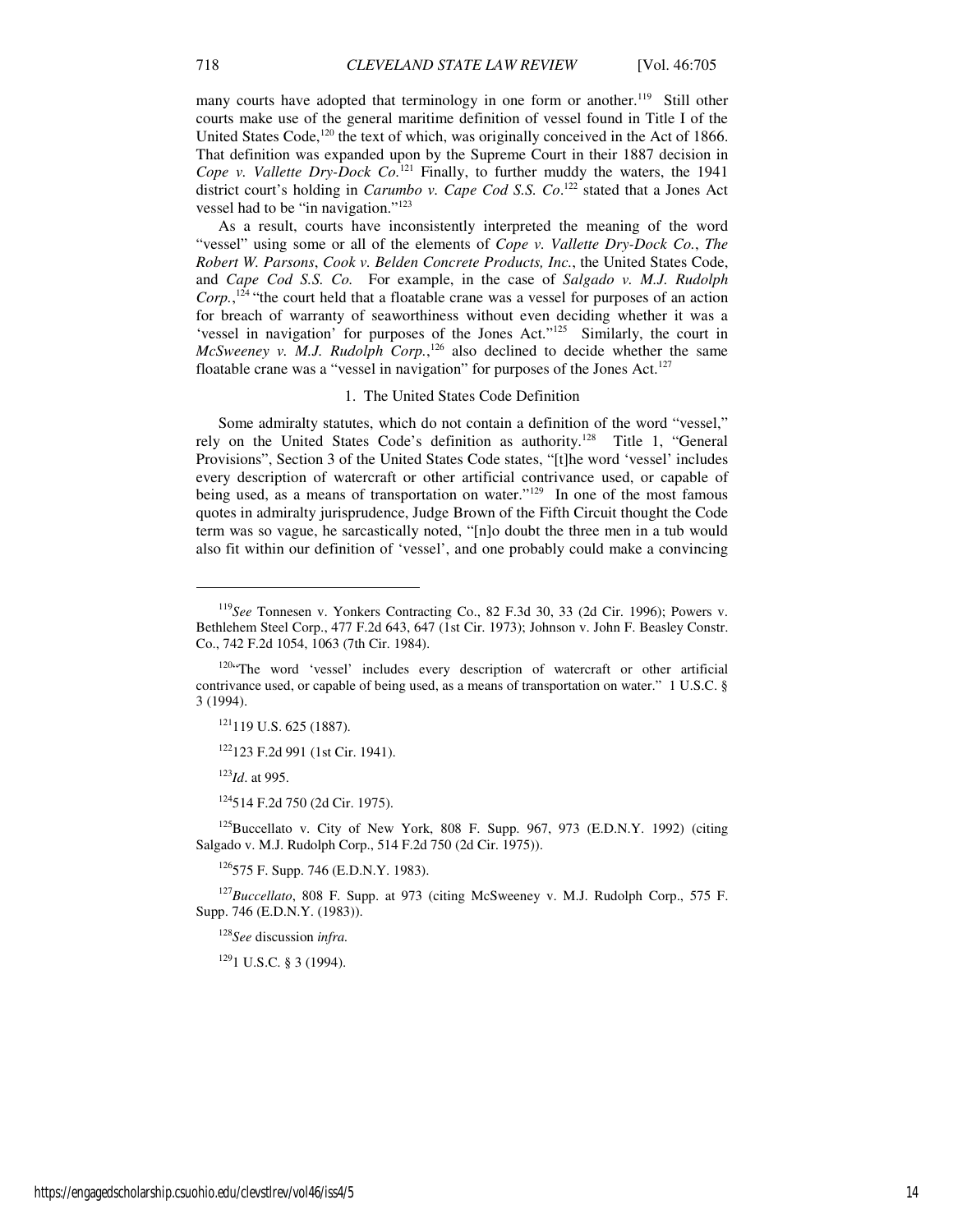case for Jonah inside the whale."<sup>130</sup>

The Code definition of vessel originally comes from an Act passed by Congress in 1866 for the prevention of smuggling.<sup>131</sup> The definition then appeared in the Revised Statutes of 1873<sup>132</sup> before the United States Code was constituted by the Act of 1947.<sup>133</sup> It is presented in Title 1 of the Code under "Chapter 1.--Rules of Construction,"<sup>134</sup> "thus indicating that it was enacted as a rule for the construction of the federal statutes generally."<sup>135</sup>

In the 1887 case of *Cope v. Vallette Dry-Dock Co.*,<sup>136</sup> the Supreme Court first addressed the definition of the word "vessel" found in the 1873 Revised Statutes (and later the U.S. Code). In that case, the plaintiffs argued that their floating drydock was "a large floating vessel and water-craft and artificial contrivance, used and capable of being used as a means of transportation in water  $\dots$ <sup>137</sup> The Court held that, "[a] fixed structure, such as this dry-dock is, not used for the purpose of navigation . . . . The fact that it floats on the water does not make it a ship or vessel . . . ."<sup>138</sup> The Court also noted the words of Lord Justice Brett, an English court of appeals judge who said that a vessel is something "built in a particular form and used for a particular purpose."<sup>139</sup> In effect, the Court required that a structure needs to do more than just float, and that one should look to the particular purpose for which it was built before determining its status as a vessel.

Mr. Justice Brown, in the 1903 Supreme Court case of *The Robert W. Parsons*, 140 took the words of his predecessors in *Cope* one step further by stating, "[i]n fact, neither size, form, equipment, nor means of propulsion are determinative factors upon the question of jurisdiction, which regards only the purpose for which the craft was constructed, and the business in which it is engaged."<sup>141</sup> Justice Brown seemingly ignored the terminology found in the Revised Statutes, and instead borrowed language from earlier court decisions, including *The General Cass*<sup>142</sup> in 1871. In that case, the court stated, "[t]he true criterion by which to determine whether any water craft, or vessel, is subject to admiralty jurisdiction, is the business or employment for which it is intended, or is susceptible of being used, or in which it

<sup>135</sup>Lambros Seaplane Base v. the Batory, 215 F.2d 228, 232 (2d Cir. 1954).

 $\overline{a}$ 

<sup>141</sup>*Id*. at 30.

<sup>&</sup>lt;sup>130</sup>Burks v. American River Transp. Co., 679 F.2d 69, 75 (5th Cir. 1982).

<sup>&</sup>lt;sup>131</sup> Act of July 18, 1866, ch. 201, § 1, 14 Stat. 178.

<sup>132</sup>1 Rev. St. U.S. § 3 (1873)

<sup>&</sup>lt;sup>133</sup> Act of July 30, 1947, ch. 388, 61 Stat. 633.

<sup>134</sup>1 U.S.C. § 3 (1994).

<sup>&</sup>lt;sup>136</sup>119 U.S. 625 (1887).

<sup>137</sup>*Id*. at 626.

<sup>138</sup>*Id*. at 627.

<sup>139</sup>*Id*. at 629.

<sup>&</sup>lt;sup>140</sup>191 U.S. 17 (1903).

<sup>142</sup>10 F. Cas. 169 (E.D. Mich. 1871) (No. 5,307).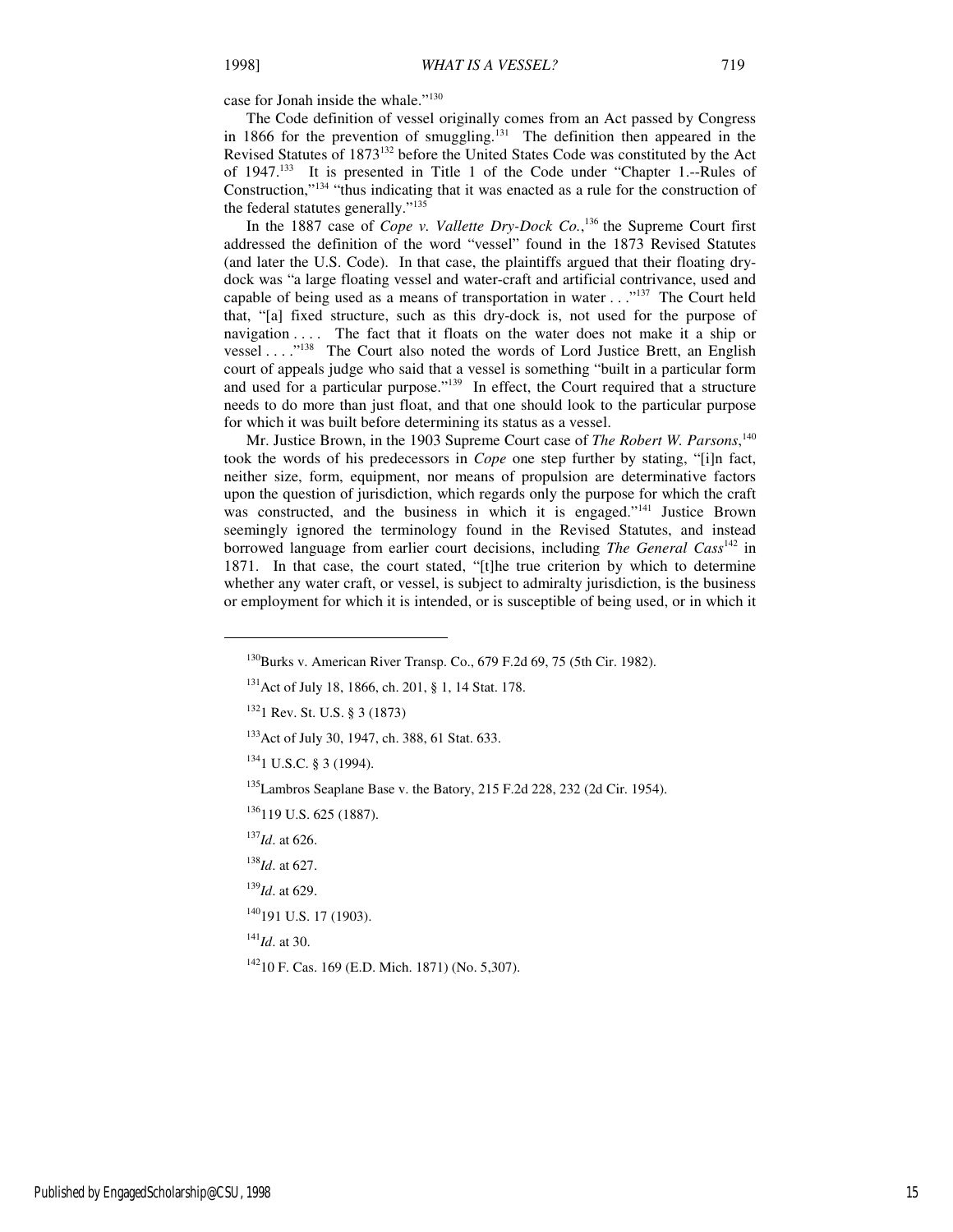is actually engaged, rather than its size, form, capacity, or means of propulsion."<sup>143</sup>

In the 1944 case of *Norton v. Warner Co.*,<sup>144</sup> the Supreme Court once again revisited the general maritime definition of vessel when they determined that a barge was a vessel for purposes of resolving an injury claim under the Jones Act.<sup>145</sup> Thus, on some occasions the court chooses to make use of the general maritime definition of the word "vessel," and at other times they choose not to. This remains the case today.<sup>146</sup>

#### 2. Comparison to the Longshore Harbor Workers' Compensation Act

A comparison of the Jones Act to the Longshore Harbor Workers' Compensation Act (LHWCA) is a useful analysis because like the Jones Act, the LHWCA does not contain a definition of the word "vessel." $147$  However, most courts interpreting the LHWCA have adopted the general maritime definition of "vessel" found in the United States Code.<sup>148</sup> This leads to an inference that maybe the same theory of "adoption" could be made for the Jones Act use of the Code definition.

The Longshoremen's and Harbor Workers' Compensation Act (LHWCA) of 1927 was remedial legislation intended to provide a remedy to workers injured during longshoring activities.<sup>149</sup> In reference to a "vessel," the LHWCA stated:

the term 'vessel' means any vessel upon which or in connection with which any person entitled to benefits under this chapter suffers injury or death arising out of or in the course of his employment, and said vessel's owner, owner *pro hacvice*, agent, operator, charter or bare boat charterer, master, officer, or crew member.<sup>150</sup>

"Obviously this definition does not provide precise guidance as to what is included within the term 'vessel.' The legislative history similarly is not helpful."<sup>151</sup>

Before enactment of the LHWCA, longshoremen were not covered by admiralty remedies, and could not seek relief through state compensation systems.<sup>152</sup> The

<sup>145</sup>*Id*. at 571-72.

j

<sup>146</sup>*See* Smith v. Texaco, Inc., 524 F. Supp. 1313, 1314 (E.D. La. 1991) (referencing use of the general maritime definition).

<sup>147</sup>Longshore and Harbor Workers' Compensation Act (LHWCA), ch. 509, §§ 1-50, 44 Stat. 1424-46 (1927) (codified as amended at 33 U.S.C. §§ 901-950 (1994)).

The 1984 Amendment to the Act substituted "Longshore" for "Longshoremen's", although the Act is frequently mis-cited using its former name. Pub. L.  $98-426$ ,  $\S 27(d)(1)$ ,  $98$ Stat. 1654.

<sup>148</sup>Kathriner v. UNISEA, Inc., 975 F.2d 657, 662 (9th Cir. 1992).

<sup>149</sup>33 U.S.C. §§ 901-50 (1994).

<sup>150</sup>*Id*. § 902(21) (1994).

 $151$ McCarthy v. The Bark Peking, 716 F.2d 130, 133 (2d Cir. 1983).

<sup>152</sup>Merrill v. Chicago & Illinois Midland Ry., 751 F. Supp. 770, 775 (C.D. Ill. 1990) (referencing the LHWCA, ch. 509,  $\S$  2(3), 44 Stat. 1426 (1927) (codified as amended at 33

<sup>143</sup>*Id*. at 170 (citing The Kate Tremaine, 14 F. Cas. 144 (E.D.N.Y. 1871) (No. 7,622).).

<sup>&</sup>lt;sup>144</sup>321 U.S. 565 (1944).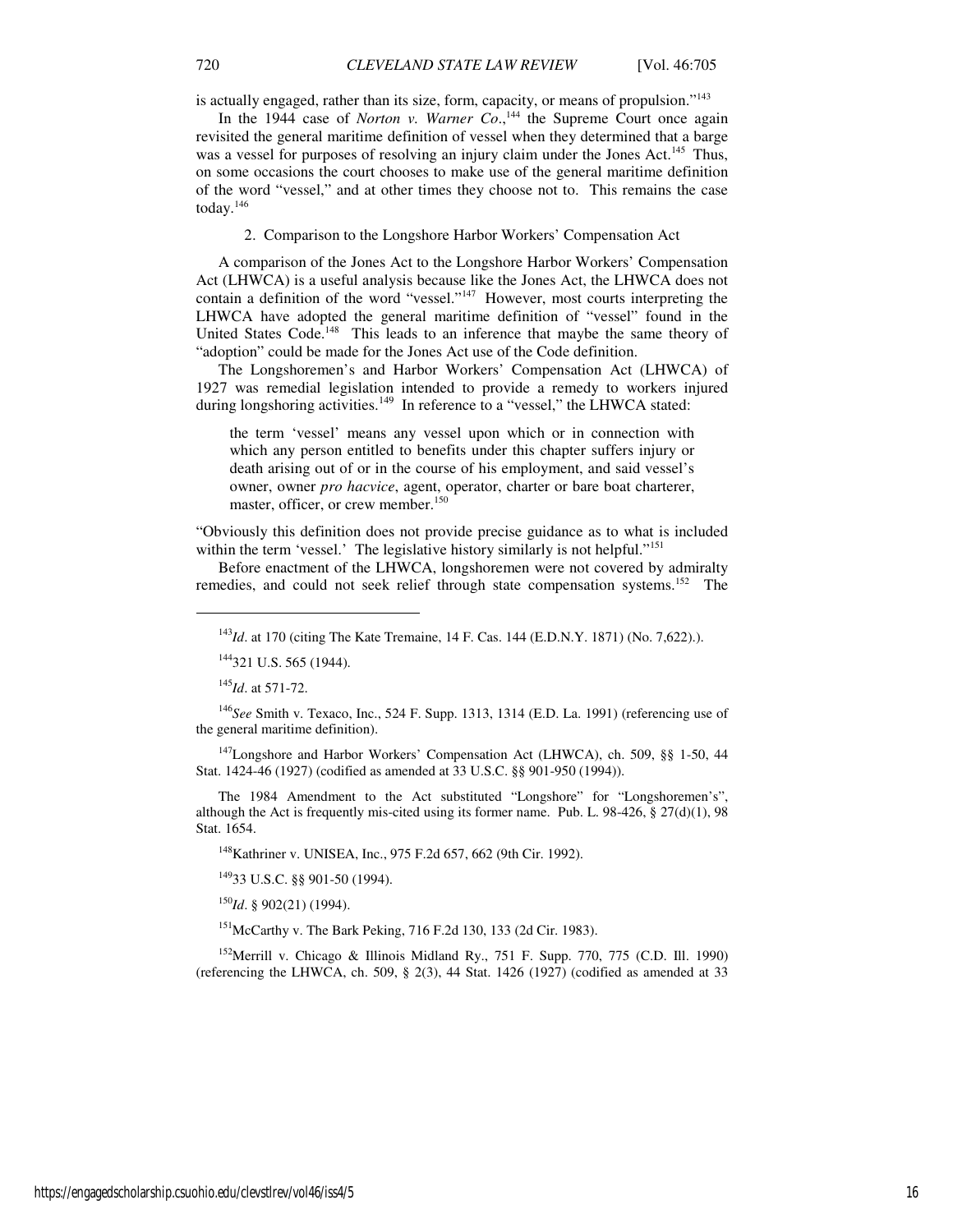LHWCA proceeded to cover workers injured or killed only on navigable waters or certain adjoining areas of land.<sup>153</sup> This rigid "situs" requirement quickly created inconsistent results because "it allowed workers, during their normal work day, to walk in and out of LHWCA coverage as they moved to and from dry land."<sup>154</sup> In *Nacirema Operating Co. v. Johnson*, <sup>155</sup> and the related case of *Marine Stevedoring Corp. v. Oosting,*<sup>156</sup> "four workers were injured or killed when a crane knocked them from their workplace. One worker drowned, and because his body fell into the water he was covered by the LHWCA; conversely the other three fell onto a pier or were crushed against a railroad car," but the court denied LHWCA coverage to these men because they were hurt on land.<sup>157</sup>

In response to these types of cases, Congress amended the LHWCA in 1972 by broadening the "situs" requirement to allow recovery for "an injury occurring upon the navigable waters of the United States *including* any adjoining pier, wharf, dry dock, terminal, building way, marine railway, or other adjoining area customarily used by an employer in loading, unloading, repairing, dismantling, or building a vessel" (emphasis added).<sup>158</sup> Unfortunately, in terms of the word "vessel," this amendment added only a "circular definition"<sup>159</sup> to the statute.

Since the LHWCA itself does not provide a definition of the word "vessel," most courts have applied the general maritime definition found in the United States Code.<sup>160</sup> In fact, "[s]ome courts have stated that [the United States Code definition], as a matter of law, provides the LHWCA 'vessel' definition."<sup>161</sup> As the court noted in *McCarthy v. The Bark Peking*,<sup>162</sup> "[s]ince Congress, in its use of the term 'vessel' in sections 902(21) and 905(b) [of the LHWCA], did not provide a definition different from the generally acknowledged one found in section 3 [of title 1 of the United States Code], we may presume, as other courts have, that it intended to adopt this commonly-used term."<sup>163</sup>

An argument can be made, therefore, that since the first proviso of the Jones Act also does not mention the word vessel,<sup>164</sup> the Act should simply adopt the general maritime definition, much as the LHWCA has done. The court in *Bollinger Quick* 

-

<sup>154</sup>*Merrill*, 751 F. Supp. at 775.

<sup>155</sup>396 U.S. 212 (1969).

<sup>156</sup>238 F. Supp. 78 (E.D. Va. 1965).

<sup>157</sup>*Merrill*, 751 F. Supp. at 775.

<sup>158</sup>33 U.S.C. § 903(a) (1994). The 1972 Amendment to the LHWCA was Pub. L. No. 92- 576, § 1, 86 Stat. 1251.

<sup>159</sup>*McCarthy*, 716 F.2d at 133.

<sup>160</sup>DiGiovanni v. Traylor Bros., Inc., 830 F. Supp. 106, 108 (D.R.I. 1993).

<sup>161</sup>*Id*.

<sup>162</sup>716 F.2d 130 (2d Cir. 1983).

<sup>163</sup>*Id*. at 134.

<sup>164</sup>*See* 46 U.S.C. § 688(a) (1994).

U.S.C. § 903(a) (1994)).

<sup>153</sup>P.C. Pfeiffer Co. v. Ford, 444 U.S. 69, 70 (1979).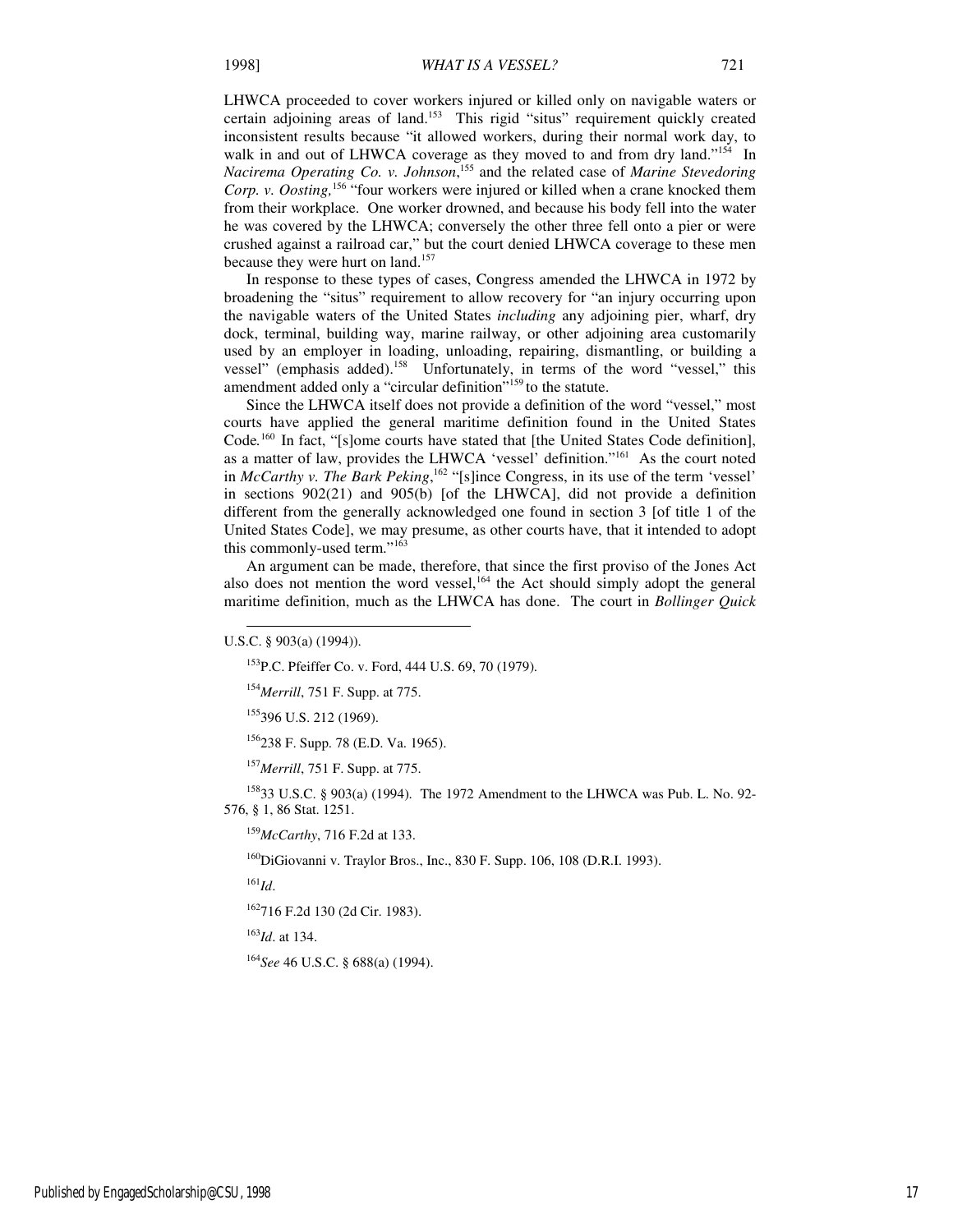*Repair, Inc. v. M/V Goliath*<sup>165</sup> commented, "[t]he general definition of 'vessel' set out by Congress [in the United States Code] . . . applies to every federal statute, unless that statute itself prescribes another definition."<sup>166</sup>

Other courts have also stated that the general maritime definition of "vessel" is applicable for interpreting Jones Act claims. "[Although] there is a slightly different inquiry in a Jones Act case as distinguished from a LHWCA case ["[a] Jones Act seaman must have a more or less permanent attachment to a vessel or fleet of vessels, while recovery under . . . the LHWCA can be based upon transitory contact with a vessel." $^{167}$ ], [it] is a distinction without significance ... since ... these additional elements do not render useless Jones Act cases addressing the 'vessel' issue."<sup>168</sup>

The court in *Lash v. Ballard Construction, Co.*<sup>169</sup> further explained, "The 'vessel' issue is a jurisdictional issue whether the matter is being considered in the context of the Jones Act or the LHWCA, and the additional elements that must be demonstrated in a Jones Act case are easily separated from the analysis."<sup>170</sup> Benedict on Admiralty also suggested their meanings were to be construed the same,

While one may not ascribe to the Congress an intent to restate maritime law when it enacted a definition for the construction of statutes generally, it is highly unlikely that Congress, in formulating a definition of a word of so immediate a connection with maritime law and so likely to recur in maritime legislation, could have intended materially to depart from the meaning under general maritime law.<sup>171</sup>

Further support for using the general maritime definition in determining Jones Act claims is evidenced by the similarity of language relating to both statutes. The general maritime definition is very similar to the terminology used in the Shipping Acts of 1916 and 1918,<sup>172</sup> which was later incorporated into the Merchant Marine Act of 1920,<sup>173</sup> of which the Jones Act was part.<sup>174</sup> In fact, except for a few choice words, (i.e. stocks), the definition is almost identical. The Supreme Court stated in Warner v. Goltra,<sup>175</sup> "[t]he purpose of the lawmakers, clear enough, we believe, upon the surface of the act, takes on an added clearness when the act is viewed in the

<sup>166</sup>*Id*. at 1455.

j

<sup>170</sup>*Id*. at 463.

 $174$ *Id.* at § 33.

<sup>175</sup>293 U.S. 155 (1934).

<sup>165</sup>965 F. Supp. 1448 (D. Or. 1997).

 $167$ Orgeron v. Avondale Shipyards, Inc., 561 So. 2d 38, 41 (La. 1990).

<sup>168</sup>Lash v. Ballard Constr. Co., 707 F. Supp. 461, 463 (W.D. Wash. 1989).

<sup>169</sup>707 F. Supp. 461 (W.D. Wash. 1989).

 $171$  STEPHEN F. FRIEDELL, BENEDICT ON ADMIRALTY, § 165, at 10-11 (7th ed. rev. 1997).

<sup>172</sup>*Compare* Act of September 7, 1916, ch. 451, §§ 1-44*, with* 1 U.S.C. § 3 (1994).

<sup>173</sup>Act of June 5, 1920, ch. 250, § 37.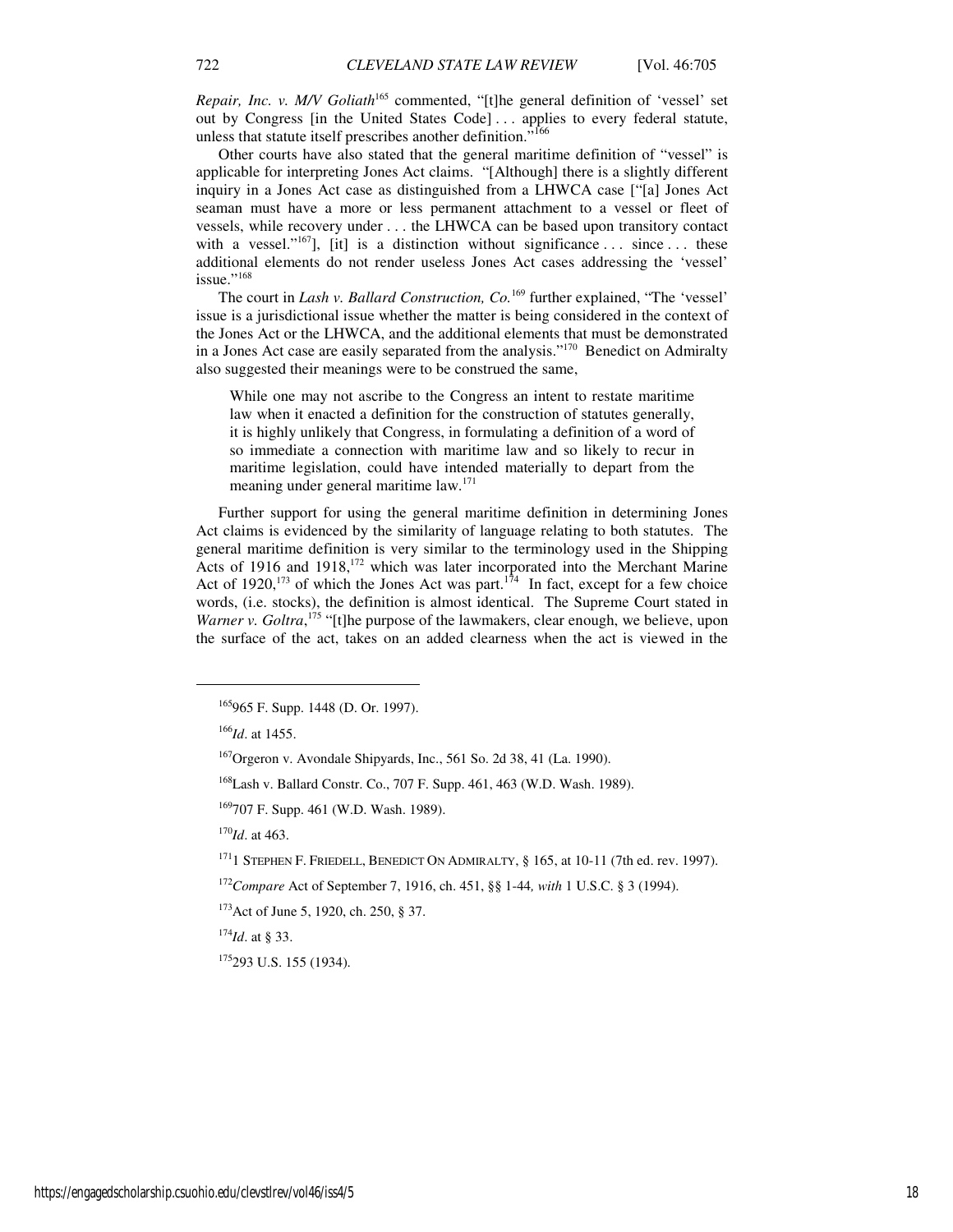setting of its history."<sup>176</sup> "We cannot believe that in this process of amendment the word[s]... lost the broad meaning that it had in the law to be amended ...."<sup>177</sup> Arguably then, the language of the U.S. Code could be applicable to Jones Act cases.<sup>178</sup>

In a final comparison, the Jones Act term, "in navigation," has taken on a meaning virtually identical to the "capability" requirement identified in the general maritime jurisdiction. The latter definition states that a vessel is one that is "used, or capable of being used, as a means of transportation on water."<sup>179</sup> In fact, the Fifth Circuit in *Ducrepont v. Baton Rouge Marine Enterprises, Inc.*<sup>180</sup> held that in order for a longshoreman to make a claim under the LHWCA, the structure must first qualify as a Jones Act vessel. $181$ 

Some courts, however, disagree with the use of the general maritime definition as a means of interpreting the Jones Act. The Fifth Circuit explained in *Sohyde Drilling & Marine Co. v. Coastal States Gas Producing Co.*, <sup>182</sup> "we are not convinced that the term 'vessel' for Jones Act purposes, which is subject to liberal construction consistent with the purposes of the Act, is necessarily a vessel for other purposes as well."<sup>183</sup> The court in *Mark Morehead v. Atkinson-Kiewit*,<sup>184</sup> remarked that the definition of vessel under the LHWCA (the general maritime definition) "is more inclusive than that used for evaluating seaman status under the Jones Act."<sup>185</sup> The court in *McCarthy v. The Bark Peking*<sup>186</sup> also observed, "[i]n contrast, cases decided under the Jones Act . . . have looked to a different test [other than the 1 U.S.C. § 3 definition], in determining what is a vessel for Jones Act purposes."<sup>187</sup>

In general, there does not appear to be much consensus for using the U.S. Code definition of the word vessel in deciding Jones Act claims. However, its mention in some recent cases indicates that it is still a factor that the court considers in making their determination of a vessel's status.

#### 3. Resolution

It quickly becomes apparent how much confusion has arisen over the seemingly

<sup>177</sup>*Id*.

j

<sup>178</sup>Powers v. Bethlehem Steel Corp., 477 F.2d 643, 647 (1st Cir. 1973).

 $1791$  U.S.C. § 3 (1994).

<sup>180</sup>Ducrepont v. Baton Rouge Marine Enters., Inc., 877 F.2d 393 (5th Cir. 1989).

<sup>181</sup>*Id*. at 395-96; *see also* Holifield v. Great Lake Dredge & Dock, Co., CIV.A.92-1935, 1993 WL 370831, at \*1 (E.D. La. Sept. 15, 1993) (comparing vessels under the Jones Act and the LHWCA).

<sup>182</sup>644 F.2d 1132 (5th Cir. 1981).

<sup>183</sup>*Id*. at 1137.

184No. 94-1581, 1996 WL 37973, at \*1 (1st Cir. Feb. 6, 1996).

<sup>185</sup>*Id*. at \*3.

<sup>186</sup>716 F.2d 130 (2d Cir. 1983).

<sup>187</sup>*Id*. at 134.

<sup>176</sup>*Id*. at 159.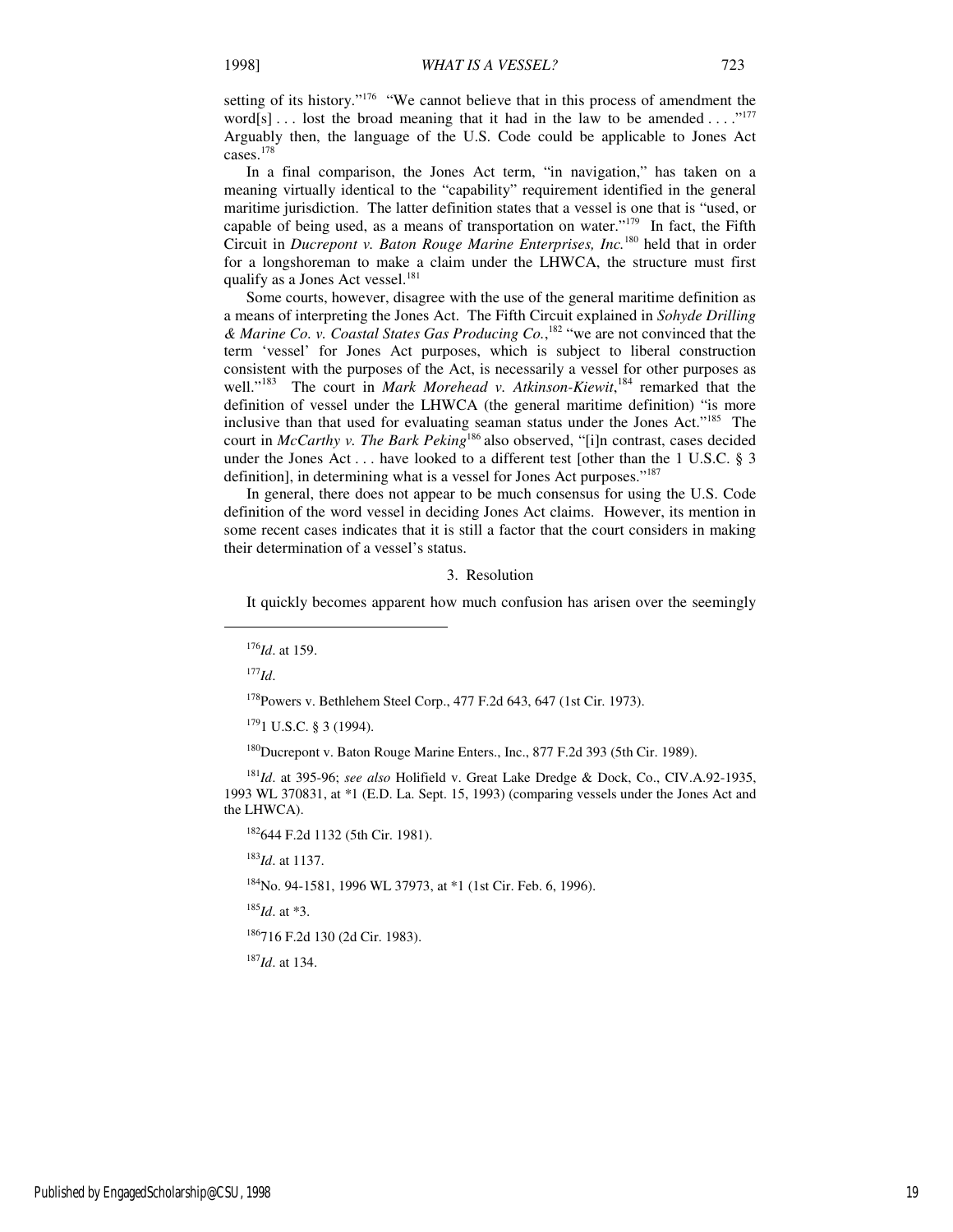simple task of defining the word "vessel" under admiralty jurisdiction. Different criteria used at different times have made the process inconsistent and unpredictable. One could make a claim under the Jones Act and be denied relief because the vessel was not in navigation, but be granted relief under general maritime law because the vessel need not be in navigation, all in the same case!<sup>188</sup> In *Williams v. Avondale Shipyards, Inc.*,<sup>189</sup> "Edgar J. Williams either slipped on an oil spot or became engaged in a fistfight" and "struck a pipe instead of a jaw" during a final sea trial run of the USCG Cutter Hamilton.<sup>190</sup> For purposes of recovery under the Jones Act, the vessel was not yet, at such time, an instrumentality of commerce and, therefore, was not "in navigation."<sup>191</sup> Under general maritime law, however, the vessel did not need to be "in navigation," and Williams was able to sue the owner for injuries sustained while on the incomplete vessel in navigable waters.<sup>192</sup> As the court in *Salgado v*. *M.J. Rudolph Corp.*<sup>193</sup> so aptly noted, "[t]here has been so much litigation over the meaning and scope of the Jones Act that it has been remarked that the Supreme Court should have struck it down 'as offensive to the due process clause by reason of impossibly bad drafting.""<sup>194</sup>

#### *a. The Car Analogy*

As the previous case illustrates, the law does not recognize the same concept of the word "vessel" under all statutes in admiralty. This is an odd notion, given that most people presumably know what a ship or vessel is, much as they do a car.<sup>195</sup> This analogy is better exemplified by the 1919 Supreme Court decision in *McBoyle v. United States*. <sup>196</sup> In that case, the petitioner was convicted of transporting from Ottawa, Illinois to Guymon, Oklahoma an airplane that he knew to have been stolen. The question was whether the National Motor Vehicle Act Theft Act applied to airplanes. The Act stated that "[t]he term 'motor vehicle' shall include an automobile, automobile truck, automobile wagon, motor cycle, or any other selfpropelled vehicle not designed for running on rails . . . . "<sup>197</sup> Justice Holmes noted:

<sup>189</sup>*Id.* at 955.

1

<sup>190</sup>*Id*. at 956-57.

<sup>191</sup>*Id*. at 959.

<sup>192</sup>Hall v. Hvide Hull No. 3, 746 F.2d 294, 299 (5th Cir. 1984) (referencing the decision in Williams v. Avondale Shipyards, Inc., 452 F.2d 955, 958-59 (5th Cir. 1971)).

<sup>193</sup>514 F.2d 750 (2d Cir. 1975).

<sup>194</sup>*Id*. at 753 (quoting GRANT GILMORE & CHARLES BLACK, JR., THE LAW OF ADMIRALTY, 282 (1st ed. 1957) referring to the Supreme Court's decision in Panama R Co. v. Johnson, 264 U.S. 375 (1924)). Regardless of how badly the Jones Act was drafted, the court in *Leonard v. Exxon Corp.*, 581 F.2d 522 (1978), noted that cases which "deviate from the general practice [of] permitting Jones Act issues to be submitted to the jury . . . should be applied restrictively." *Id*. at 524.

<sup>195</sup>*See generally* McBoyle v. United States, 283 U.S. 25 (1931).

<sup>196</sup>*Id.* 

<sup>197</sup>*Id*. at 26.

<sup>188</sup>*See* Williams v. Avondale Shipyards, Inc., 452 F.2d 955, 956-57 (5th Cir. 1971).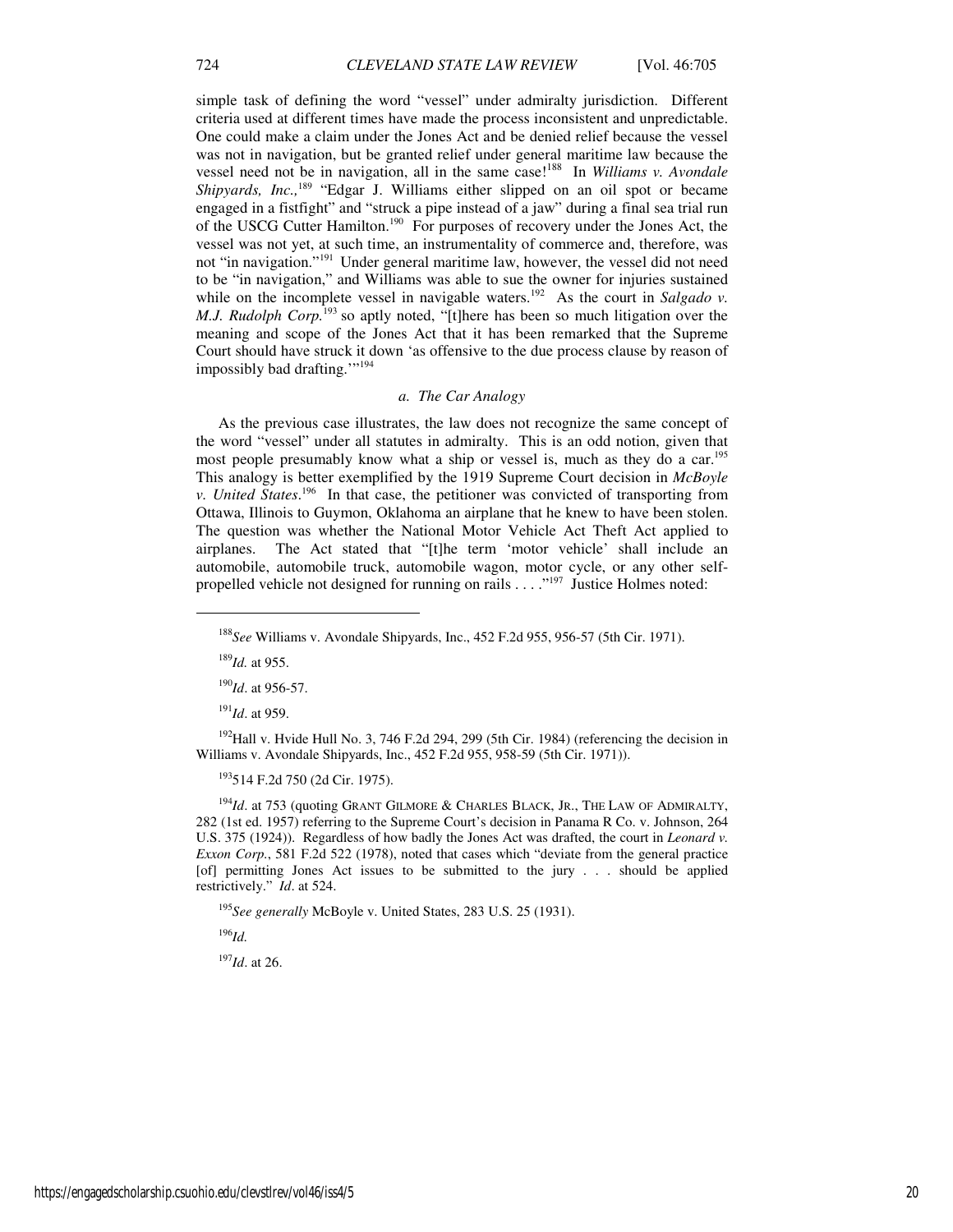No doubt etymologically it is possible to use the word [vehicle] to signify a conveyance working on land, water or air . . . But in everyday speech 'vehicle' calls up the picture of a thing moving on land . . . .

Although it is not likely that a criminal will carefully consider the text of the law before he murders or steals, it is reasonable that a fair warning should be given to the world in language that the common world will understand, of what the law intends to do if a certain line is crossed. When a rule of conduct is laid down in words that evoke in the common mind only [a commonly held notion], the statute should not be extended . . . upon the speculation that, if the legislature had thought of it, very likely broader words would have been used.<sup>198</sup>

Justice Holmes' "vehicle essay" can easily be applied in a more present day context. In today's world, cars come in a variety of shapes, sizes, and styles. Numerous types of people drive a car: doctors, students, lawyers, janitors, and grandparents to name just a few. Under one law, a person may get their driver's license revoked for driving while intoxicated,<sup>199</sup> while under another law, a fine may be levied for blasting the car stereo too loudly.<sup>200</sup> The serviceman working on your car may be sued for negligent repairs and breach of contract under one law, $^{201}$  or the auto dealer may be required to substitute a new car under some consumer protection "lemon" laws.<sup>202</sup> In each case, there is some connection to a car, and a wrong has been committed, yet the answer to "what is a car?" remains the same regardless of which law is applied.<sup>203</sup> Whether the "connection" to the car is by a driver, repairman, or dealer, or whether it is a Cadillac or Jeep, a car has certain and distinct readily identifiable characteristics (i.e. engine, wheels). A car is a car is a car is a car.

1

<sup>198</sup>*Id*. at 26-27.

<sup>&</sup>lt;sup>199</sup>CAL. VEH. CODE § 23153(a) (West 1998). "It is unlawful while under the influence of any alcoholic beverage or drug, or under the combined influence of any alcoholic beverage or drug, to drive a vehicle . . . ." *Id*.

<sup>&</sup>lt;sup>200</sup>CAL. VEH. CODE § 27007 (West 1985). "No driver of a vehicle shall operate, or permit the operation of, any sound amplification system which can heard outside the vehicle from 50 or more feet . . . ." *Id*.

 $^{201}$ CAL. COM. CODE § 2711 (West 1964). "Where the seller fails to make delivery or repudiates or the buyer rightfully rejects or justifiably revokes acceptance . . . the buyer may cancel . . . ." *Id*.

<sup>&</sup>lt;sup>202</sup>CAL. CIV. CODE § 1793.2 (West 1970). "If the manufacturer or its representative in this state does not service or repair a new motor vehicle . . . to conform to the applicable express warranties after a reasonable number of attempts, the manufacturer shall either promptly replace the new motor vehicle . . . or promptly make restitution to the buyer . . . ." *Id*.

<sup>203</sup>*See* CAL. VEH. CODE § 415 (West 1987). "'A motor vehicle'" is a vehicle that is selfpropelled." *Id.*; *See also* CAL. VEH. CODE § 100 (West 1987). "Unless the provision or context otherwise requires, these definitions shall govern the construction of this code." *Id*.; CAL. VEH. CODE § 10 (West 1959). "Whenever any reference is made to any portion of this code or any other law, such reference shall apply to all amendments and additions heretofore or hereafter made." *Id*.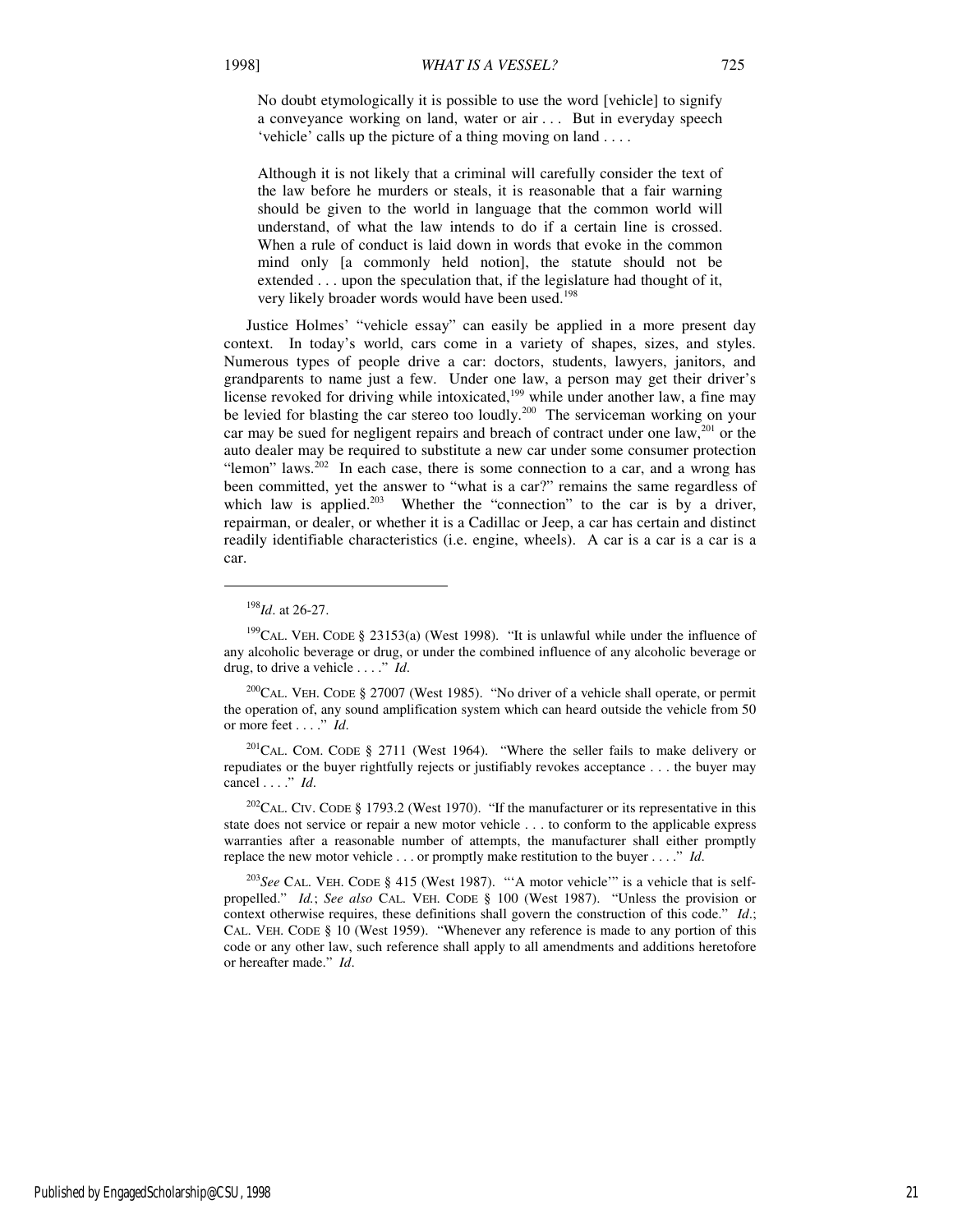Justice Holmes' essay can easily be analogized to the issue of "what is a vessel?" To paraphrase, it is possible to interpret the word vessel by conjuring up all kinds of strange objects that might somehow find their way onto a body of water. Yet, in everyday speech, a vessel, much like a car, has inherent common characteristics. It is only reasonable for the law to take that common understanding of vessel, so that people have an opportunity to gain some knowledge of the rules for which they apply. As the Fifth Circuit noted, "a kangaroo is no less a kangaroo because it is carried for part of its existence in another kangaroo's pouch."<sup>204</sup>

The rules of statutory construction do "not exclude the application of common sense to the terms made use of in the act in order to avoid an absurdity, which the legislature ought not to be presumed to have intended."<sup>205</sup> "The proper course in all cases is to adopt that sense of the words which best harmonizes with the context, and promotes in the fullest manner the policy and objects of the legislature."<sup>206</sup>

If the term "vessel" was meant to imply a greater meaning than that which is commonly understood, the drafters of the legislation would have made that point implicitly clear.<sup>207</sup> Therefore, we are left with a definition of the term which most ordinary, prudent people commonly hold. As the court in *Sacramento Navigation Co. v. Salz*<sup>208</sup> noted, "[t]he fact that we are dealing with vessels, which by a fiction of the law are invested with personality, does not require us to disregard the actualities of the situation  $\ldots$ ."<sup>209</sup>

Directly on point was the frustration experienced by dissenting Circuit Judge Toreulla in the case of *DiGiovanni v. Traylor Brothers, Inc.*<sup>210</sup> In that case, the court held that the "BETTY F," which was a steel hulled barge designed to transport cargo, was not a vessel under the Jones Act because it was being used only as a work platform and had no means of self propulsion.<sup>211</sup> Judge Toreulla argued that "[n]otwithstanding the lack of a statutory definition for the term 'vessel' in the Jones Act . . . at least twenty-four maritime or maritime related laws define 'vessel' in such manner as to clearly include the "BETTY F" within the scope of their description."<sup>212</sup> In his frustration, Judge Toreulla said:

William Shakespeare tells us in a famous passage from Romeo and Juliet that labels are not important, but rather that content is what counts. In more recent times, Gertrude Stein had similar advice. Although poetic

<sup>206</sup>*Id*.

 $\overline{a}$ 

<sup>207</sup>McDermott Int'l, Inc. v. Wilander, 498 U.S. 337, 342 (1991) (holding that Congress intended the language of the Jones Act to mean today what it meant at the time the Jones Act was passed in 1920).

<sup>209</sup>*Id*. at 328.

<sup>210</sup>959 F.2d 1119 (1st Cir. 1992) (Torruella, J., dissenting).

<sup>211</sup>*Id*. at 1120.

<sup>212</sup>*Id*. at 1124.

<sup>&</sup>lt;sup>204</sup>Farrell Ocean Servs., Inc. v. United States, 681 F.2d 91, 93 (1st Cir. 1982) (citing Wirth Ltd. v. S/S Acadia Forest, 537 F.2d 1272, 1278 (5th Cir. 1976)).

 $205$ United States v. Hartwell, 73 U.S. (6 Wall) 385, 396 (1867).

<sup>&</sup>lt;sup>208</sup>273 U.S. 326 (1927).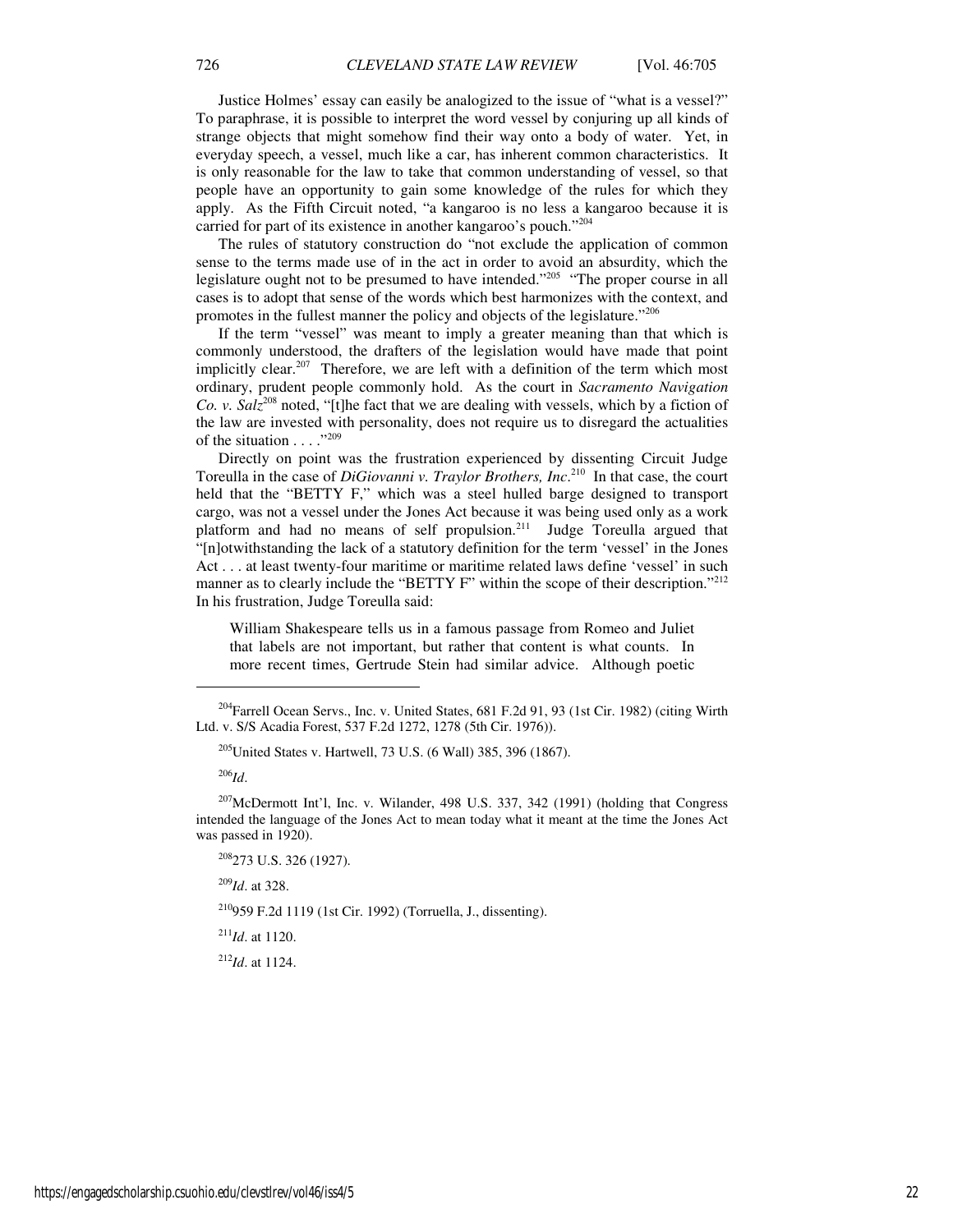philosophy seems far removed from the hard world of maritime torts, I believe that the counsel found in those quotations has definite relevance to the issue that separates my views from those of my colleagues in the majority.

"What's in a name? That which we call a rose By any other name would smell as sweet." Shakespeare, William, Romeo and Juliet, II, ii, 43.

"Rose is a rose is a rose is a rose." Stein, Gertrude, Sacred Emily (1913).<sup>213</sup>

#### *b. The Three Prong Test*

The lack of a generally recognized definition of the word "vessel" is probably inconsequential in a great number of maritime cases, since the structure in question is obviously engaged in the transportation of goods or passengers over water, and fits within the common sense notion of the term. However, problems do arise in trying to determine whether a structure is a "vessel" in cases involving floating docks, ships under construction or out of service, and special function or unusual crafts. Since "[a] jury is too blunt an instrument to answer a complex question of legal policy...;"<sup>214</sup> a step-by-step procedure could be of great benefit to those whose responsibility it is to determine whether a structure classifies as a vessel. Hence, my three prong test follows.

My three-factor test or three-prong approach provides some guidance through the maze of inconsistency. It is designed to eliminate many of the uncertainties that exist in this area, and create a standard of tests in order to produce more consistent results. These tests mesh all of the critical elements previously discussed into a three-factor examination, in which each factor must be answered in the affirmative in order to continue onto the next level.

The first prong I call the "floatation test." To meet the requirements of this prong, the structure must comply with the general maritime definition found in the United States Code which states, "[t]he word 'vessel' includes every description of watercraft or other artificial contrivance used, or capable of being used, as a means of transportation on water."<sup>215</sup> To paraphrase this definition, all vessels must, at a minimum, float or be capable of floating. The basis for including this requirement rests in the general statutory notion that, to the extent a maritime claim is governed by federal statute, that definition should control, otherwise the general maritime definition of the Code will control.<sup>216</sup>

The test mandates that a structure will not be considered a vessel if it is incapable of independent floatation, or somehow maintains a permanent affixation to land. Conversely, if the attachment to land is merely temporary, or there is no attachment at all, and the structure is capable of floatation, one proceeds to the next factor of the

j

<sup>213</sup>*Id*.

 $^{214}$ Boy Scouts of America v. Graham, 76 F.3d 1045 (9th Cir. 1996).

 $215$ <sub>1</sub> U.S.C. § 3 (1994).

<sup>&</sup>lt;sup>216</sup>Bollinger Quick Repair, Inc. v. M/V Goliath, 965 F. Supp. 1448, 1455 (D. Or. 1997).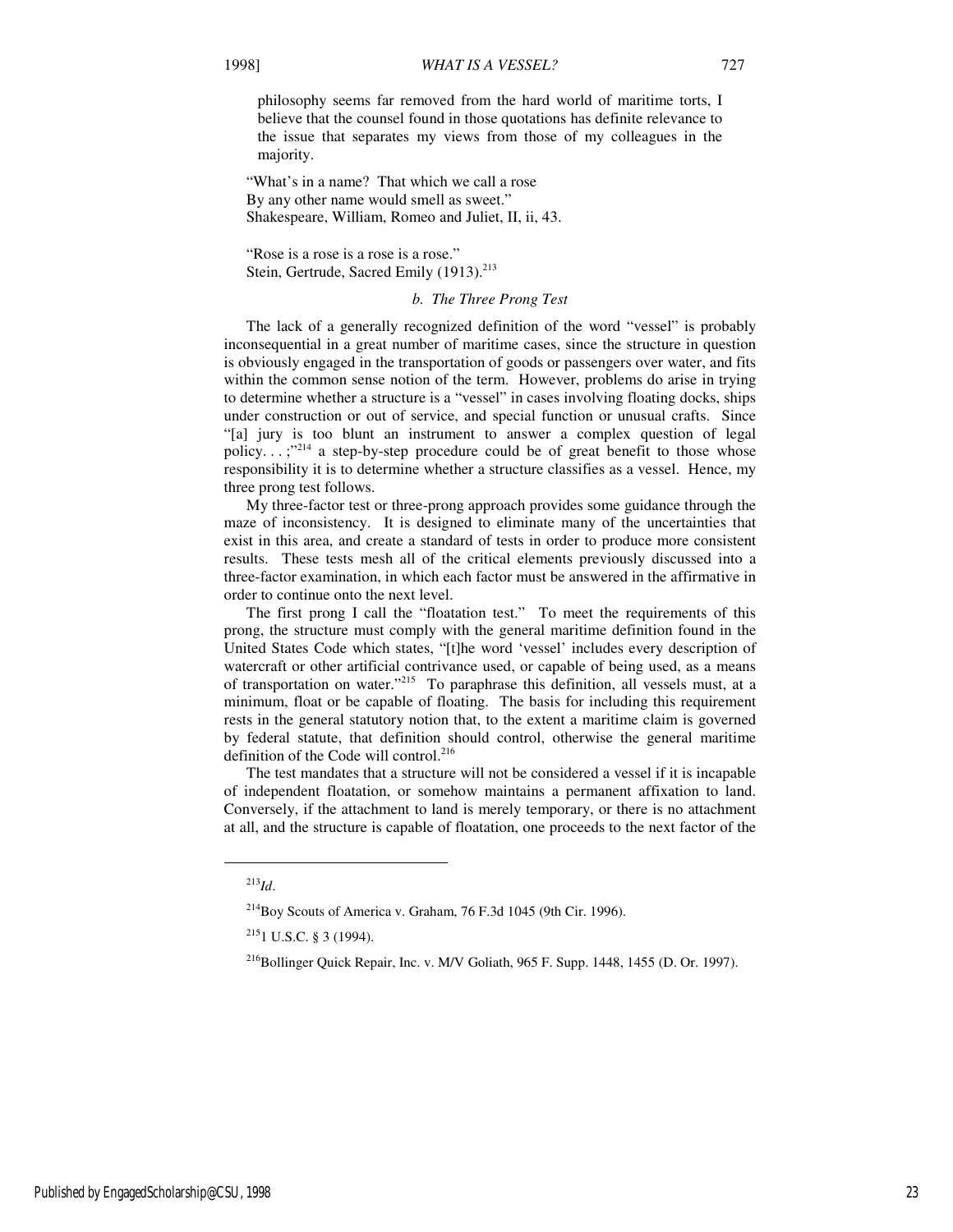analysis.

One of more interesting cases was the situation in *Provost v. Huber*. <sup>217</sup> Paul Huber "purchased a two-story frame house in Bayfield County, Wisconsin with the purpose in mind of moving the structure from the mainland to a lot on Madeline Island situated in Lake Superior. Huber hired a housemover to transport the building and contents by truck-trailer over the frozen surface of Lake Superior."<sup>218</sup> "[A]t a point approximately three-fourths of the way to the island, the truck, trailer, house and contents broke through the ice.<sup>219</sup> Huber claimed that the tractor-trailer was a "vessel" because he was transporting the house over water. The court declared, "[b]y no stretch of the imagination can we equate a multi-wheeled device, designed and built for the purpose of transportation over a hard, defined surface such as roads, highways, and even ice with a vessel or ship as those terms are useful in maritime law." $220$  Clearly, Huber's truck was incapable of floatation, and would flunk the first prong of the test.<sup>221</sup>

In the case of *Nolan v. Coating Specialists, Inc.*<sup>222</sup> a sand blaster-spray painter was injured while working on a stationary drilling platform in the Gulf of Mexico. He made a claim under Jones Act jurisdiction,<sup>223</sup> but the court of appeals affirmed the district court's holding that fixed offshore platforms are not vessels, and workmen who perform all of their duties on such platforms are not seaman.<sup>224</sup>

In *Blanchard v. Engine & Gas Compressor Services, Inc.*, <sup>225</sup> George E. Blanchard, a mechanic, was injured while working on compressors located in shallow waters near a marshy area in the Mississippi River delta. Two of the compressors were housed in a building which stood on pilings driven into the ground. The other two compressors were housed in buildings mounted on submersible barges.<sup>226</sup> The court held that the buildings mounted on virtually sunken barges were not vessels under the Jones  $Act^{227}$  since they were permanently attached to the ocean floor. The court further noted that, "[o]ur holding might be different if

<sup>217</sup>594 F.2d 717 (8th Cir. 1979).

<sup>218</sup>*Id*. at 718.

 $\overline{a}$ 

<sup>219</sup>*Id*.

<sup>220</sup>*Id*. at 719.

<sup>221</sup>An interesting side note about Huber was that a short time later, he "was approached by an individual representing himself to be an underwater contractor and who suggested that the house be sunk to the bottom of the lake to preserve and protect it from ice damage until such time that it could be raised when the weather permitted." *Id*. Unfortunately for Mr. Huber, he agreed, and the house was lowered to the bottom of the lake by placing sandbags on its floor. When the weather finally warmed up, an attempt was made to retrieve the house, but it was completely destroyed as it was being raised. *Id*.

422 F.2d 377 (5th Cir. 1970). *Id*. at 378. *Id*. at 379. 575 F.2d 1140 (5th Cir. 1978). *Id*. at 1141. *Id*. at 1141-42.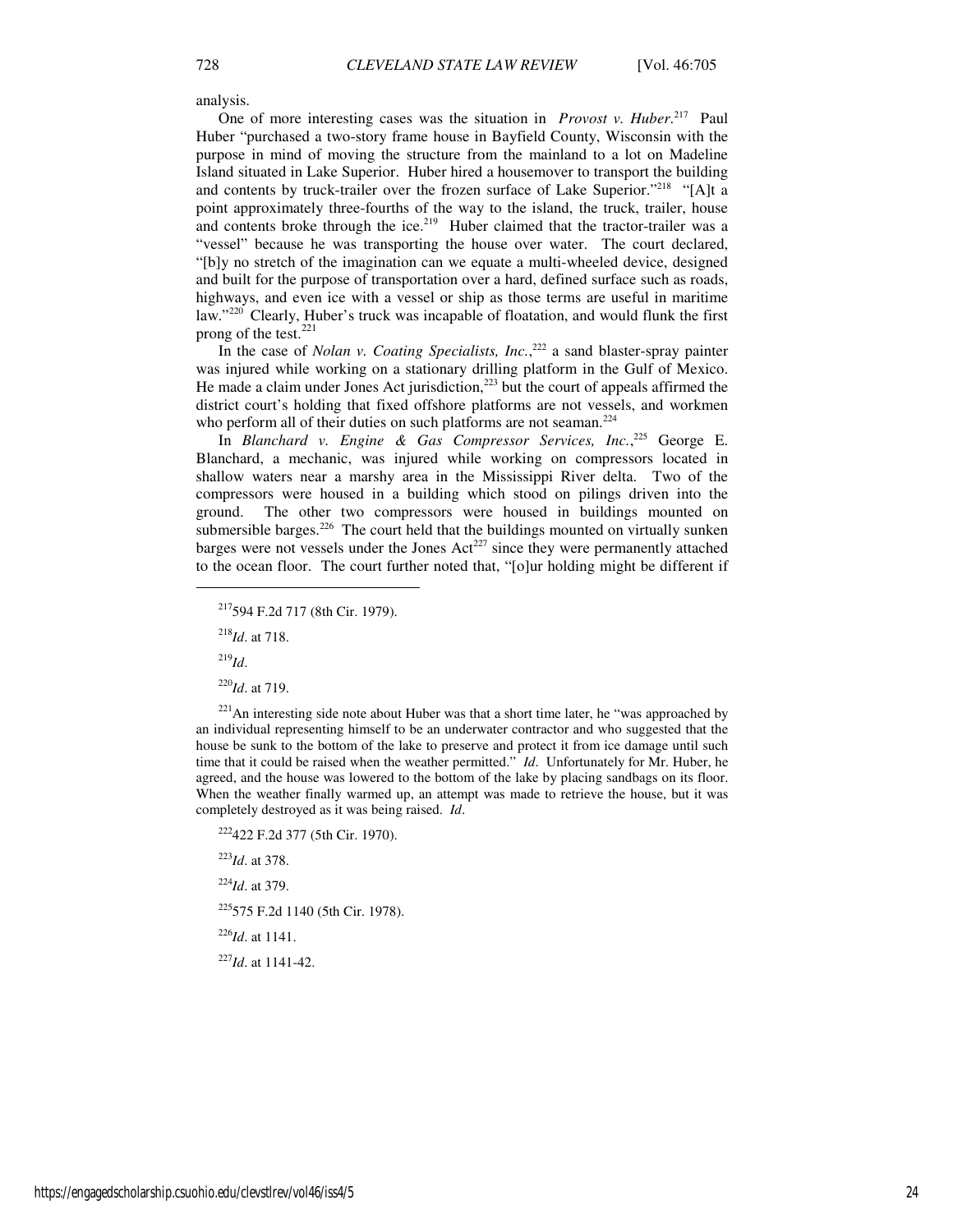Blanchard had been injured while the structures were being floated into position."<sup>228</sup> The court's conjecture presumably depended upon the intended purpose of the barges before they were sunk into place. This leads into Prong two, "Purpose."

My second prong asks the question, "what is the purpose of the craft?" Under this prong, the analysis is accomplished by using the concepts outlined in two turn of the century Supreme Court cases, *Cope v. Vallette Dry-Dock Co.*<sup>229</sup> and *The Robert*  W. Parsons.<sup>230</sup> Here, one looks to "the purpose for which the craft was constructed and the business it which it is engaged." $^{231}$  The more modern terminology was developed in 1973 by the Fifth Circuit in the case of *Cook v. Belden Concrete Products, Inc.*<sup>232</sup> In *Cook*, the court defined a vessel's purpose as being, "designed for transportation of passengers, cargo, or equipment from place to place across navigable waters."<sup>233</sup> That definition appears to have been adopted in one form or another by virtually every other circuit.<sup>234</sup>

Identifying the purpose is critical because, "[m]ere floatation on water does not constitute a structure a 'vessel'...."<sup>235</sup> Rafts and special purpose structures get special scrutiny under this query.

This prong is designed to eliminate the absurdity used by some courts in rationalizing their opinions when considering the status of a vessel. It is this liberal interpretation which has sometimes crept its way into the fray, as evidenced by the court's statement in *McCarthy v. The Bark Peking*, <sup>236</sup> "virtually any capacity for use as seagoing transportation--perhaps even the hypothetically plausible possibility has sufficed to lend the dignity of 'vessel' status to a host of seemingly unlikely craft."<sup>237</sup>

In *A Raft of Spars*, <sup>238</sup> the court held that a raft of logs, with no one aboard, floating down the East River was within admiralty jurisdiction.<sup>239</sup> Chief Justice Taney of the Maryland Supreme Court held otherwise in the 1853 case of *Tome v.*  Four Cribs of Lumber.<sup>240</sup> In that case, Taney said that rafts "are not the subjectmatter of admiralty jurisdiction  $\dots$   $\cdot$   $\cdot$   $\cdot$   $\cdot$   $\cdot$  They are not vehicles intended for the

<sup>229</sup>*See generally* Cope v. Vallette Dry-Dock Co., 119 U.S. 625 (1887).

<sup>230</sup>*See generally* The Robert W. Parsons, 191 U.S. 17 (1903).

<sup>231</sup>*Id.* at 30.

1

<sup>232</sup>472 F.2d 999 (5th Cir. 1973).

<sup>233</sup>*Id*. at 1002.

<sup>234</sup>*See* Tonnesen v. Yonkers Contracting Co., 82 F.3d 30, 33 (2d Cir. 1996); Powers v. Bethlehem Steel Corp., 477 F.2d 643, 647 (1st Cir. 1973); Johnson v. John F. Beasley Constr. Co., 742 F.2d 1054, 1063 (7th Cir. 1984).

<sup>235</sup>*Cook*, 472 F.2d at 1001.

<sup>236</sup>716 F.2d 130 (2d Cir. 1983).

<sup>237</sup>*Id*. at 134

<sup>238</sup>20 F. Cas. 173 (S.D.N.Y. 1849) (No. 11,529).

<sup>239</sup>*Id*. at 175.

<sup>240</sup>24 F. Cas. 18 (C.C.D. Md. 1853) (No. 14,083).

<sup>241</sup>*Id*. at 24.

<sup>228</sup>*Id*. at 1143, n.5.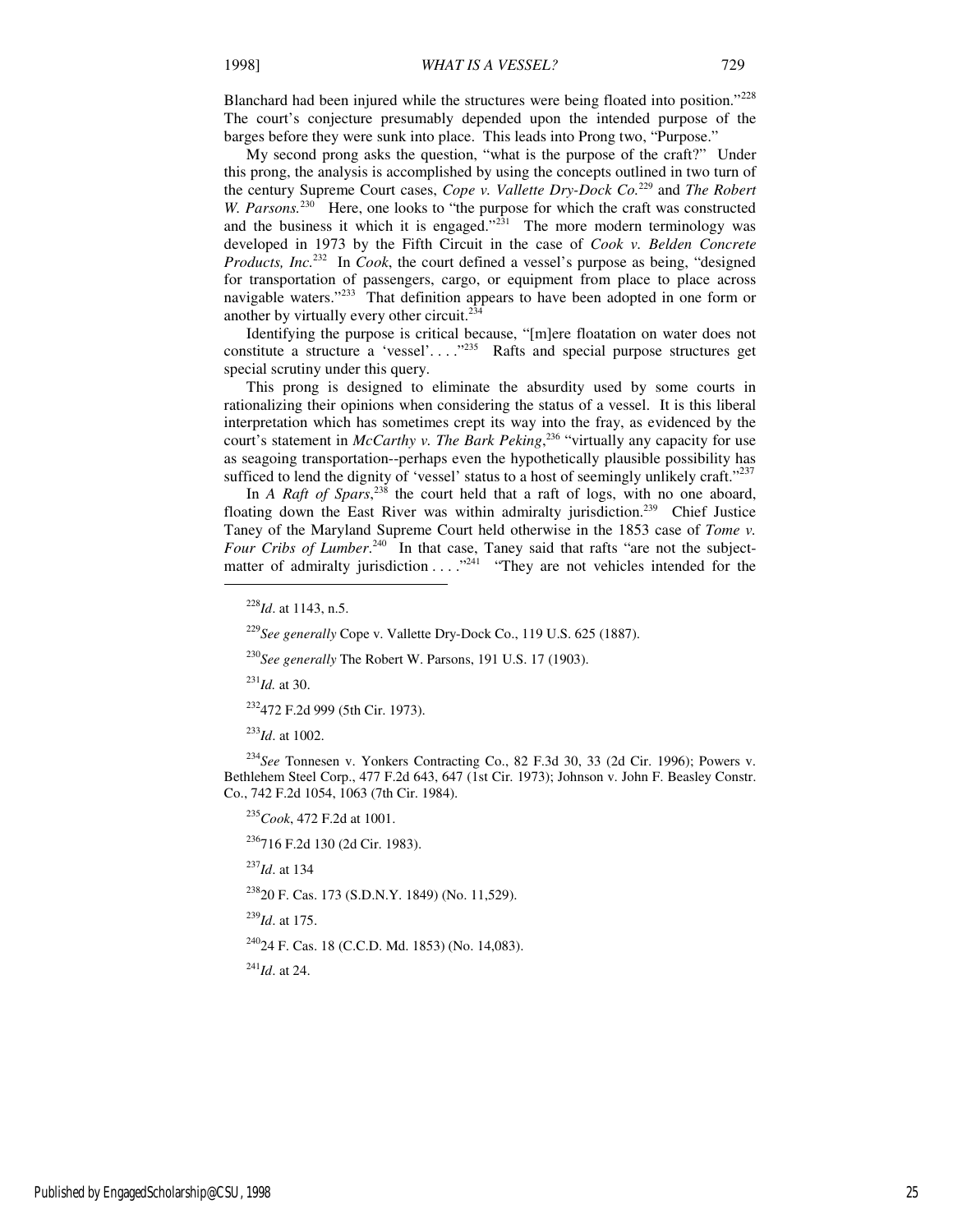navigation of the sea, or the arms of the sea; they are not recognised[sic] as instruments of commerce or navigation by any act of congress  $\dots$  ."<sup>242</sup> Those words could be probably be applied to any number of special purpose craft today. Compare the case of *Powers v. Bethlehem Steel Corp.*<sup>243</sup> decided 120 years later in which the court held that a raft, made of 12 X 12 timbers bonded together, was not a vessel in spite of its occasional voyages and "brief movement [which] consisted of being hauled, poled or paddled . . . ."<sup>244</sup> The court stated that the raft's transportation was "incidental to its intended use."<sup>245</sup>

In the case of *Garret v. Dean Shank Drilling Co.*, <sup>246</sup> Richie Garret made a claim under the Jones Act for injuries suffered aboard a barge he was working. The barge, moored in the navigable waters of Louisiana, consisted of a hull and flat deck only but was being outfitted with fixtures and appurtenances necessary to render it capable for use as an oil and gas drilling rig. $247$  The court of appeals agreed with Garret's employer that the barge was never in navigation for the purpose for which it was intended, and therefore not a vessel in navigation.<sup>248</sup>

There was also the case of *Wenzel's Estate by Mirikitani v. Seaward Marine Services, Inc.*<sup>249</sup> In that case, Kenneth Wenzel was assigned to clean the hull of the USS Rathburne. "Underwater divers, utilizing hand-held scrapers, brushes and a device known as the 'SCAMP', accomplished the cleaning process. 'SCAMP' is an acronym for a submersible cleaning and maintenance platform,"<sup>250</sup> which was a saucer shaped unit, equipped with an impeller capable of being "operated by remote control or steered manually by divers."<sup>251</sup> While he was underwater, cleaning the hull, Wenzel died of asphyxiation. Wenzel's estate claimed that the "SCAMP" was a vessel, and he was a seaman assigned to it.<sup>252</sup> The court of appeals held that it was an error for the district court to determine as a matter of law that the "SCAMP" was not a vessel, and remanded the issue back to them.<sup>253</sup>

The harder cases to analyze on this point are those which involve permanent structures, such as offshore drilling rigs, which have to be floated into place before arriving at their final resting spot. Clearly, these structures are not vessels once attached to the ocean or river floor.<sup>254</sup> But, the question of their status while being

<sup>242</sup>*Id*. 477 F.2d 643 (1st Cir. 1973). *Id*. at 647. <sup>245</sup>*Id*. 799 F.2d 1007 (5th Cir. 1986). *Id*. at 1008-09. *Id*. at 1011. 709 F.2d 1326 (9th Cir. 1983). *Id*. at 1326-27. *Id*. at 1327-28. *Id*. at 1327. *Id*. at 1328. *See* Blanchard v. Engine & Gas Compressor Servs., Inc., 575 F.2d 1140 (5th Cir. 1978)

1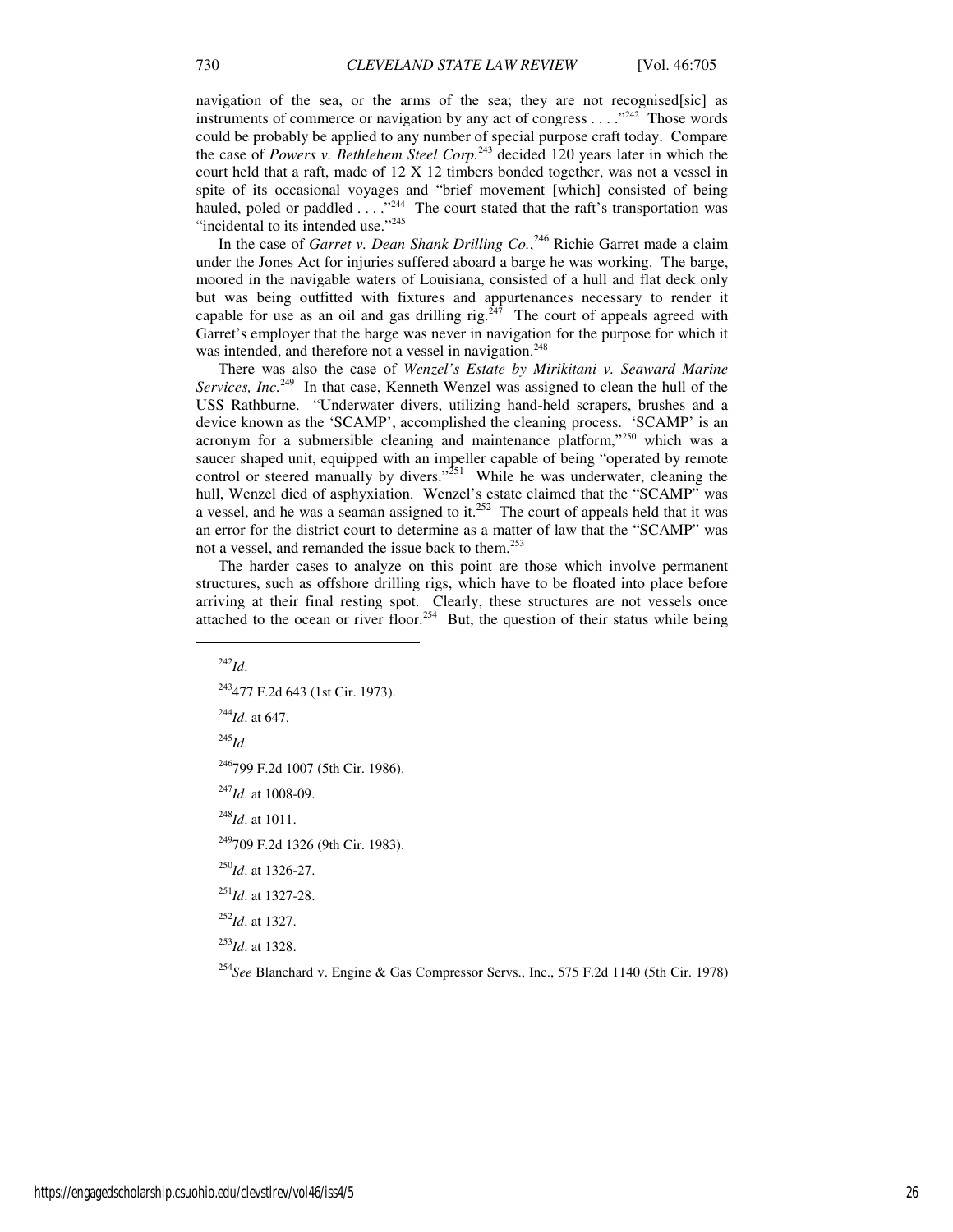transported into position is an issue.

The court in *Cook v. Belden Concrete Products, Inc.*, <sup>255</sup> distinguished two different types of movement for establishing the purpose for which a craft is constructed. The first movement was that of a conventional ship or barge used "for transportation of passengers, cargo or equipment from place to place across navigable waters."<sup>256</sup> The second was the "movement, both perpendicular and lateral, [which] is necessarily part of the regular operation of floating dry docks and similar structures." Such capability alone, would be "insufficient to establish that such craft are construed for the purpose of navigation."<sup>257</sup>

Using these criteria, the positioning of an offshore oilrig, would be movement incidental to its intended function of drilling, and therefore, would not qualify it as a vessel during its temporary transportation. In the case of *Smith v. Massman Construction Co.*, <sup>258</sup> the plaintiff was injured while working "as a welder on a structure known as a caisson."<sup>259</sup> "The caisson resembles a large topless steel box approximately 200 feet long, 84 feet wide, and 20 feet high," $260$  which was later to become part of a concrete bridge pier.<sup>261</sup> The court held that the caisson was not a vessel under the Jones Act, even though it carried men and equipment while in tow $262$ 

My third prong requires a vessel to be "in navigation." Using the same principle to discount those vessels which have been withdrawn from navigation and those vessels which have not yet entered navigation, $263$  only those structures which are at use, temporarily at rest, or undergoing "short term" repairs would qualify as a vessel. This test would eliminate those vessels which have not yet been built, and those which have been totally removed from service. "[A]n incompleted vessel has yet to take her place in commerce and navigation; whereas a vessel which has been commissioned and taken into navigation and commerce remains in that status even when coming into a dock and undergoing certain repairs."264

In the case of *Caruso v. Sterling Yacht and Shipbuilders, Inc.*, <sup>265</sup> Francine Caruso was hired as a cook for the newly constructed vessel, "Bengale I." "Caruso injured

<sup>257</sup>*Id*.

-

<sup>258</sup>607 F.2d 87 (5th Cir. 1979).

<sup>259</sup>*Id*.

<sup>260</sup>*Id*.

<sup>261</sup>*Id*.

<sup>262</sup>*Id*. at 89.

<sup>263</sup>Williams v. Avondale Shipyards, Inc., 452 F.2d 955, 957 (5th Cir. 1971).

<sup>264</sup>*Id*. at 958, n.5.

<sup>265</sup>828 F.2d 14 (11th Cir. 1987).

<sup>(</sup>holding that a submersed barge, permanently affixed to the ocean floor, was not a vessel).

<sup>255</sup>472 F.2d 999 (5th Cir. 1973).

<sup>&</sup>lt;sup>256</sup>*Id*. at 1002 (holding that the limited movement of a structure is not dispositive of vessel status, but the determinative question of a craft's status depends on the purpose for which it was constructed and the business in which it was engaged).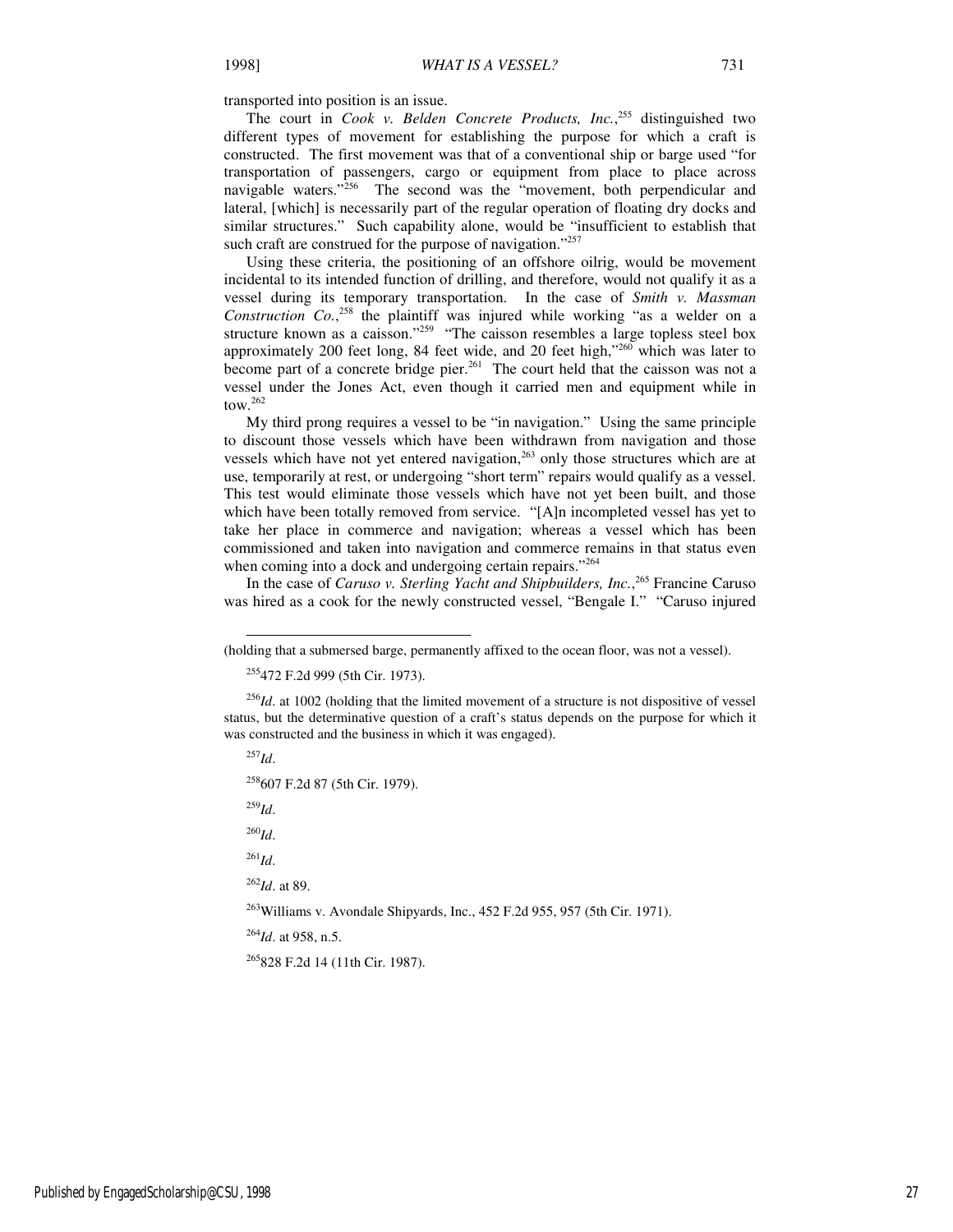her toe while quartered ashore in a hotel," and brought an action under the Jones Act.<sup>266</sup> Although launched and afloat, the court of appeals affirmed summary judgment for the defendant since the vessel had not been tested at sea trials nor delivered to her owner, and was not yet a vessel "in navigation."267

Compare the 1983 case of *McCarthy v. The Bark Peking*.<sup>268</sup> Craig McCarthy was injured "while painting the upper mainmast and spars of the Bark Peking, a museum vessel on exhibit as one of the artifacts at the South Street Seaport Museum."<sup>269</sup> The vessel's rudder had been welded into one position, and the ship had not been put to sea for over 50 years.<sup>270</sup> The court of appeals nevertheless held that the Peking remained a vessel despite her age and current use "as long as she rides at anchor in the harbor, ready and able to head for the open seas . . . ."<sup>271</sup>

A similar situation occurred in *Luna v. Star of India.*<sup>272</sup> In this case, a visitor who slipped and fell on a stairway aboard the Star of India, the oldest merchant vessel afloat, built in 1863, brought an action.<sup>273</sup> The ship was operated by the Maritime Museum Association of San Diego, and was moored in North San Diego Bay as a visitor attraction. It had been removed from commerce for over forty years.<sup>274</sup> Nonetheless, the court held that the craft was still a vessel under admiralty jurisdiction because "[s]he has a crew consisting of a licensed master or mate, and two or three seaman. Her mooring lines and chains can readily be cast off, and the electric wires are so fitted as to be easily detachable."<sup>275</sup> In addition, visitors "come aboard [her] to enjoy the unique experience of trodding the decks and inspecting the lofty rigging of an old sea voyager,"<sup>276</sup> and not "merely to view the memorabilia collected below in a few glass cases  $\ldots$ ."<sup>277</sup>

Finally, an example of a vessel removed from service was the case of *Kathriner v. UNISEA, Inc.*<sup>278</sup> The court of appeals affirmed the district court's holding that the hull of a liberty ship which had been converted into a floating fish factory, but which was permanently anchored and tied to a dock, "hooked up to city sewage, city water mains, telephone lines and cable television,"<sup>279</sup> was not a "vessel in navigation" for

<sup>279</sup>*Id*. at 658-59.

1

<sup>266</sup>*Id*. at 15. <sup>267</sup>*Id*. at 15-16. <sup>268</sup>716 F.2d 130 (2d Cir. 1983). <sup>269</sup>*Id*. at 132. <sup>270</sup>*Id*. <sup>271</sup>*Id*. at 135-36. <sup>272</sup>356 F. Supp. 59 (S.D. Cal. 1973). <sup>273</sup>*Id*. at 60. <sup>274</sup>*Id*. <sup>275</sup>*Id*. at 66 (quoting *The Showboat*, 47 F.2d 286 (D. Mass. 1930)). <sup>276</sup>*Id*. <sup>277</sup>*Luna*, 356 F. Supp. at 66. <sup>278</sup>975 F.2d 657 (9th Cir. 1992).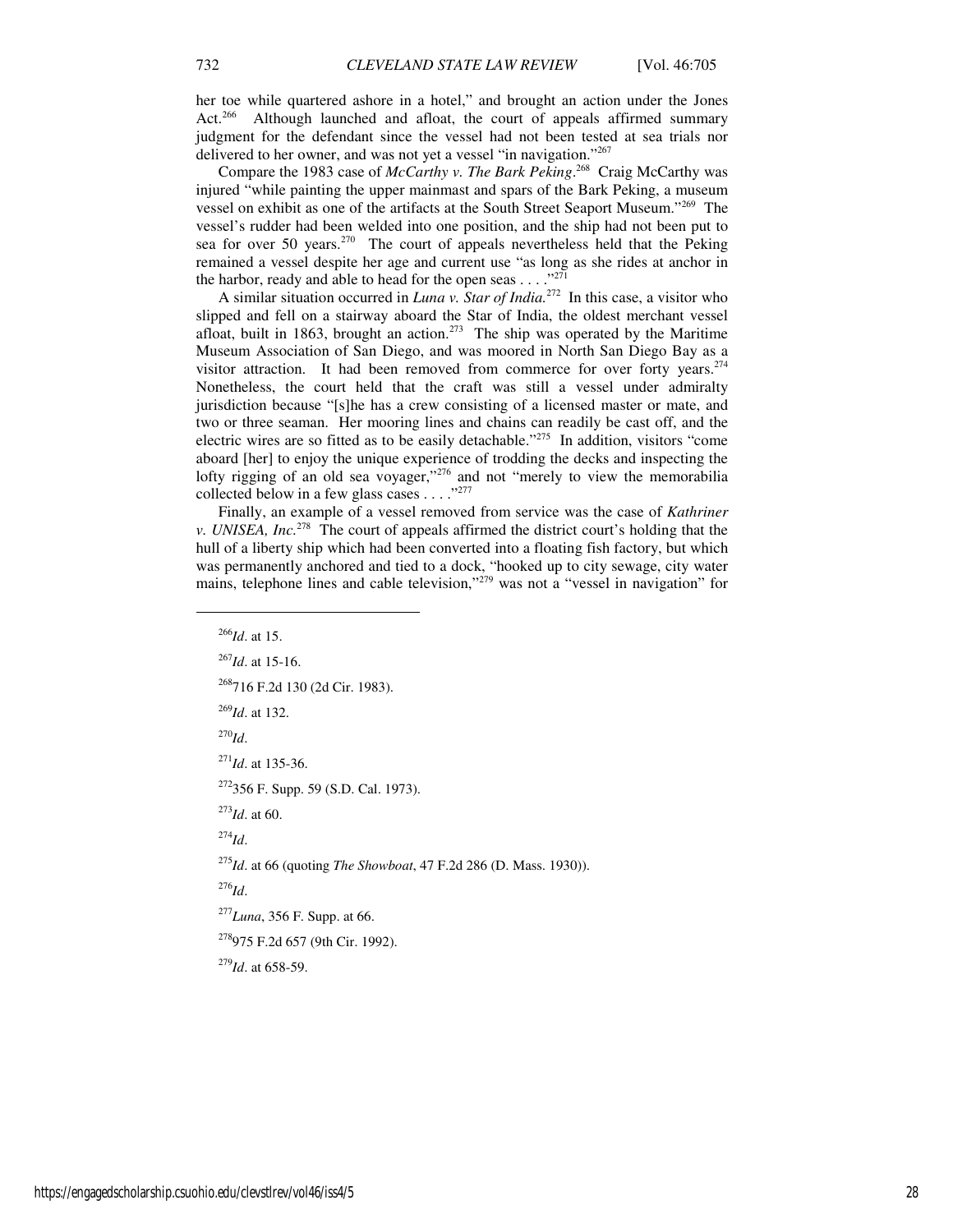In summary, all three prongs need to be satisfied for a structure to be termed a vessel. Failure to satisfy any one of the above tests will condemn the structure to non-vessel status, and disqualify any person making a claim under such a presumption.

The three prong test has universal application as well. There are many admiralty statutes which relate specifically to an area of law, and which provide relief depending on certain circumstances. For example, under the Longshore and Harbor Workers' Compensation Act, whether one is or is not a "member of the crew" is a vital consideration when making a claim.<sup>282</sup> Under the Jones Act, a seaman, or his personal representative in case of the death of any seaman must make a claim.<sup>283</sup> The Death on the High Seas Act created a wrongful death action for persons killed on the high seas.<sup>284</sup> Nevertheless, the three prong test could be adopted to determine vessel status in any of these admiralty statutes. Although these statutes define specific requirements concerning the individual making the claim, and the relationship that they must maintain with their employer or to a vessel, the notion of "what is a vessel?" suggests that an independent analysis can be made in isolation, apart from the other statutory factors.

#### *c. Airplanes and Helicopters*

To challenge the methodology of my three prong test by using it to determine whether floating docks and underwater diving platforms are "vessels" would prove too easy. A much harder test, and the real opportunity for criticism comes on the test's ability to identify jet aircraft as vessels in light of the history on the subject.

The notion of considering airplanes and helicopters as performing some kind of traditional maritime activity is a strange concept to many, and seems to stretch the statutorial interpretation of "vessel" to its limit. Nonetheless, under certain circumstances these structures have been included under admiralty jurisdiction. The "high-water" mark in this area of law was the Supreme Court's 1972 decision in *Executive Jet, Inc. v. City of Cleveland.*<sup>285</sup> In that case, the Court held that claims

1

<sup>282</sup>*See* 33 U.S.C. §§ 901-950 (1994).

<sup>283</sup>*See* 46 U.S.C. § 688 (1994).

<sup>284</sup>*See* Death on the High Seas Act, ch. 111, §§ 1-8, 41 Stat. 537-538, (1920) (codified at 46 U.S.C. app. §§ 761-768 (1994)).

 $285409$  U.S. 249 (1972). In this case a jet aircraft "struck a flock of seagulls as it was taking off from Burke Lakefront Airport in Cleveland, Ohio, adjacent to Lake Erie. As a result, the plane lost its power, crashed and ultimately sank in the navigable waters of Lake Erie, a short distance from the airport." *Id*. at 250.

The Supreme Court held that the location of the incident by itself was not demonstrative of a maritime tort,

unlike waterborne vessels, [aircraft] are not restrained by one-dimensional geographic and physical boundaries. For this elementary reason, we conclude that the mere fact that the alleged wrong 'occurs' or 'is located' on or over navigable waters--whatever that means in an aviation context--is not of itself sufficient to turn an airplane

<sup>280</sup>*Id*. at 663.

<sup>281</sup>*Id*. at 660.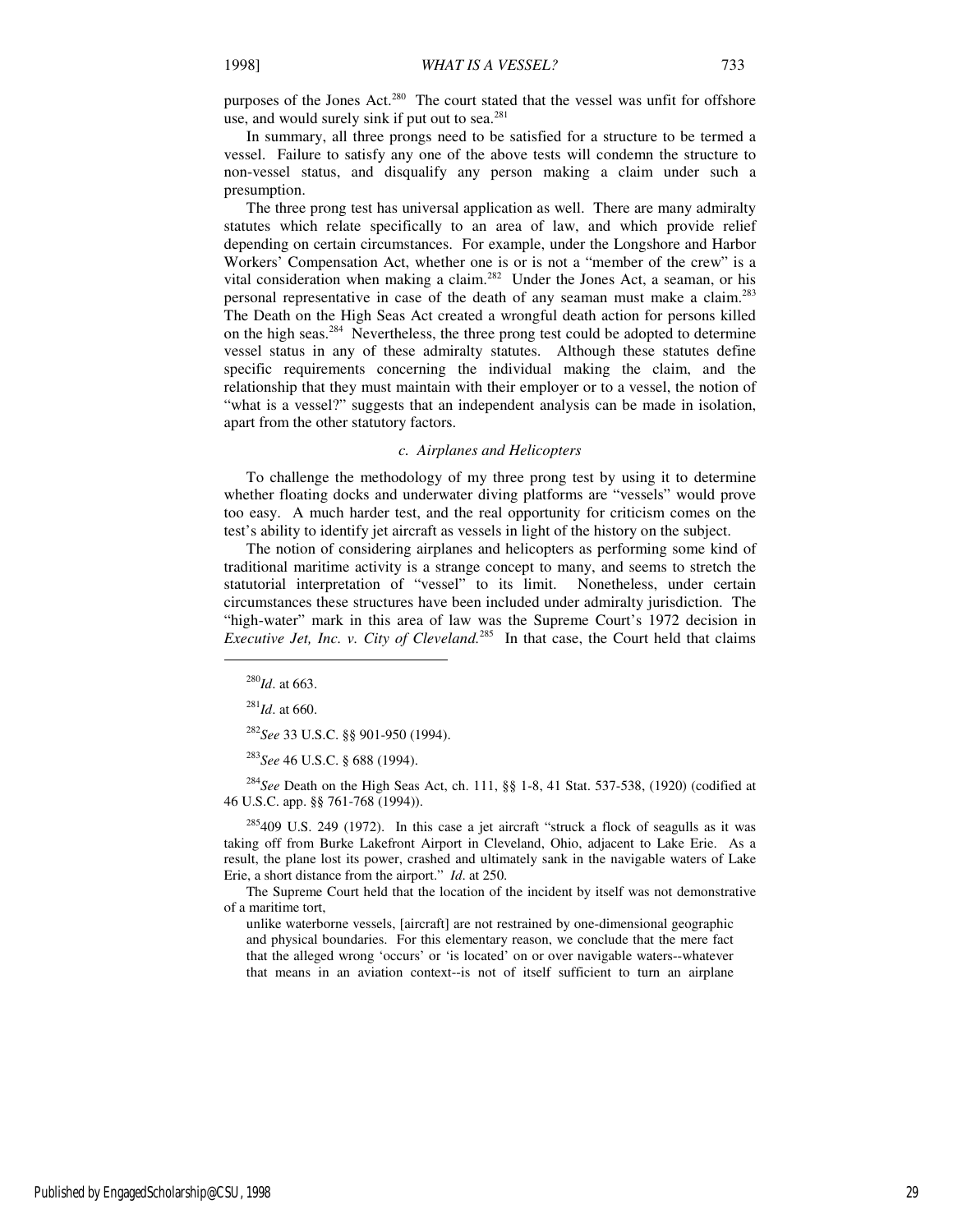arising from airplane accidents may be cognizable under admiralty jurisdiction if the "wrong bear[s] a significant relationship to traditional maritime activity."<sup>286</sup> As a result of this landmark decision, most aviation admiralty tort cases are regarded as either "pre-*Executive Jet,"*<sup>287</sup> or after *Executive Jet.*

Generally speaking, aircraft are not considered to be vessels for purposes of invoking admiralty jurisdiction. Looking at previous definitions of vessel as already identified in the Act of 1866, and the Revised Statutes, it is certain that Congress did not have airplanes in mind when they defined "vessel," since both of those statutes derive from enactments prior to its invention.<sup>288</sup> Even by 1920, and the passage of the Jones Act, "it can hardly be thought that, Congress intended or believed that the term 'vessel' included the primitive aircraft then in use."<sup>289</sup> But, "statutes are not confined in application to contemporary instances and that their principles are to be extended to embrace new factual situations and new technological developments."<sup>290</sup> "[F]or Jones Act purposes, the term vessel may include 'special purpose structures' . . . even though such structures were not conceived of until long after the Jones Act was adopted."<sup>291</sup>

Some courts still hold that helicopters perform a traditional maritime activity when transporting passengers and supplies to offshore sites.<sup>292</sup> The Supreme Court

We need not decide today whether an aviation tort can ever, under any circumstances, bear a sufficient relationship to traditional maritime activity to come within admiralty jurisdiction in the absence of legislation. It could be argued, for instance, that if a plane flying from New York to London crashed over the mid-Atlantic, there would be admiralty jurisdiction over resulting tort claims even absent a specific statute. An aircraft in that situation might be thought to bear a significant relationship to traditional maritime activity because it would be performing a function traditionally performed by waterborne vessels. *Id*. at 271.

<sup>286</sup>*Id.* at 268.

<sup>287</sup>Hubschman v. Antilles Airboats, Inc., 440 F. Supp. 828, 836 (D.C.V.I. 1977) (referring to some of the "pre-*Executive Jet"* confusion as to when admiralty jurisdiction attaches).

<sup>288</sup>Smith v. Pan Air Corp., 684 F.2d 1102, 1113 (5th Cir. 1982).

<sup>289</sup>*Id*.

<sup>290</sup>*Id*.

<sup>291</sup>*Id*.

<sup>292</sup>*See* Comind, Companhia de Seguros v. Sikorsky, 116 F.R.D. 397, 416 (D. Conn. 1987) (holding that a helicopter "used to ferry passengers and supplies to and from off-shore drilling structures . . . bears a significantly sufficient relationship to traditional maritime activity . . .

-

negligence case into a 'maritime tort.' It is far more consistent with the history and purpose of admiralty to require also that the wrong bear a significant relationship to traditional maritime activity. *Id*. at 268.

The result of *Executive Jet* was the development of a two-part "locality plus" test in defining an aviation maritime tort. That test requires a showing that: (1) the alleged wrong occurs over navigable water, and (2) the wrong bears a significant relationship to a traditional maritime activity. *Id*. at 271.

The Supreme Court had little difficulty in concluding that "a flight that would have been almost entirely over land and was within the continental United States" bore an insufficient relationship with traditional maritime activity." *Id*. at 272. But, the Court left the door open regarding the possibility that an aircraft could be engaged in a maritime activity during a transoceanic flight,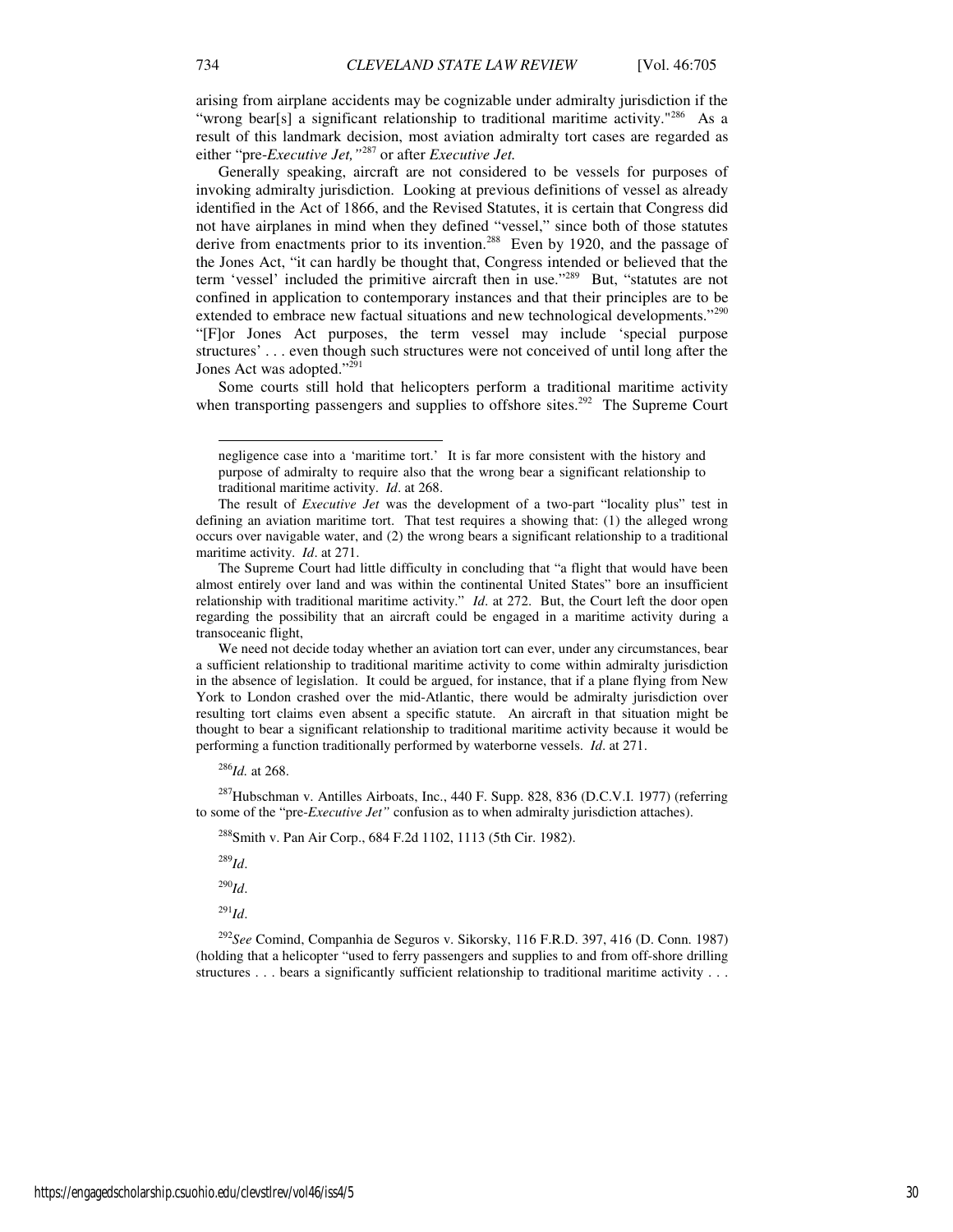has not revisited this issue, causing some consternation in the lower courts. One court noted, "there is still unheeded the call for the Supreme Court to . . . review a case and either accept the expansionist view of admiralty jurisdiction [regarding aircraft] and provide proper guidelines for the application of such jurisdiction or it should clearly limit the jurisdiction to traditional matters of a maritime nature.  $\ldots$ <sup>293</sup>

In those instances when airplanes and helicopters are allegedly engaged in a "traditional maritime activity," $2^{94}$  my three prong test can be a useful tool in the determining the vessel status of these structures. To do such an analysis will take no more of an ideological leap than the Supreme Court itself took in *Executive Jet* when making the inference.<sup>295</sup>

The first prong of my test emphasizes the general maritime definition, which requires that an object must be capable of floatation.<sup>296</sup> Clearly, jet airplanes are not designed for floatation.<sup>297</sup> So, one may immediately think that an airplane is doomed from the outset of the test, failing the first prong, and requiring no further analysis. This is an incorrect assumption.

Using a more conceptual approach, the airplane itself is not designed to float, but certainly its passengers are. All airplanes making transoceanic flights are equipped with inflatable rafts, life preservers for each passenger, and a variety of other paraphernalia available to crewmembers should the plane go down over the ocean.<sup>298</sup> This distinction is made to differentiate airplane passengers, from say bus or train riders, who have no access to overwater life saving gear.

Airplanes traveling over land from point to point within the continental United States would normally not be required to carry this specialized equipment.<sup>299</sup> The idea is directly on point with the Supreme Court's statement that "flights within the continental United States, which are primarily over land" would not be considered a traditional maritime activity. $300$  Case law also clearly supports this theory. A review of *Reeves v. Offshore Logistics, Inc.*<sup>301</sup> indicates the courts refusal to acknowledge that a helicopter without pontoons could be engaged in a traditional maritime activity, $302$  but one containing all the accouterments of a flying "vessel" could meet

 $^{293}$ Hubschman v. Antilles Airboats, Inc., 440 F. Supp. 828, 836 (D.C.V.I. 1977) (quoting Thomas O. White, *The Admiralty Jurisdiction Adrift*, 28 PITT. L. REV. 635, 642 (1967)).

<sup>294</sup>*See* Executive Jet Aviation, Inc. v. City of Cleveland, 409 U.S. 249, 257 (1972) (bringing a tort under federal admiralty jurisdiction requires "some relationship between the tort and traditional maritime activities . . . .")*.*

<sup>295</sup>*Id.* at 271.

<sup>296</sup>*See* 1 U.S.C. § 3 (1994).

 $29749$  U.S.C. §§ 40101-49105 (1994)). "[A]ircraft" means any contrivance invented, used, or designated to navigate, or fly in, the air." 49 U.S.C. § 40102(a)(6)*;* "'Aircraft' means a device that is used or intended to be used for flight in the air." 14 C.F.R. § 1.1 (1998).

<sup>298</sup>14 C.F.R. §§ 25.801, 25.1411, 25.1415 (1998).

<sup>299</sup>14 C.F.R. § 25.1411 (1998).

 $300$ Executive Jet Aviation, Inc. v. City of Cleveland, 409 U.S. 249, 266 (1972).

<sup>301</sup>720 F.2d 835 (5th Cir. 1983).

<sup>302</sup>*See id*. at 836.

l ."). *Id.*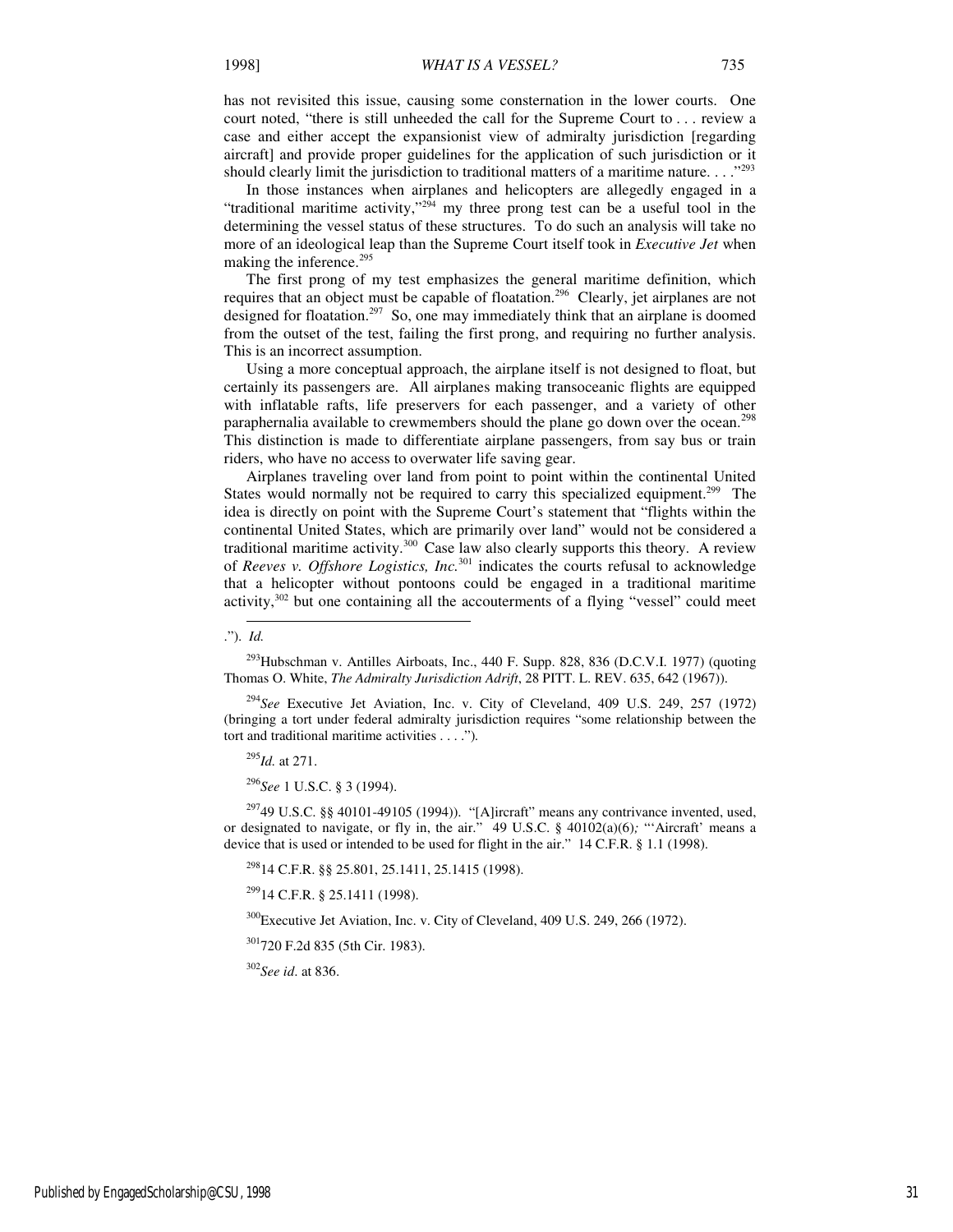the *Executive Jet* test.<sup>303</sup>

Therefore, although airplanes themselves are not floatable objects, those on board are definitely equipped to handle an unexpected watery landing. In this view, an airplane can be considered as having the "capability"<sup>304</sup> of floating on water, and thus satisfying the first prong of the test.

The second phase of the three prong test requires that a structure's purpose be the transportation of cargo or people across navigable water. Certainly, aircraft are in business of commerce, and transport people and things from place to place.<sup>305</sup> By conceding that an aircraft, flying at 30,000 feet over the ocean, is engaged in the transportation of people and cargo "across" water, one uses the same premise as that applied by the Supreme Court in their *Executive Jet* decision when they indicated that an overseas flight might be considered an activity which is traditionally maritime in nature.<sup>306</sup> Therefore, the second prong of the test has been satisfied.

The third prong of the test requires that a vessel be "in navigation." In terms of aviation, this translates into actual flight or preparation for such.<sup>307</sup> Thus, the third prong is met.

As indicated, the three prong test has multiple uses, and can easily be adapted to a variety of circumstances, including those cases involving helicopters, airplanes and other unusual, special function watercraft. The test is easy to administer, and should prove helpful in providing additional guidance for the courts as they continue to struggle with trying to identify uniform characteristics common to all vessels.

#### IV. CONCLUSION

One may take the position that very few differences exist amongst the circuits with regards to their interpretation of the word vessel, and that most opinions ultimately reach the same conclusion. Others subscribe to the fact that each jurisdiction has created their own unique "twist" on the issue, and prescribed just how to address the question. Whichever view is taken, a clear and straightforward approach would nonetheless benefit all involved.

The use of my three prong test should eliminate some of the ambiguities that appear to exist, and provide a more consistent result. Every year, it seems, new kinds of waterborne craft are introduced into the marketplace. Nevertheless, my three prong test is capable of successfully analyzing situations concerning both the

<sup>306</sup>*See generally* Executive Jet Aviation, Inc. v. City of Cleveland, 409 U.S. 249 (1972).

 $30749$  U.S.C. § 40102(a)(6) (1998). "'[A]ircraft' means any contrivance invented, used, or designed to navigate, or fly in, the air." *Id*.

j

<sup>303</sup>*See id.; see generally* Cesar v. United Tech., 562 N.Y.S.2d 903 (N.Y. Sup. Ct. 1990).

<sup>304</sup>*See* 1 U.S.C. § 3 (1994). "The word 'vessel' includes every description of watercraft or other artificial contrivance used, or capable of being used, as means of transportation on water." *Id*.

<sup>305</sup>14 C.F.R. § 1.1 (1998). "'Air commerce' means interstate, overseas, or foreign air commerce or the transportation of mail by aircraft or any operation or navigation of aircraft within the limits of any Federal airway or any operation or navigation of aircraft which directly affects, or which may endanger safety in, interstate, overseas, or foreign air commerce." *Id.*; "'Air transportation' means interstate, overseas, or foreign air transportation or the transportation of mail by aircraft." *Id.*